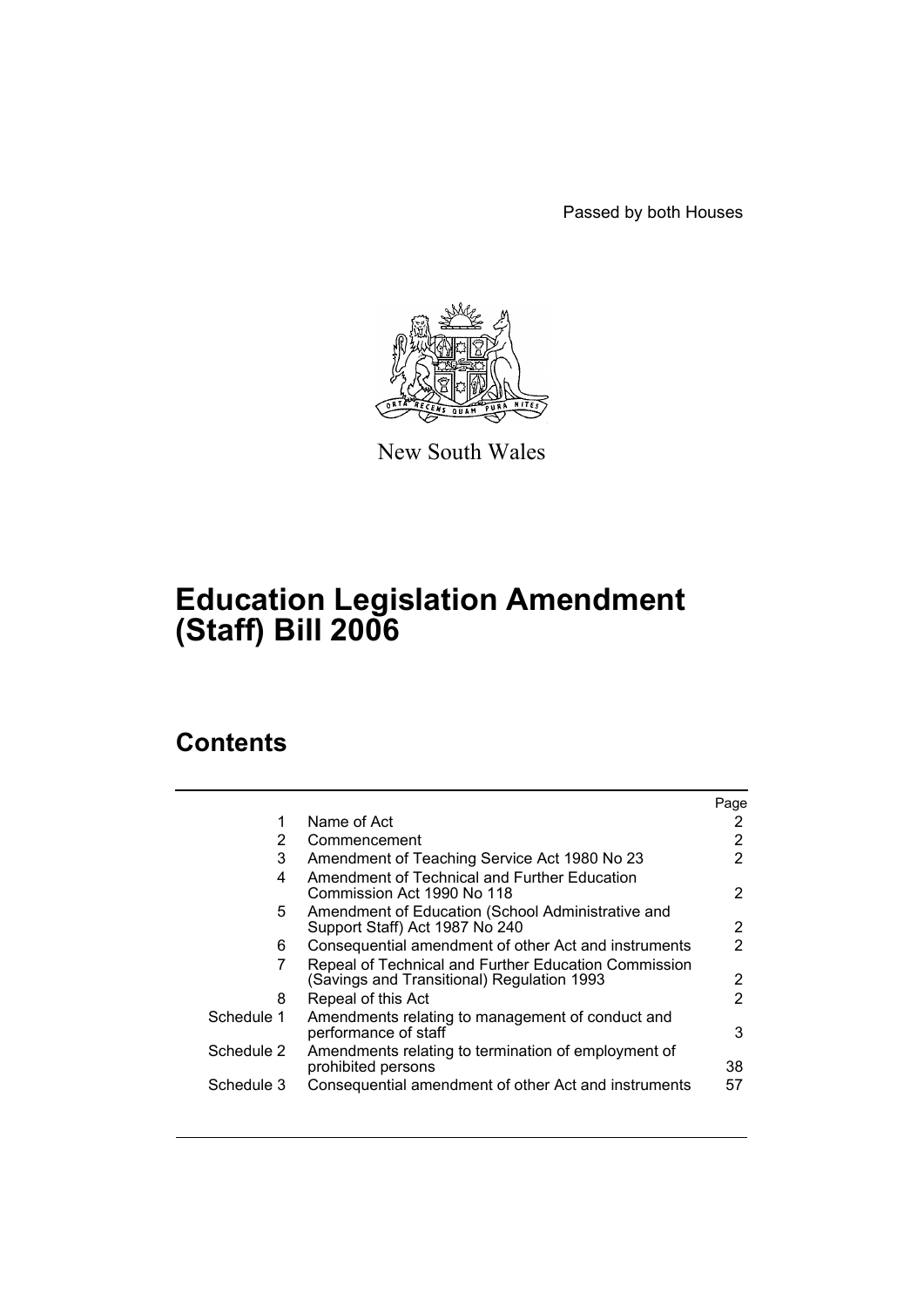*I certify that this PUBLIC BILL, which originated in the LEGISLATIVE ASSEMBLY, has finally passed the LEGISLATIVE COUNCIL and the LEGISLATIVE ASSEMBLY of NEW SOUTH WALES.*

> *Clerk of the Legislative Assembly. Legislative Assembly, Sydney, , 2006*



New South Wales

# **Education Legislation Amendment (Staff) Bill 2006**

Act No . 2006

An Act to amend the *Teaching Service Act 1980*, the *Technical and Further Education Commission Act 1990* and the *Education (School Administrative and Support Staff) Act 1987* to provide for the termination of employment of educational staff who are prohibited from being employed in child-related employment and to make further provision with respect to the management of the conduct and performance of educational staff; and for other purposes.

*I have examined this Bill, and find it to correspond in all respects with the Bill as finally passed by both Houses.*

*Chairman of Committees of the Legislative Assembly.*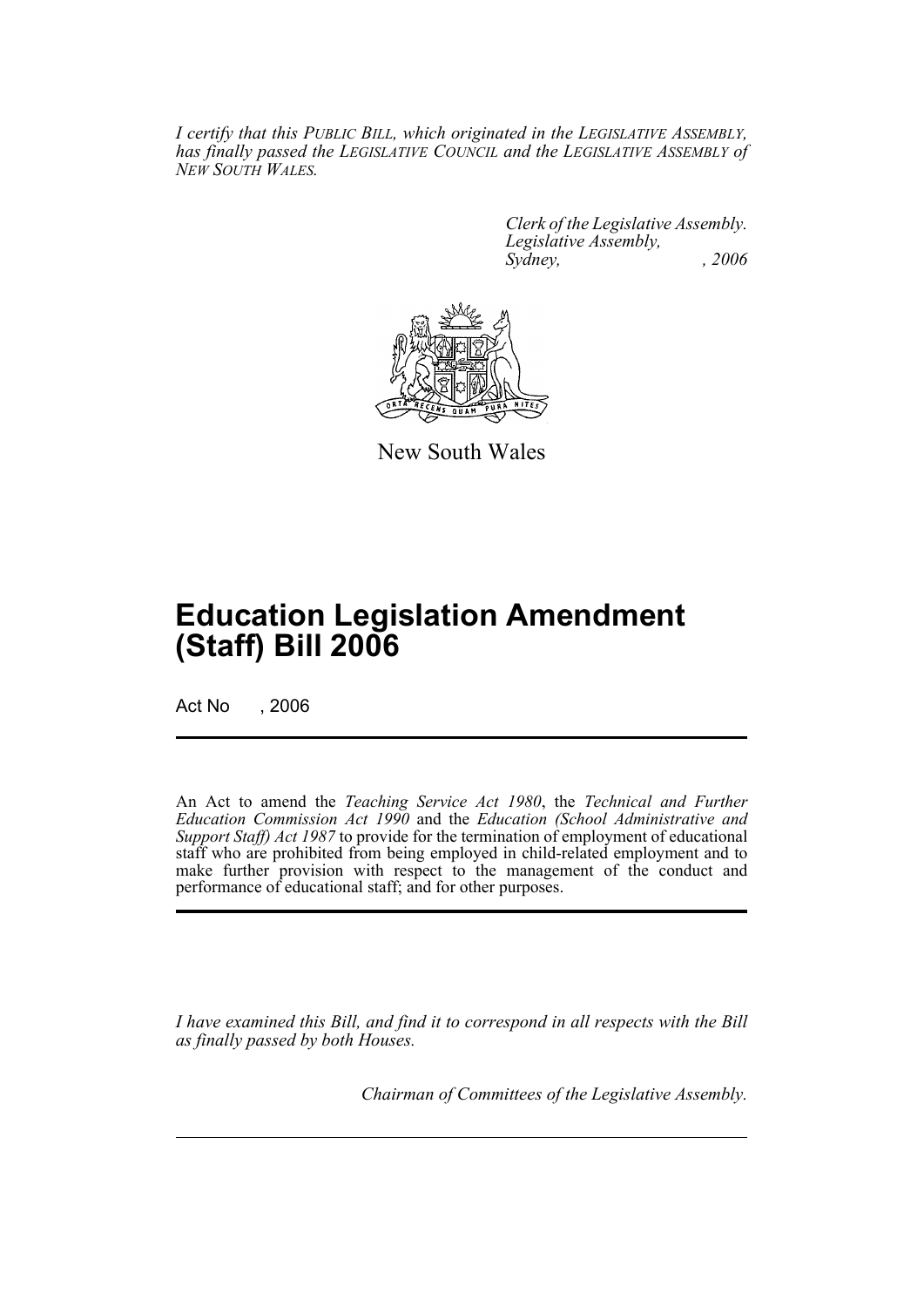#### **The Legislature of New South Wales enacts:**

#### **1 Name of Act**

This Act is the *Education Legislation Amendment (Staff) Act 2006*.

#### **2 Commencement**

This Act commences on a day or days to be appointed by proclamation.

#### **3 Amendment of Teaching Service Act 1980 No 23**

The *Teaching Service Act 1980* is amended as set out in Schedules 1.1 and 2.1.

#### **4 Amendment of Technical and Further Education Commission Act 1990 No 118**

The *Technical and Further Education Commission Act 1990* is amended as set out in Schedules 1.2 and 2.2.

#### **5 Amendment of Education (School Administrative and Support Staff) Act 1987 No 240**

The *Education (School Administrative and Support Staff) Act 1987* is amended as set out in Schedules 1.3 and 2.3.

#### **6 Consequential amendment of other Act and instruments**

The Act and instruments specified in Schedule 3 are amended as set out in that Schedule.

#### **7 Repeal of Technical and Further Education Commission (Savings and Transitional) Regulation 1993**

The *Technical and Further Education Commission (Savings and Transitional) Regulation 1993* is repealed.

#### **8 Repeal of this Act**

- (1) This Act is repealed on the day following the day on which all of the provisions of this Act have commenced.
- (2) The repeal of this Act does not, because of the operation of section 30 of the *Interpretation Act 1987*, affect any amendment made by this Act.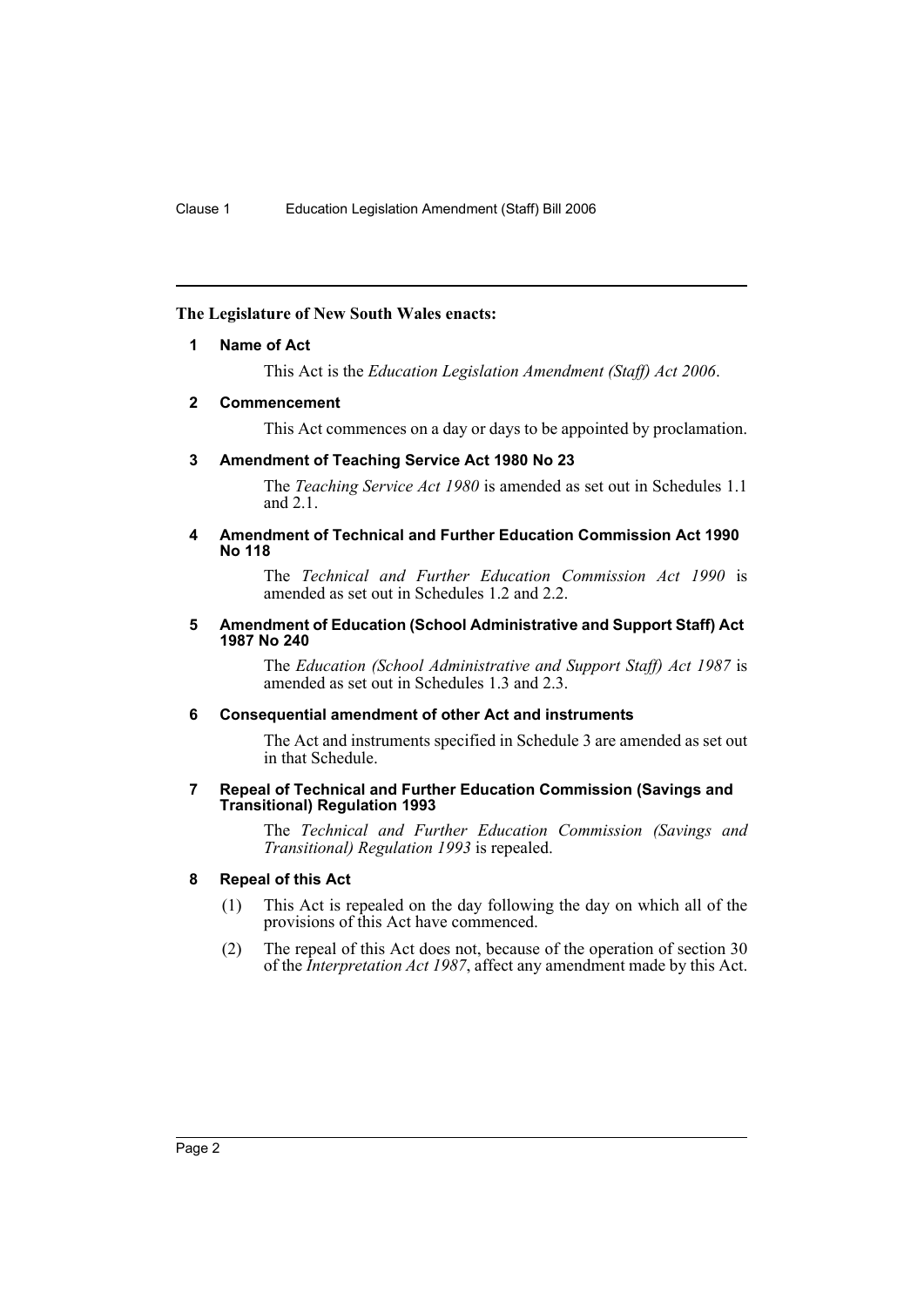Amendments relating to management of conduct and performance of staff Schedule 1

# **Schedule 1 Amendments relating to management of conduct and performance of staff**

(Sections 3, 4 and 5)

# **1.1 Teaching Service Act 1980 No 23**

# **[1] Section 5A**

Insert after section 5:

# **5A Protection of children to be paramount consideration**

- (1) The protection of children is to be the paramount consideration:
	- (a) in taking any action with respect to an officer or temporary employee under this Act, and
	- (b) in dealing with any appeal against, or determining any claim arising from or in relation to, that action.
- (2) This section has effect despite anything in the *Industrial Relations Act 1996* or any other Act or law.

#### **[2] Section 8 Delegation of functions**

Omit section 8 (1) (b). Insert instead:

(b) the functions conferred or imposed under section 100.

# **[3] Section 8 (3), definition of "authorised person"**

Omit paragraph (c). Insert instead:

(c) a person employed under Chapter 1A of the *Public Sector Employment and Management Act 2002* in the TAFE Commission Division of the Government Service.

#### **[4] Section 48 Appointments on probation**

Omit section 48 (3) and (4). Insert instead:

(3) If a person's appointment is so annulled, the person ceases to be an officer, unless appointed to another position as an officer.

#### **[5] Section 48 (5)**

Omit "or against any determination of the Director-General made under subsection  $(\overline{4})$ ".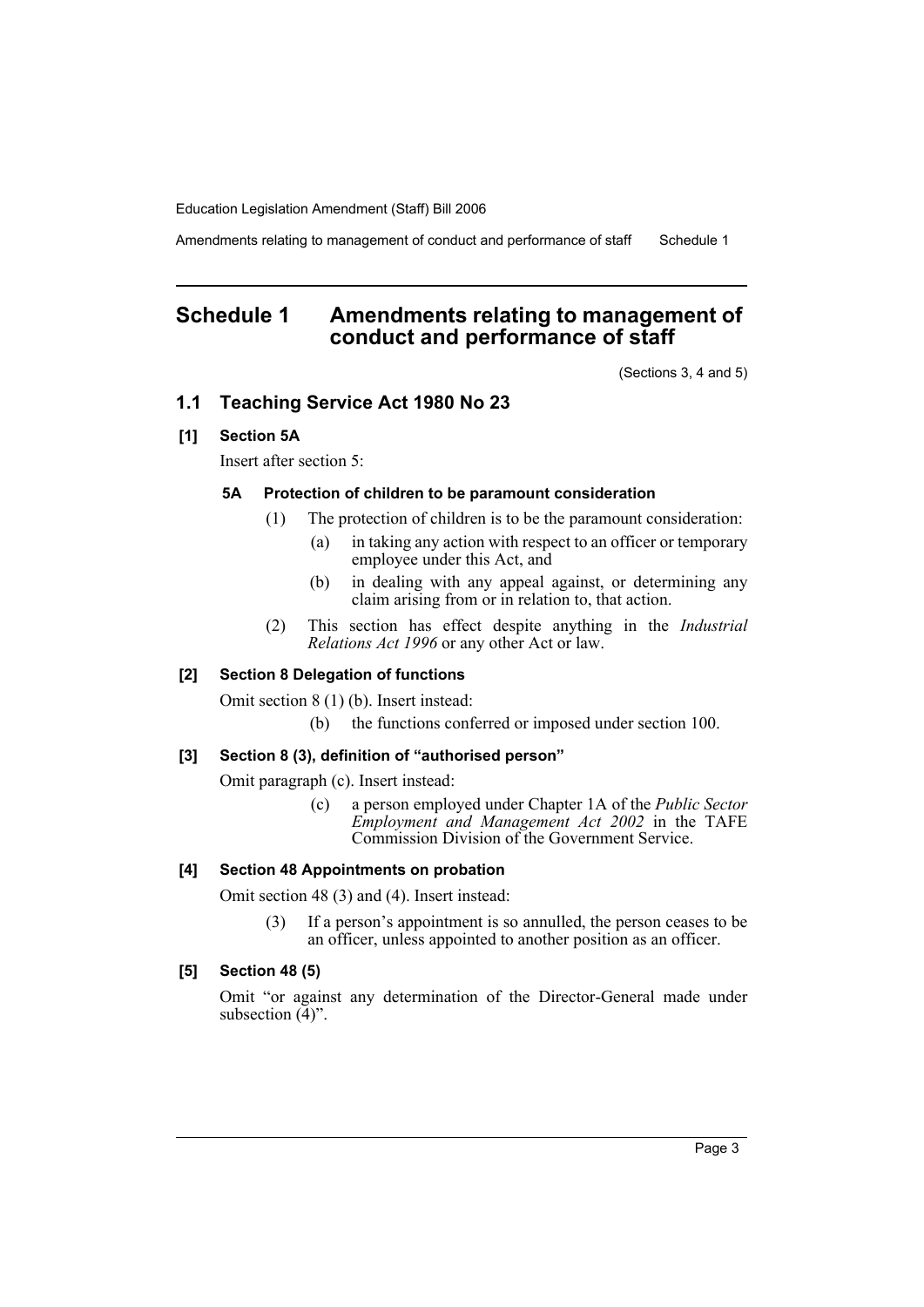Schedule 1 Amendments relating to management of conduct and performance of staff

# **[6] Section 48 (6)**

Omit the subsection. Insert instead:

(6) Action is not required to be taken under Part 4A in order to annul an appointment under subsection (2).

#### **[7] Section 50 Temporary employees**

Omit section 50 (6).

- **[8] Part 4, Division 3 Performance management for school principals** Omit the Division.
- **[9] Part 4, Division 6 Discipline and conduct**

Omit the Division.

# **[10] Sections 92A–92C**

Insert after section 92:

# **92A Officers and temporary employees to report bankruptcy etc**

If an officer or temporary employee becomes bankrupt or makes a composition, arrangement or assignment for the benefit of the officer's or the temporary employee's creditors, the officer or temporary employee must:

- (a) immediately give to the Director-General notice of the bankruptcy, composition, arrangement or assignment, and
- (b) within such period as the Director-General specifies, provide the Director-General with such further information with respect to the cause of the bankruptcy or of the making of the composition, arrangement or assignment as the Director-General requires.

#### **92B Officers and temporary employees not to undertake other paid work without permission**

- (1) An officer or temporary employee is not to undertake any other paid work without the permission of the Director-General.
- (2) The Director-General may prepare guidelines with respect to the type of work that constitutes paid work for the purposes of this section.
- (3) Any such guidelines must be made available to officers and temporary employees in such manner as the Director-General thinks appropriate.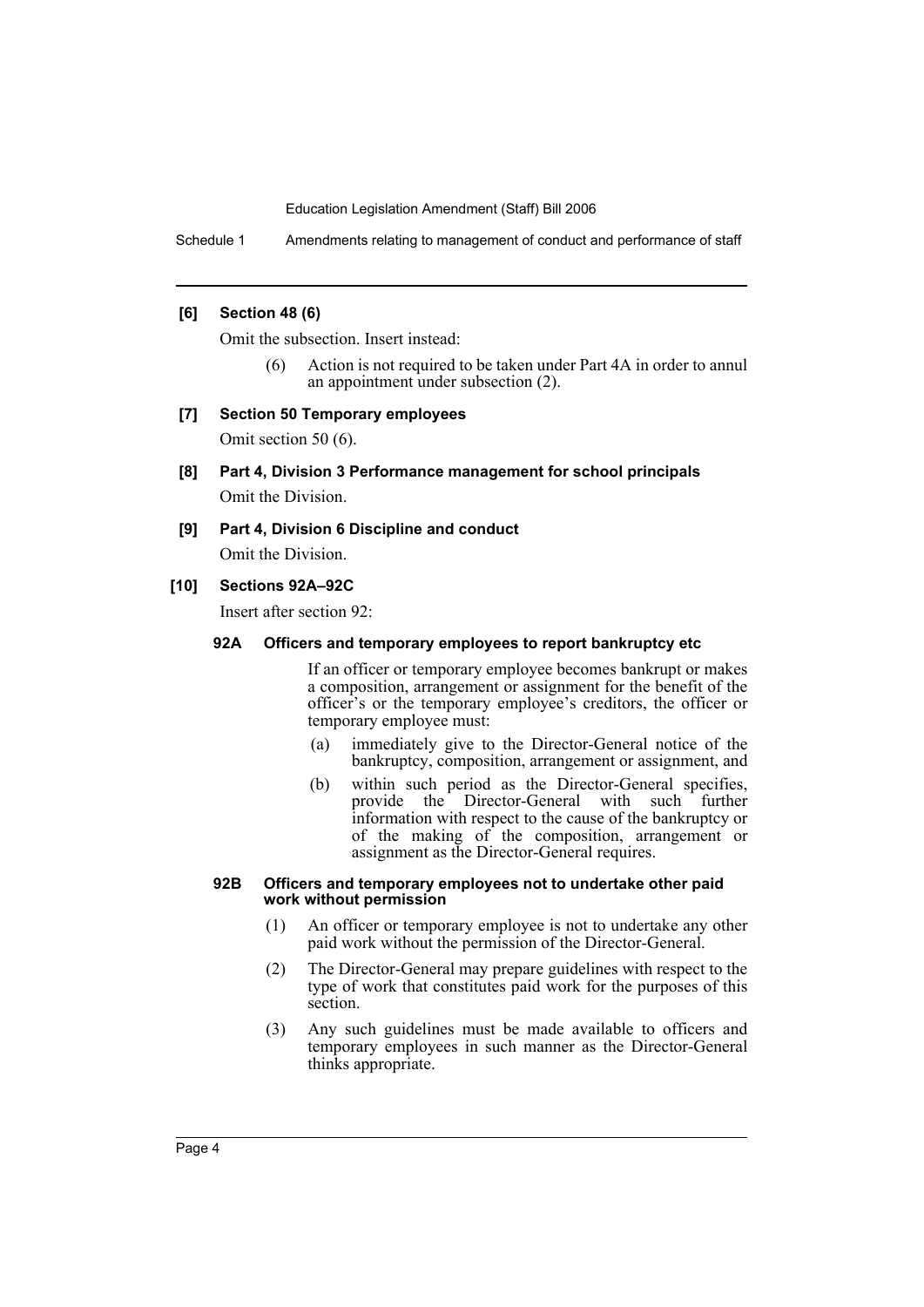Amendments relating to management of conduct and performance of staff Schedule 1

(4) This section does not apply to a temporary employee employed on a casual basis.

#### **92C Director-General to be notified of serious offences committed by officers and temporary employees**

- (1) An officer or temporary employee who:
	- (a) is charged with, or who is found guilty of, an offence that is punishable by imprisonment for 12 months or more, or
	- (b) is charged with, or who is found guilty elsewhere than in New South Wales of an offence that, if it were committed in New South Wales, would be an offence so punishable,

must immediately report that fact to the Director-General.

- (2) On becoming aware of the fact that an officer or temporary employee has been charged with, or has been found guilty of, an offence referred to in subsection (1), the person in charge of the school or place of work in which the officer or temporary employee is employed must also immediately report that fact to the Director-General.
- (3) The requirement to report to the Director-General under this section does not apply if the matter has already been reported to the Director-General under section 93U.

# **[11] Part 4A**

Insert after Part 4:

# **Part 4A Management of conduct and performance**

# **Division 1 Preliminary**

# **93A Objects of Part**

The objects of this Part are as follows:

- (a) to maintain appropriate standards of conduct and work-related performance for officers in the Teaching Service,
- (b) to protect and enhance the integrity and reputation of the Teaching Service,
- (c) to ensure that the public interest is protected.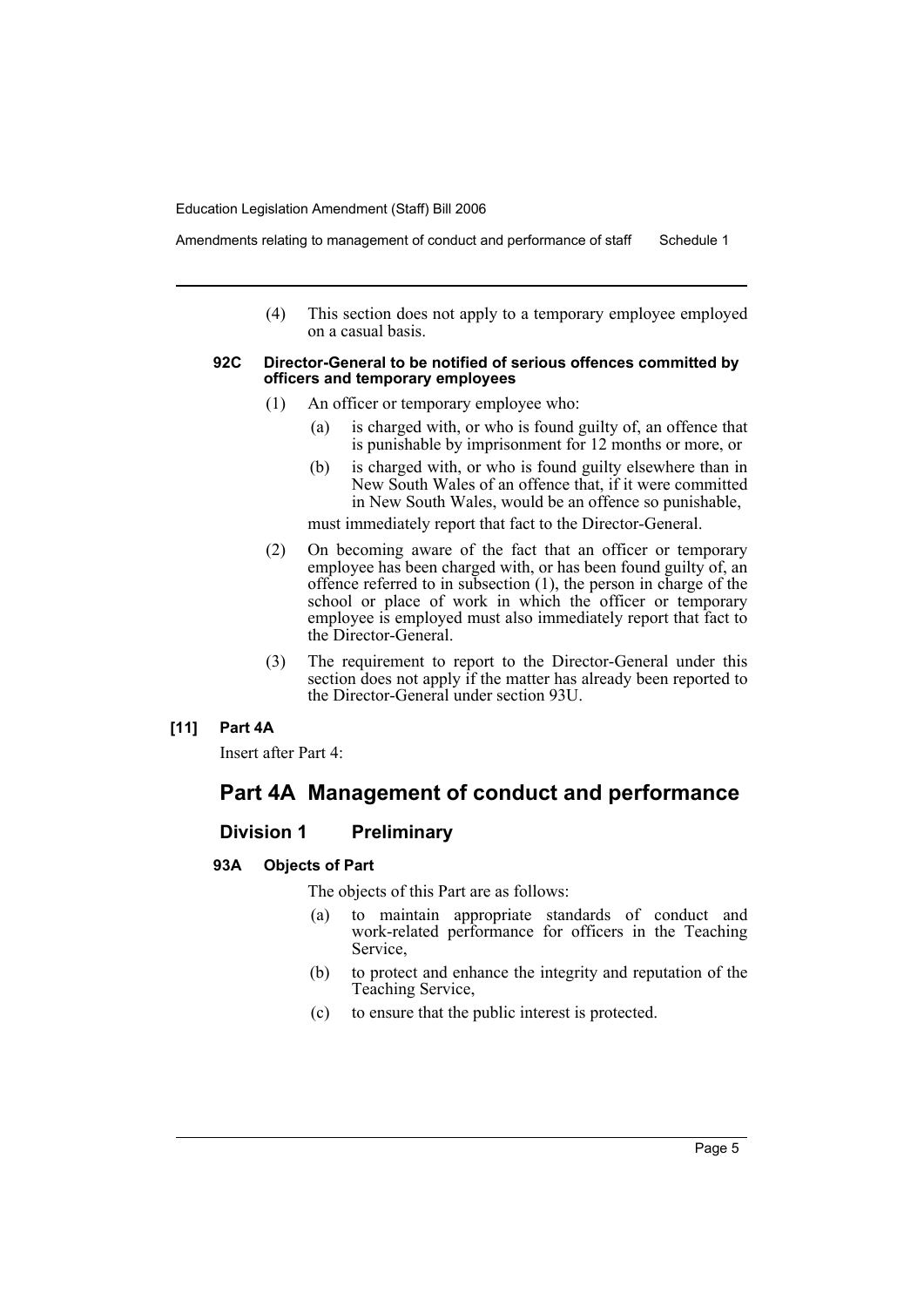Schedule 1 Amendments relating to management of conduct and performance of staff

#### **93B Definitions**

(1) In this Part:

*disciplinary action*, in relation to an officer, means any one or more of the following:

- (a) dismissal from the Teaching Service,
- (b) directing the officer to resign, or to be allowed to resign, from the Teaching Service within a specified time,
- (c) except in the case of a senior executive officer—reduction of the officer's salary or demotion to a lower position in the Teaching Service,
- (d) the imposition of a fine,
- (e) a caution or reprimand.
- *misconduct*—see section 93C.

*procedural guidelines* means the guidelines in force from time to time under section 93D.

*remedial action*, in relation to an officer, means any one or more of the following:

- (a) counselling,
- (b) training and development,
- (c) monitoring the officer's conduct or performance,
- (d) implementing a plan addressing unsatisfactory performance,
- (e) the issuing of a warning to the officer that certain conduct is unacceptable or that the officer's performance is not satisfactory,
- (f) transferring the officer to another position in the Teaching Service that does not involve a reduction of salary or demotion to a lower position,
- (g) any other action of a similar nature.
- (2) In this Part, a reference to an allegation that an officer may have engaged in misconduct includes a reference to the Director-General being made aware, or becoming aware, by any means that the officer may have engaged in misconduct.

#### **93C Meaning of "misconduct"**

- (1) For the purposes of this Part, *misconduct* includes, but is not limited to, any of the following:
	- (a) a contravention of any provision of this Act or the regulations,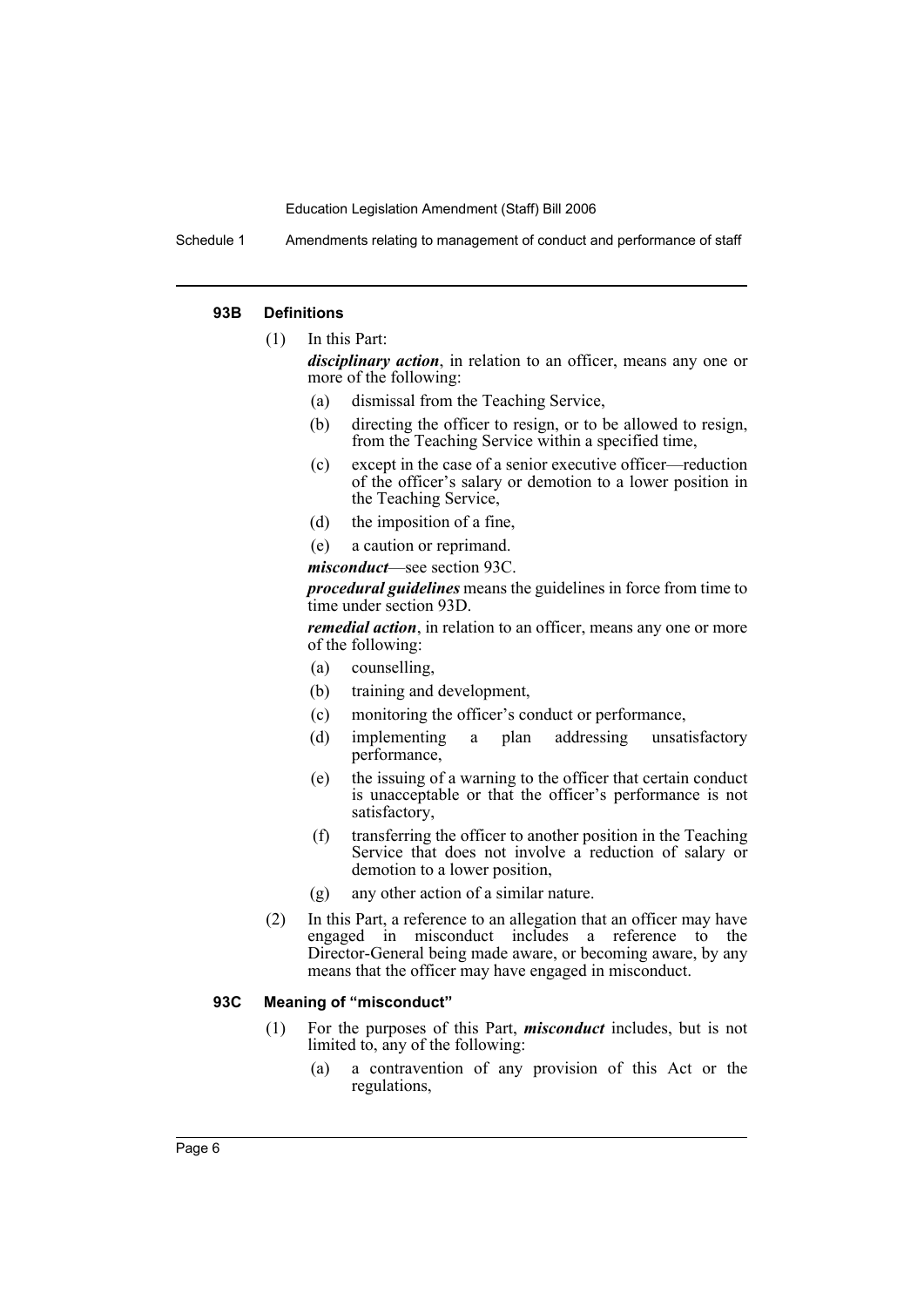- (b) engaging in, or having engaged in, any conduct that justifies the taking of disciplinary action,
- (c) taking any detrimental action (within the meaning of the *Protected Disclosures Act 1994*) against a person that is substantially in reprisal for the person making a protected disclosure within the meaning of that Act,
- (d) taking any action against a person that is substantially in reprisal for an internal disclosure made by that person.
- (2) For the purposes of this Part, the subject-matter of an allegation of misconduct may relate to an incident or conduct that happened:
	- (a) while the officer concerned was not on duty, or
	- (b) before the officer was appointed to his or her position.
- (3) In this section, *internal disclosure* means a disclosure made in good faith by a person regarding the alleged misconduct of another person.

#### **93D Issuing of procedural guidelines**

- (1) The Director-General may, from time to time, issue guidelines for the purposes of:
	- (a) dealing with allegations of misconduct against officers as a disciplinary matter, and
	- (b) the taking of disciplinary action with respect to officers under this Part, including disciplinary action in relation to unsatisfactory performance, and
	- (c) any other matter referred to in this Part.
- (2) The procedural guidelines must be consistent with the rules of procedural fairness.
- (3) Without limiting subsection (2), the procedural guidelines are to ensure that:
	- (a) an officer to whom an allegation of misconduct relates:
		- (i) is advised in writing of the alleged misconduct and that the allegation may lead to disciplinary action being taken with respect to the officer, and
		- (ii) is given an opportunity to respond to the allegation, and
	- (b) an officer against whom the Director-General is proposing to take disciplinary action under Division 3 is given a reasonable opportunity to make a submission in relation to that proposed action.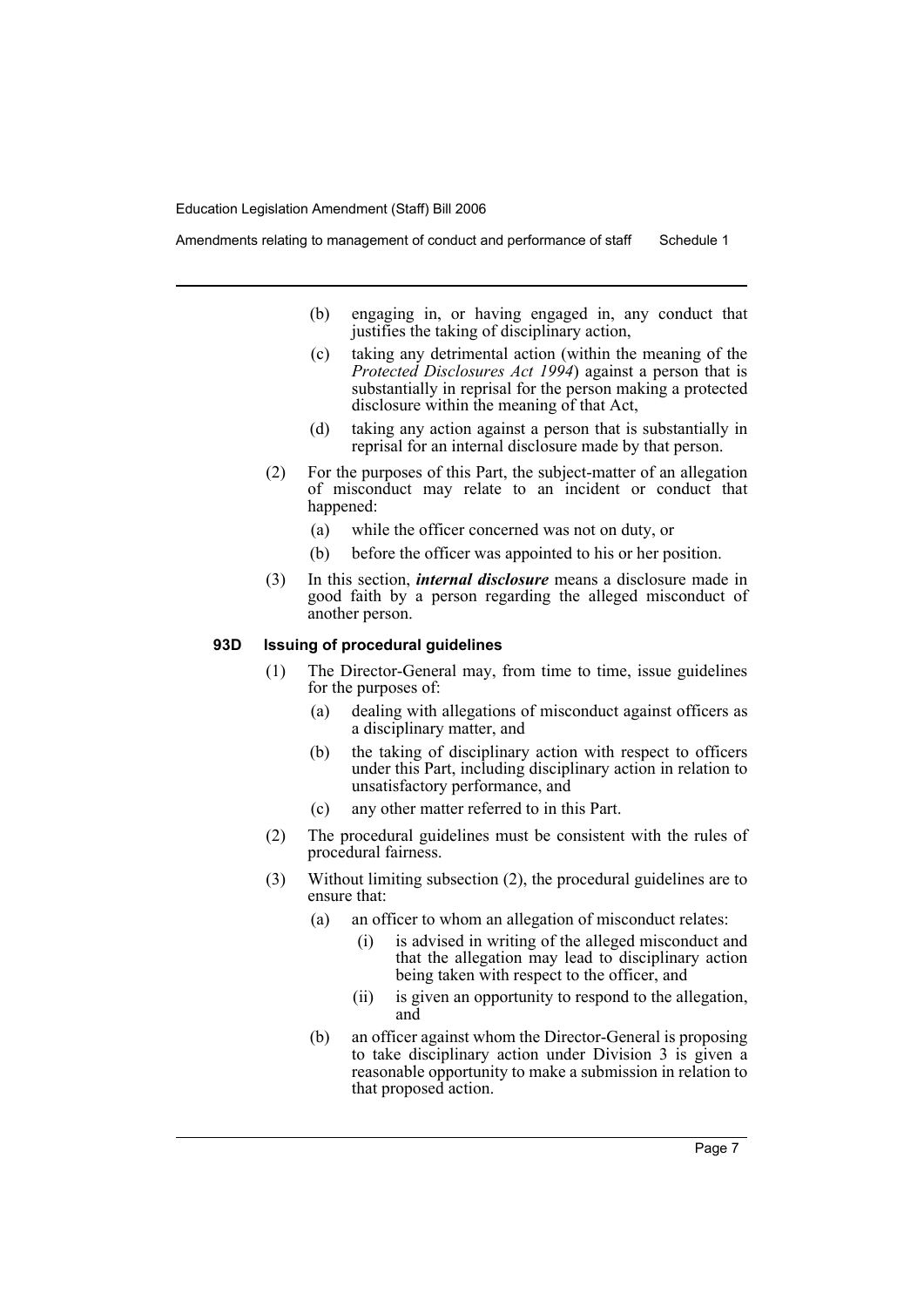Schedule 1 Amendments relating to management of conduct and performance of staff

- (4) The Director-General may from time to time amend, revoke or replace the procedural guidelines.
- (5) The procedural guidelines as in force from time to time must be made publicly available in such manner as the Director-General thinks appropriate.
- (6) The regulations under section 100 may make provision for or with respect to any matter for which the procedural guidelines can provide. In the event of any inconsistency between a provision contained in the procedural guidelines and a provision in those regulations, the regulations prevail.

#### **93E Requirements relating to disciplinary matters**

- (1) An officer is not entitled to cross-examine any person in relation to an allegation of misconduct or the taking of disciplinary action against the officer.
- (2) A hearing involving the legal representation of parties and the calling of witnesses is not to be held in relation to an allegation of misconduct or the taking of disciplinary action against an officer.
- (3) Nothing in subsection (1) or (2) prevents the Director-General from:
	- (a) conducting investigations into an allegation of misconduct, or
	- (b) asking an officer a question in relation to an allegation of misconduct, or
	- (c) conducting interviews with the officer to whom the allegation relates or with any other person in connection with the matter concerned, or
	- (d) taking signed statements from the officer or any such person.

# **Division 2 Dealing with misconduct**

#### **93F Dealing with an allegation of misconduct**

- (1) If an allegation is made to the Director-General that an officer may have engaged in any misconduct, the Director-General may do either or both of the following:
	- (a) deal with the allegation as a disciplinary matter in accordance with the procedural guidelines,
	- (b) take remedial action with respect to the officer.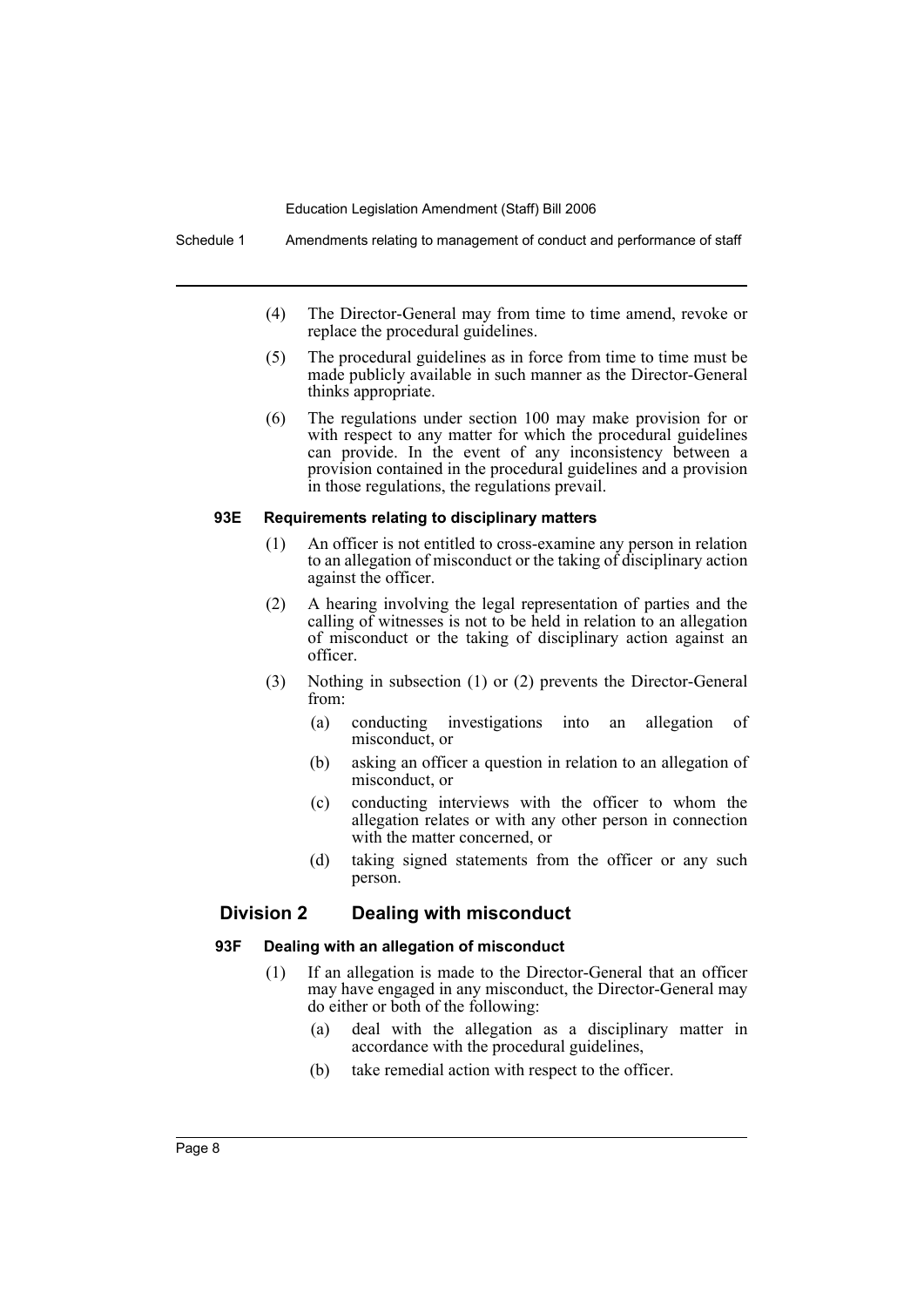Amendments relating to management of conduct and performance of staff Schedule 1

- (2) After dealing with an allegation of misconduct as a disciplinary matter in accordance with this Part and the procedural guidelines, the Director-General may, if the Director-General is of the opinion that the officer has engaged in any misconduct, decide to take disciplinary action with respect to the officer.
- (3) Before any disciplinary action is taken with respect to an officer under this section, the officer must be given an opportunity to make a submission in relation to the disciplinary action that the Director-General is considering taking.
- (4) Even though the Director-General decides to deal with an allegation of misconduct as a disciplinary matter in accordance with the procedural guidelines, the Director-General may, at any stage of the process:
	- (a) decide to take remedial action with respect to the officer concerned as well as dealing with the allegation as a disciplinary matter, or
	- (b) decide to take remedial action with respect to the officer instead of dealing with the allegation as a disciplinary matter, or
	- (c) decide to dismiss the allegation, or decide that no further action is to be taken in relation to the matter.
- (5) A decision under this section by the Director-General to take remedial action with respect to an officer does not, if it appears to the Director-General that the officer may have engaged in any misconduct while the remedial action is being taken, prevent the Director-General from dealing with the alleged misconduct as a disciplinary matter under this section.

# **Division 3 Performance management for officers**

## **93G Performance reviews for officers**

- (1) An officer's performance must be reviewed, at least annually, by the Director-General.
- (2) The Director-General may review the performance of an officer on such other occasions as the Director-General considers appropriate.
- (3) The review of an officer's performance is to have regard to any performance criteria determined by the Director-General and such other matters as the Director-General considers relevant.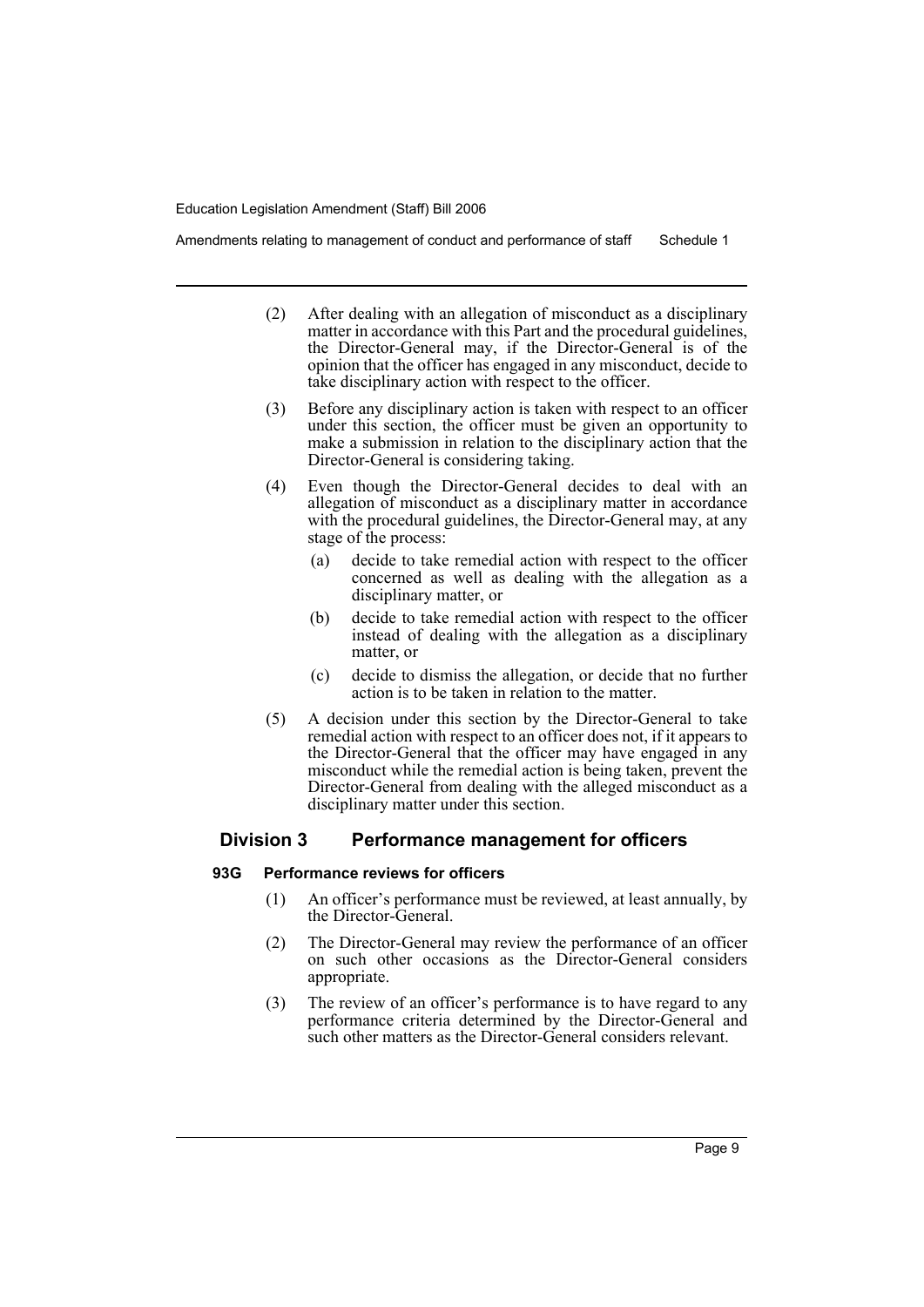Schedule 1 Amendments relating to management of conduct and performance of staff

#### **93H Performance improvement programs**

- (1) If, following completion of the review of an officer's performance, the Director-General is of the opinion that the officer is not performing his or her duties in a satisfactory manner, the Director-General may implement a performance improvement program for the officer.
- (2) The officer must participate in any such performance improvement program in the manner required by the program.
- (3) A performance improvement program is to be on such terms, and is to be implemented for such period, as the Director-General considers appropriate.

#### **93I Dealing with unsatisfactory performance—school principals**

- (1) If the Director-General is of the opinion that a school principal's performance is still unsatisfactory following the completion of a performance improvement program for the principal or following the principal's failure to participate in, or to satisfactorily complete, such a program, the Director-General may:
	- (a) dismiss the school principal from the Teaching Service, or
	- (b) demote the school principal to a lower position in the Teaching Service.
- (2) Before taking any such action with respect to a school principal, the Director-General must:
	- (a) notify the principal in writing of the proposed action and the reasons for taking that action, and
	- (b) give the principal at least 21 days in which to make written submissions to the Director-General in relation to the proposed action, and
	- (c) take into consideration any written submissions received from the principal during that period.
- (3) This section does not limit or otherwise affect any power under this or any other Act to dismiss or demote a school principal or to suspend a school principal from duty.

#### **93J Dealing with unsatisfactory performance—officers other than school principals**

- (1) This section applies to officers other than school principals.
- (2) If the Director-General is of the opinion that an officer's performance is still unsatisfactory following the completion of a performance improvement program for the officer or following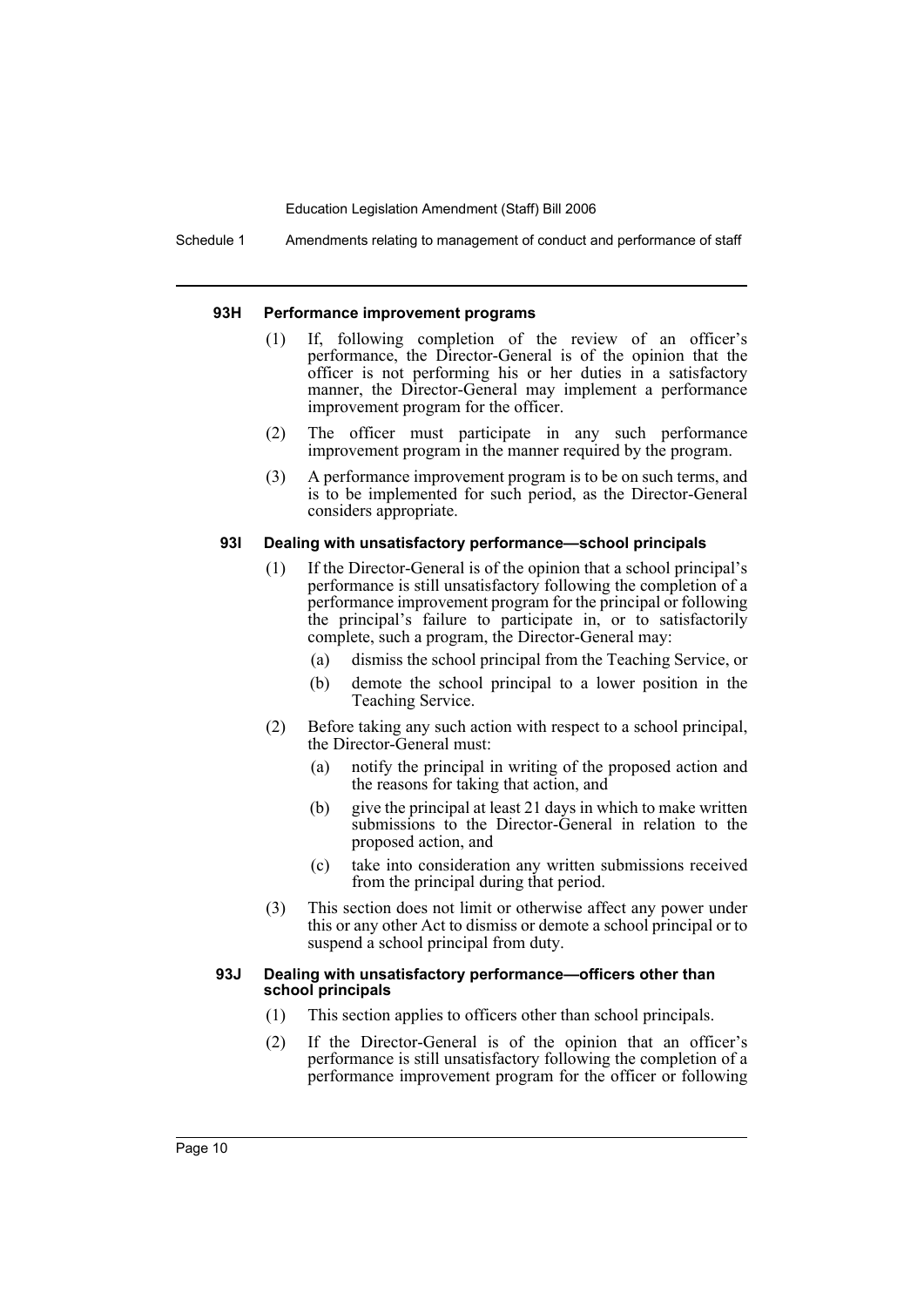Amendments relating to management of conduct and performance of staff Schedule 1

the officer's failure to participate in, or to satisfactorily complete, such a program, the Director-General may do either or both of the following:

- (a) take remedial action with respect to the officer,
- (b) take disciplinary action with respect to the officer.
- (3) To avoid any doubt, remedial action with respect to an officer is not required to be taken before disciplinary action is taken under this section with respect to the officer.
- (4) However, the Director-General may take disciplinary action with respect to an officer under this section only if:
	- (a) the officer has been placed on a performance improvement plan in accordance with the procedural guidelines and been given a reasonable opportunity to improve his or her performance, and
	- (b) the Director-General is of the opinion that the officer's performance is still unsatisfactory.

# **Division 4 Miscellaneous provisions**

# **93K Disciplinary action may be taken if officer is convicted of serious offence**

- (1) If an officer is convicted in New South Wales of an offence that is punishable by imprisonment for 12 months or more, or is convicted elsewhere than in New South Wales of an offence that, if it were committed in New South Wales, would be an offence so punishable, the Director-General may decide to do either or both of the following:
	- (a) take disciplinary action with respect to the officer,
	- (b) take remedial action with respect to the officer.
- (2) Before any disciplinary action is taken with respect to an officer under this section, the officer must be given an opportunity to make a submission in relation to the disciplinary action that the Director-General is considering taking.
- (3) A reference in subsection (1) to the conviction of an officer for an offence punishable by imprisonment for 12 months or more includes a reference to the officer having been found guilty by a court of such an offence but where no conviction is recorded.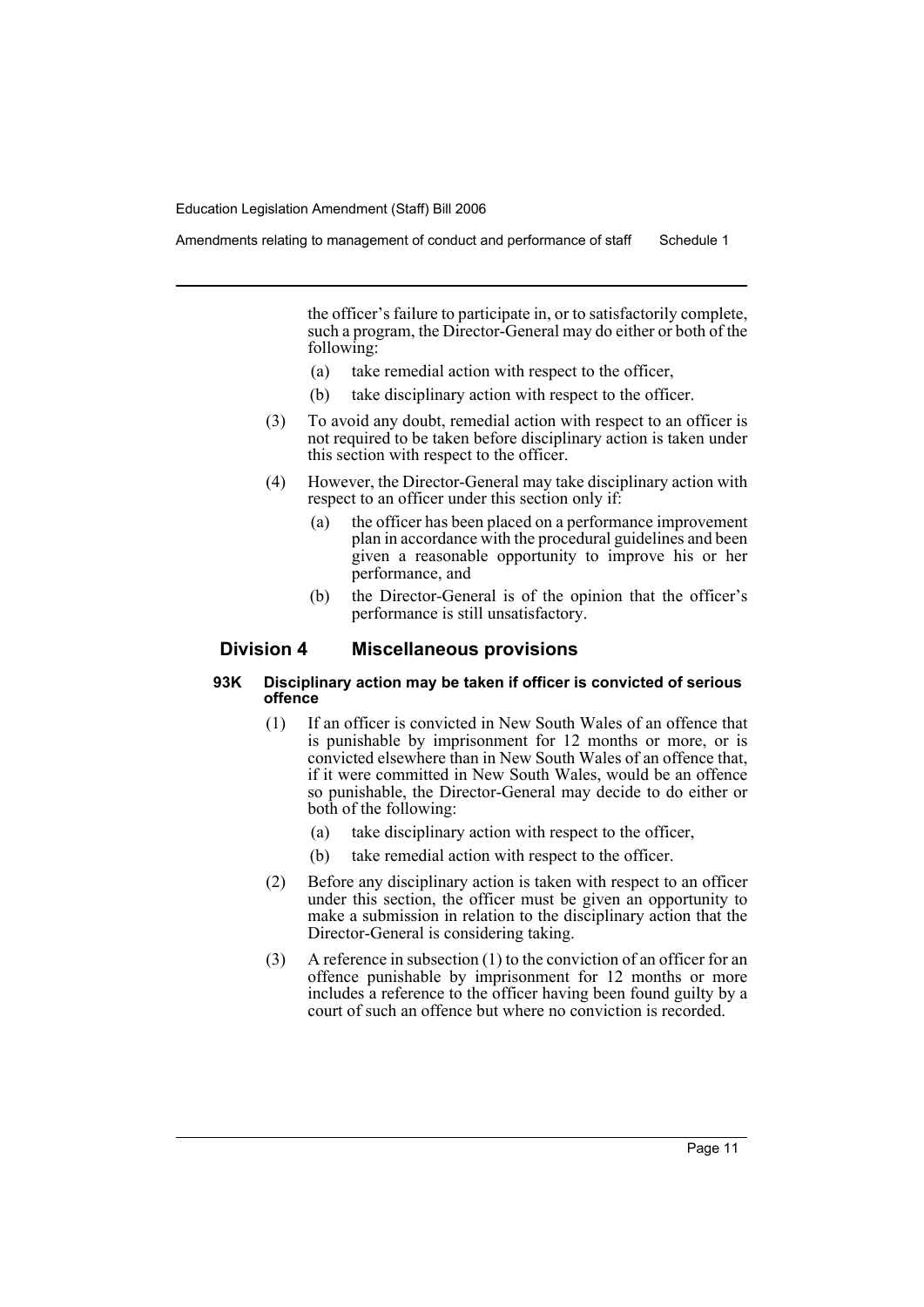Schedule 1 Amendments relating to management of conduct and performance of staff

#### **93L Suspension of officers from duty pending decision in relation to misconduct or criminal conviction**

- (1) If an allegation that an officer has engaged in misconduct is being dealt with as a disciplinary matter in accordance with the procedural guidelines, the Director-General may suspend the officer from duty until the allegation of misconduct has been dealt with.
- (2) If an officer is charged with:
	- (a) an offence referred to in section 93K, or
	- (b) an offence that would, on conviction, result in the officer being a prohibited person as referred to in Part 4B,

the Director-General may suspend the officer from duty until the officer is notified by the Director-General that the suspension has been lifted.

- (3) Any salary payable to a person as an officer while the person is suspended from duty under this section is (if the Director-General so directs) to be withheld.
- (4) The salary withheld under subsection (3) is forfeited to the State unless the Director-General otherwise directs or that salary was due to the person in respect of a period before the suspension was imposed.

#### **93M Implementation of decisions under this Part**

A decision of the Director-General to take any action under this Part with respect to an officer may be carried into effect at any time.

# **93N Effect of dismissal of senior executive officers**

If a senior executive officer is dismissed from the Teaching Service under this Part:

- (a) the term for which the officer was appointed is to be regarded as having come to an end, and
- (b) no compensation is payable in respect of the dismissal.

# **93O Provisions relating to certain forms of disciplinary action**

(1) Any appointment required as the result of the taking of disciplinary action (or any other action under this Part) comprising demotion to a lower position in the Teaching Service is to be made by the Director-General.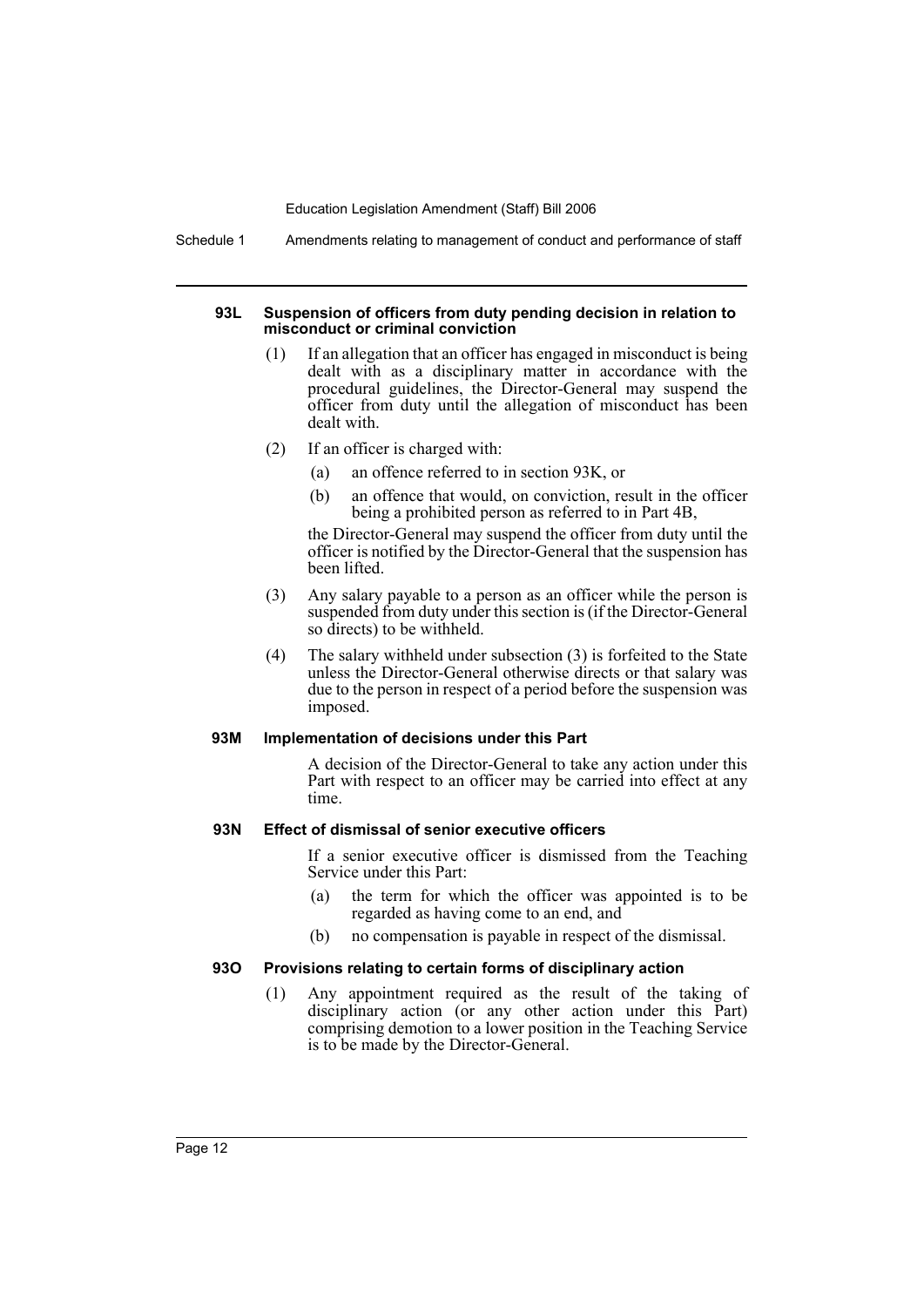Amendments relating to management of conduct and performance of staff Schedule 1

(2) If a fine is imposed under this Part on an officer, the person responsible for paying the officer's salary is, on receiving notice of the imposition of the fine, to deduct the amount of the fine from the salary (including any termination payment) payable to the officer in such manner as the Director-General directs.

# **93P Officers retiring or resigning before disciplinary action is taken**

- (1) An allegation that an officer has engaged in misconduct may be dealt with under this Part, and disciplinary action may be taken with respect to the officer, even though the officer has retired or resigned.
- (2) The taking of disciplinary action (other than a fine) with respect to the former officer does not affect the former officer's retirement or resignation or the benefits, rights and liabilities arising from the retirement or resignation.
- (3) A fine imposed under any such disciplinary action may be recovered from the former officer as a debt due to the Crown in any court of competent jurisdiction, or out of any money payable to or in respect of the former officer by the Crown, or both.
- (4) A reference in this section to the resignation of an officer is a reference to a resignation that has been accepted by the Director-General.

# **93Q Officer whose address is unknown**

If the address for the time being of an officer is unknown to the Director-General, any notice required to be given to the officer under this Part may be posted to the address of the officer last known to the Director-General.

# **[12] Section 100 Making of regulations by Director-General**

Omit "discipline," from section 100 (1) (h).

# **[13] Schedule 3 Savings and transitional provisions**

Insert at the end of clause 2 (1):

*Education Legislation Amendment (Staff) Act 2006*, but only to the extent that it amends this Act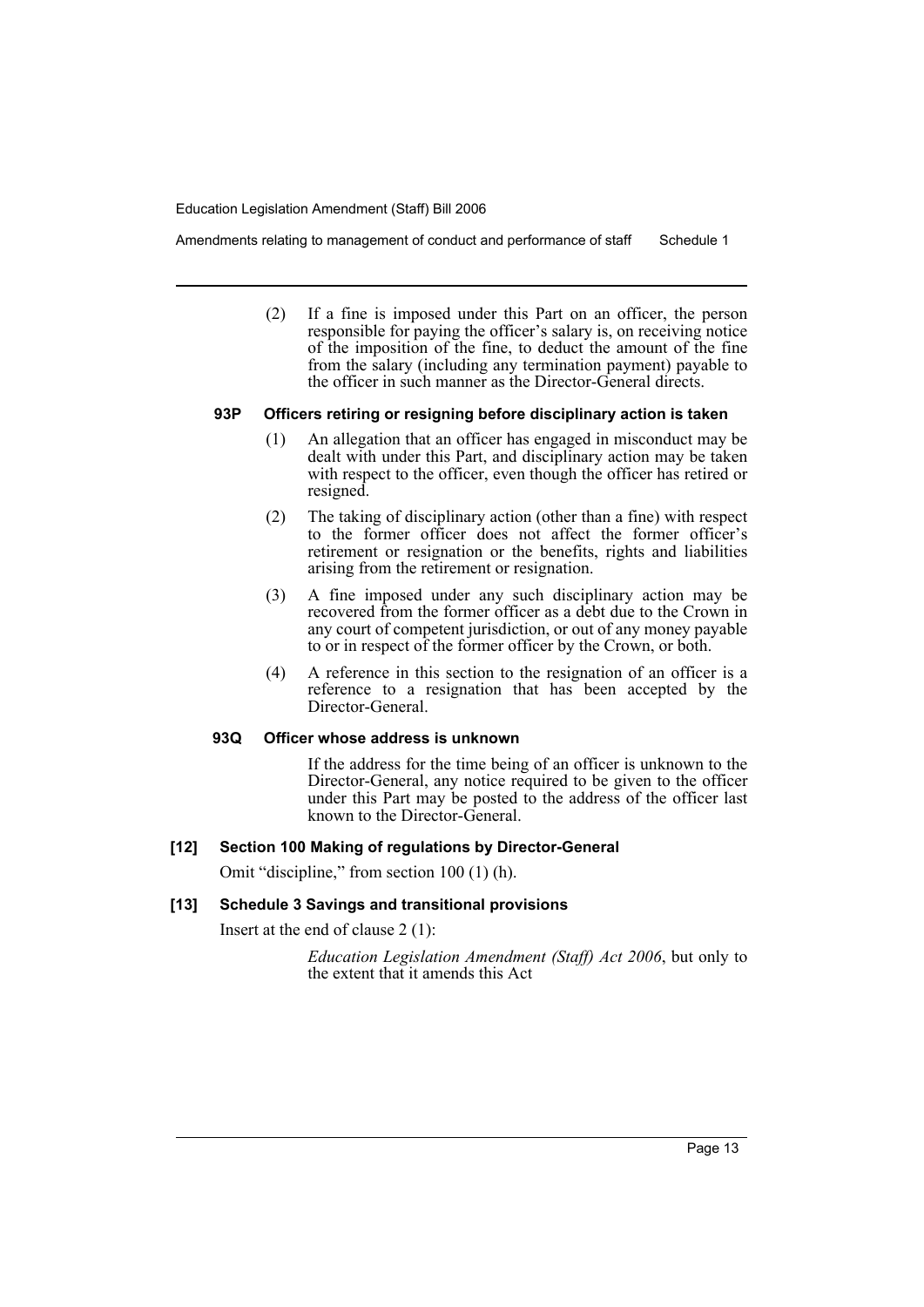Schedule 1 Amendments relating to management of conduct and performance of staff

# **[14] Schedule 3, Part 4**

Insert after Part 3:

# **Part 4 Provisions consequent on enactment of Education Legislation Amendment (Staff) Act 2006**

#### **16 Definition**

In this Part:

*amending Act* means the *Education Legislation Amendment (Staff) Act 2006*.

# **17 Performance management for school principals**

- (1) Any performance improvement program implemented (but not completed) in relation to a school principal under Division 3 of Part 4 of this Act (as in force immediately before the repeal of that Division by the amending Act) is to be completed under Part 4A of this Act as if the program had been implemented under that Part.
- (2) Any action pending, or any process leading up to the taking of any action, in relation to a school principal under Division 3 of Part 4 of this Act (as in force immediately before the repeal of that Division by the amending Act) is to be completed under Part 4A of this Act as if the action or process was initiated under that Part.

# **18 Prior conduct**

Part 4A of this Act extends to conduct occurring before the commencement of that Part.

#### **19 Existing disciplinary charges**

If an officer or temporary employee has been charged with a breach of discipline under Division 6 of Part 4 of this Act that has not been finally determined before the repeal of that Division by the amending Act, the breach of discipline is to continue to be dealt with under the provisions of that Division as if it had not been repealed.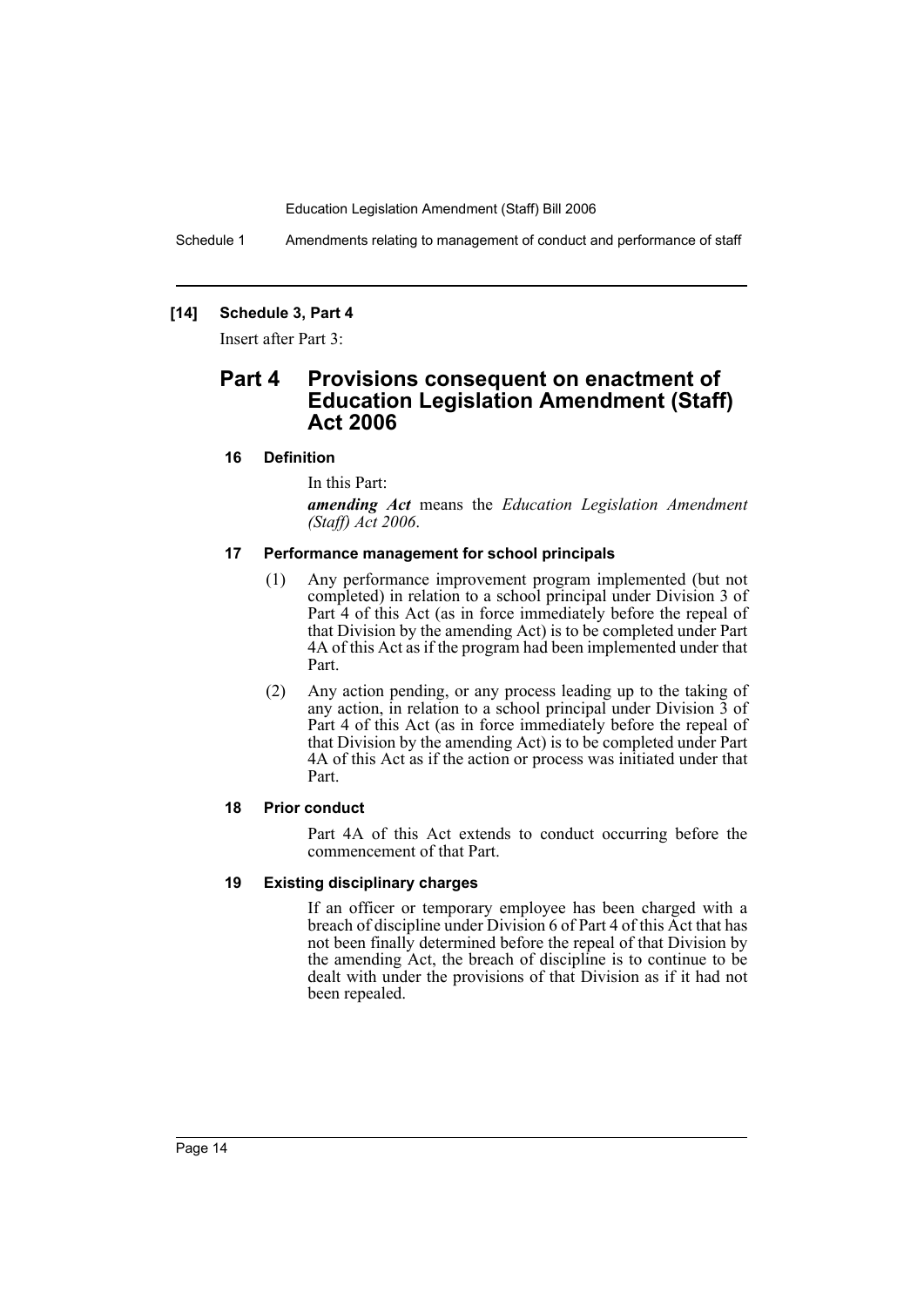Amendments relating to management of conduct and performance of staff Schedule 1

#### **20 Existing monitoring procedures**

Any breach of discipline being dealt with in accordance with clause 14 (2) of the *Teaching Service Regulation 2001* before the repeal of that subclause by the amending Act is to be dealt with under Part 4A of this Act as if the breach of discipline was the subject of an allegation of misconduct made under that Part.

# **1.2 Technical and Further Education Commission Act 1990 No 118**

# **[1] Section 3 Definitions**

Insert in alphabetical order in section 3 (1):

*appropriate Division Head*, in relation to a member of staff, has the same meaning as in the *Public Sector Employment and Management Act 2002*.

**Note.** At the time this definition was inserted by the *Education Legislation Amendment (Staff) Act 2006*, the appropriate Division Head for staff employed in the TAFE Commission Division of the Government Service was the Managing Director of the TAFE Commission. The functions of an appropriate Division Head under this Act may be delegated under section 4F of the *Public Sector Employment and Management Act 2002*.

*member of staff* (or *staff member*) means a person employed under Chapter 1A of the *Public Sector Employment and Management Act 2002* in the TAFE Commission Division of the Government Service.

# **[2] Section 3 (3)**

Insert after section 3 (2):

(3) Notes included in this Act do not form part of this Act.

# **[3] Sections 8 (3) and (4) (a), 11 (2) (b) and (3), 33 (a) and Schedule 1, clause 4 (2)**

Omit "member of the staff of the TAFE Commission" wherever occurring. Insert instead "member of staff".

# **[4] Part 6, heading**

Omit "**certain staff**". Insert instead "**members of staff**".

# **[5] Section 15 Application of Part**

Omit the section.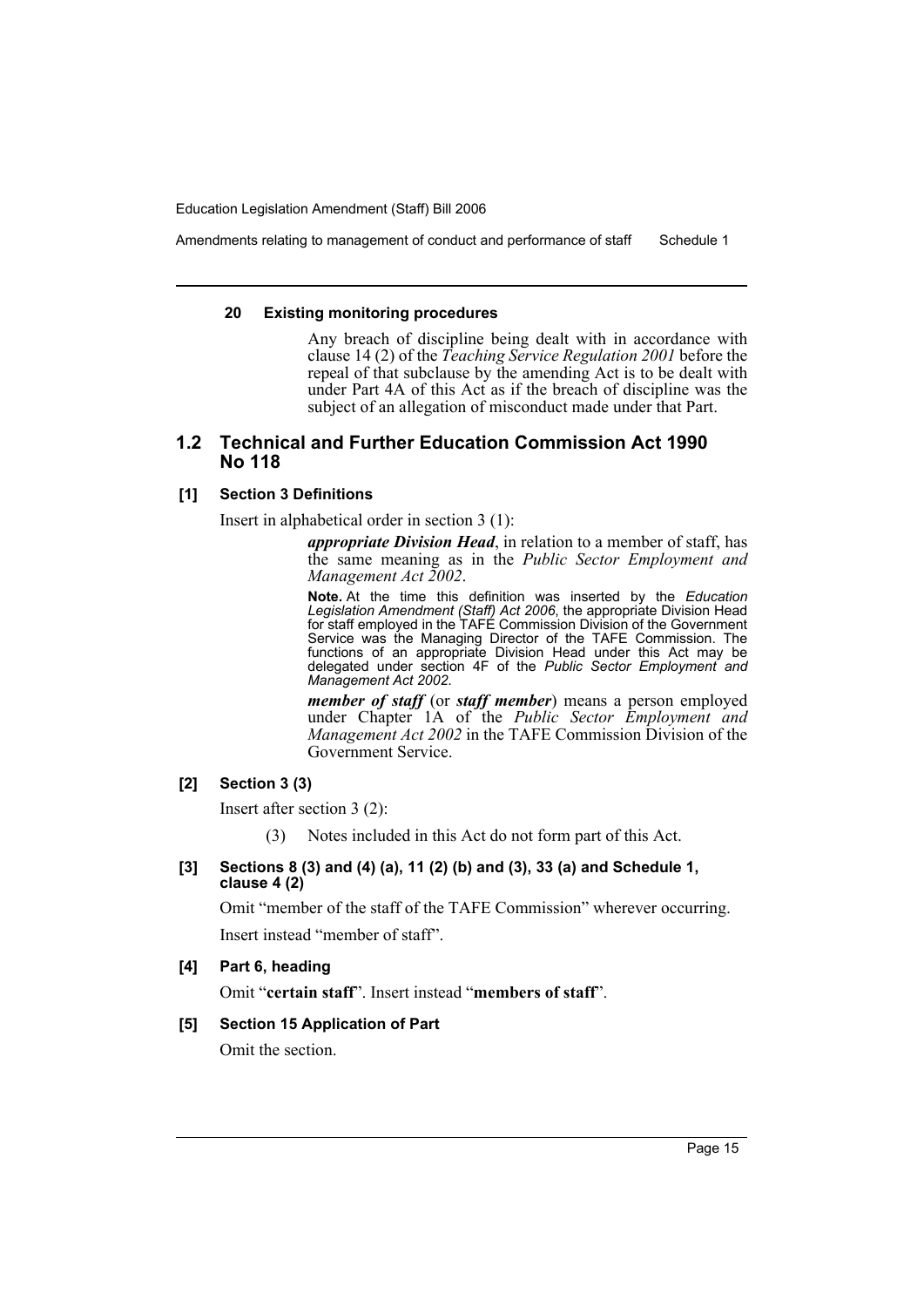Schedule 1 Amendments relating to management of conduct and performance of staff

#### **[6] Section 17 Regulations relating to members of staff**

Omit section 17 (1). Insert instead:

(1) The regulations may make provision for or with respect to members of staff, including the conditions of employment of any such staff.

# **[7] Section 17 (2)**

Omit "or the discipline of the staff to which this Part applies". Insert instead "of members of staff".

# **[8] Section 18 Appointments and promotion on merit**

Omit "any staff to which this Part applies" from section 18 (1).

Insert instead "members of staff".

#### **[9] Section 19 Legal proceedings not to be brought in respect of appointments etc**

Omit "group of staff to which this Part applies" wherever occurring in section 19 (1) and  $(3)$ .

Insert instead "TAFE Commission Division of the Government Service".

# **[10] Section 20 Incapable member of staff may be retired**

Omit "to which this Part applies" from section 20 (a).

# **[11] Section 20**

Omit "(within the meaning of the *Public Sector Employment and Management Act 2002*)".

#### **[12] Sections 21–21C**

Insert after section 20:

#### **21 Members of staff to report bankruptcy etc**

If a member of staff becomes bankrupt or makes a composition, arrangement or assignment for the benefit of the member's creditors, the member must:

- (a) immediately give to the appropriate Division Head notice of the bankruptcy, composition, arrangement or assignment, and
- (b) within such period as the appropriate Division Head specifies, provide the Division Head with such further information with respect to the cause of the bankruptcy or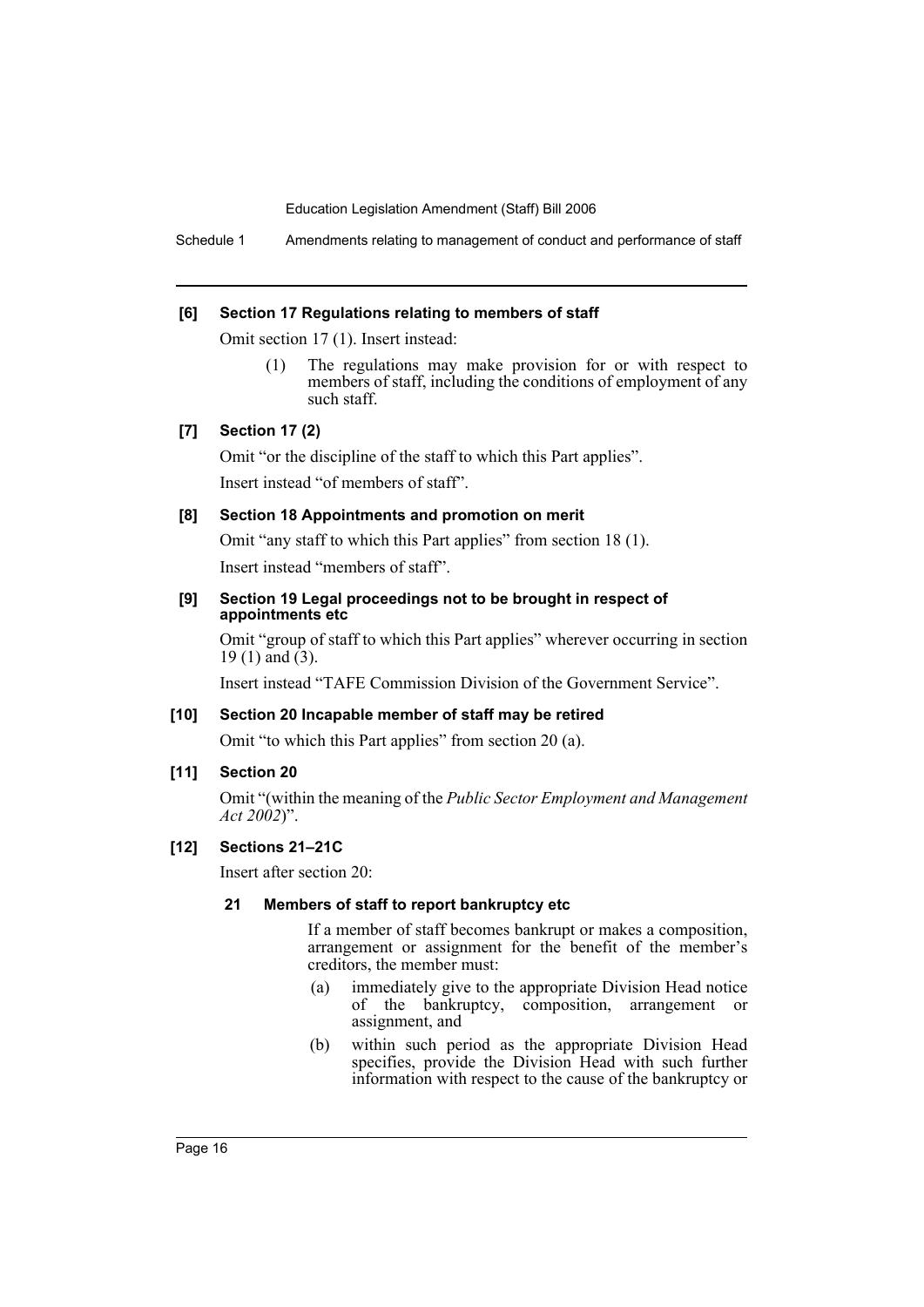Amendments relating to management of conduct and performance of staff Schedule 1

of the making of the composition, arrangement or assignment as the Division Head requires.

#### **21A Members of staff not to undertake other paid work without permission**

- (1) A member of staff is not to undertake any other paid work without the permission of the appropriate Division Head.
- (2) The appropriate Division Head may prepare guidelines with respect to the type of work that constitutes paid work for the purposes of this section.
- (3) Any such guidelines must be made available to members of staff in such manner as the appropriate Division Head thinks appropriate.
- (4) This section does not apply to a member of staff employed on a casual basis.

# **21B Notification of serious offences committed by members of staff**

- (1) A member of staff who:
	- (a) is charged with, or who is found guilty of, an offence that is punishable by imprisonment for 12 months or more, or
	- (b) is charged with, or who is found guilty elsewhere than in New South Wales of an offence that, if it were committed in New South Wales, would be an offence so punishable,

must immediately report that fact to the appropriate Division Head.

- (2) On becoming aware of the fact that a member of staff has been charged with, or has been found guilty of, an offence referred to in subsection (1), the person in charge of the TAFE establishment at which the member is employed must also immediately report that fact to the appropriate Division Head.
- (3) The requirement to report to the appropriate Division Head under this section does not apply if the matter has already been reported under section 22U.

#### **21C List of persons not to be employed as a member of staff**

The appropriate Division Head may prepare and maintain a list of persons who the appropriate Division Head determines are not to be employed as members of staff.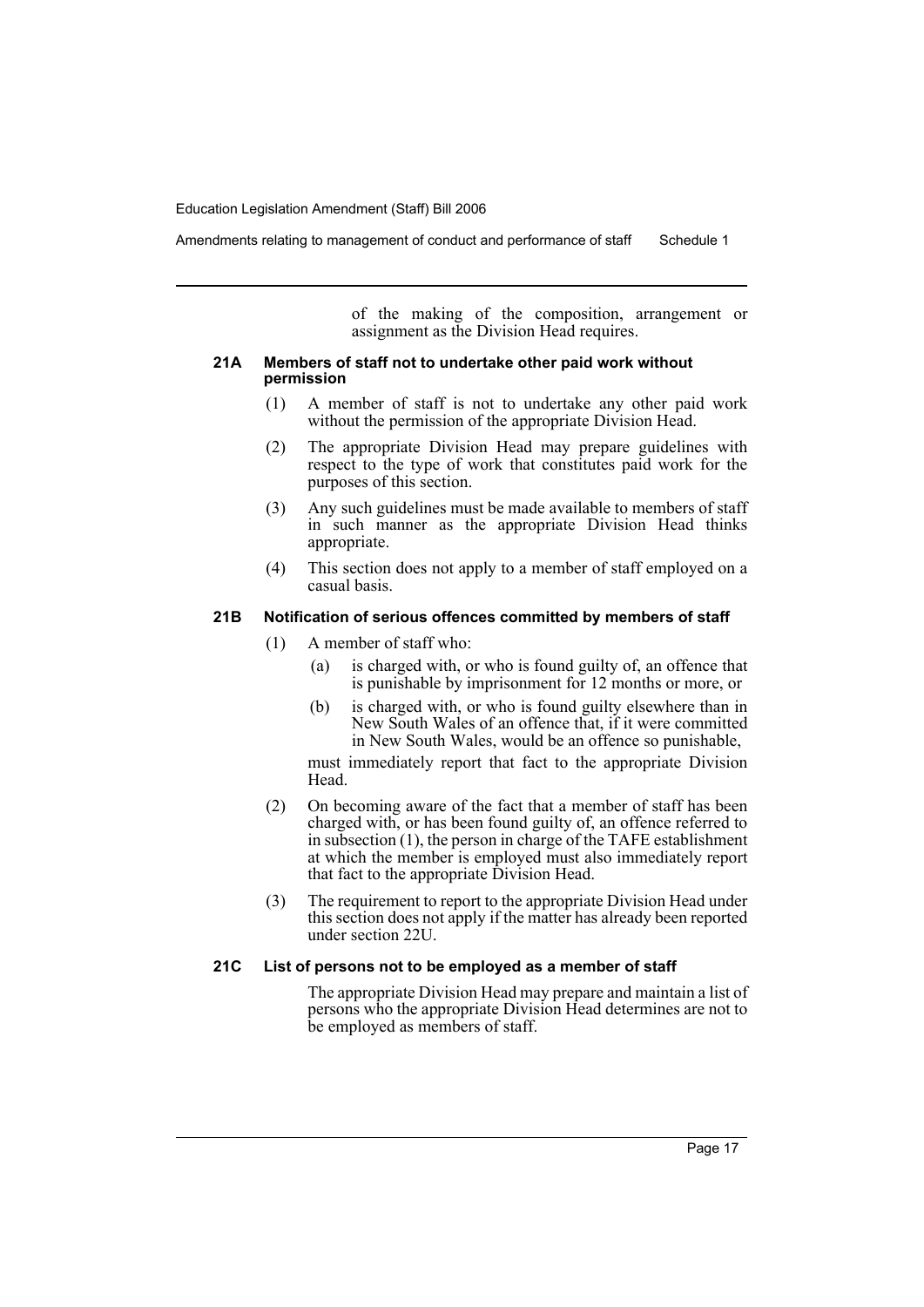Schedule 1 Amendments relating to management of conduct and performance of staff

#### **[13] Section 22 Extended or long service leave**

Omit "all staff to which this Part applies" from section 22 (1). Insert instead "members of staff".

## **[14] Part 6A**

Insert after Part 6:

# **Part 6A Management of conduct and performance**

# **Division 1 Preliminary**

# **22A Application of Part**

This Part does not apply to those members of staff who are employed on a temporary or casual basis.

# **22B Objects of Part**

The objects of this Part are as follows:

- (a) to maintain appropriate standards of conduct and work-related performance for members of staff,
- (b) to protect and enhance the integrity and reputation of the TAFE Commission and staff members,
- (c) to ensure that the public interest is protected.

#### **22C Protection of children to be paramount consideration**

- (1) In such cases where the conduct of a member of staff relates to or involves children, the protection of children is to be the paramount consideration:
	- (a) in taking any action with respect to a member of staff under this Part, and
	- (b) in dealing with any appeal against, or determining any claim arising from or in relation to, that action.
- (2) This section has effect despite anything in the *Industrial Relations Act 1996* or any other Act or law.

# **22D Definitions**

(1) In this Part:

*disciplinary action*, in relation to a member of staff, means any one or more of the following:

(a) dismissal from the Government Service,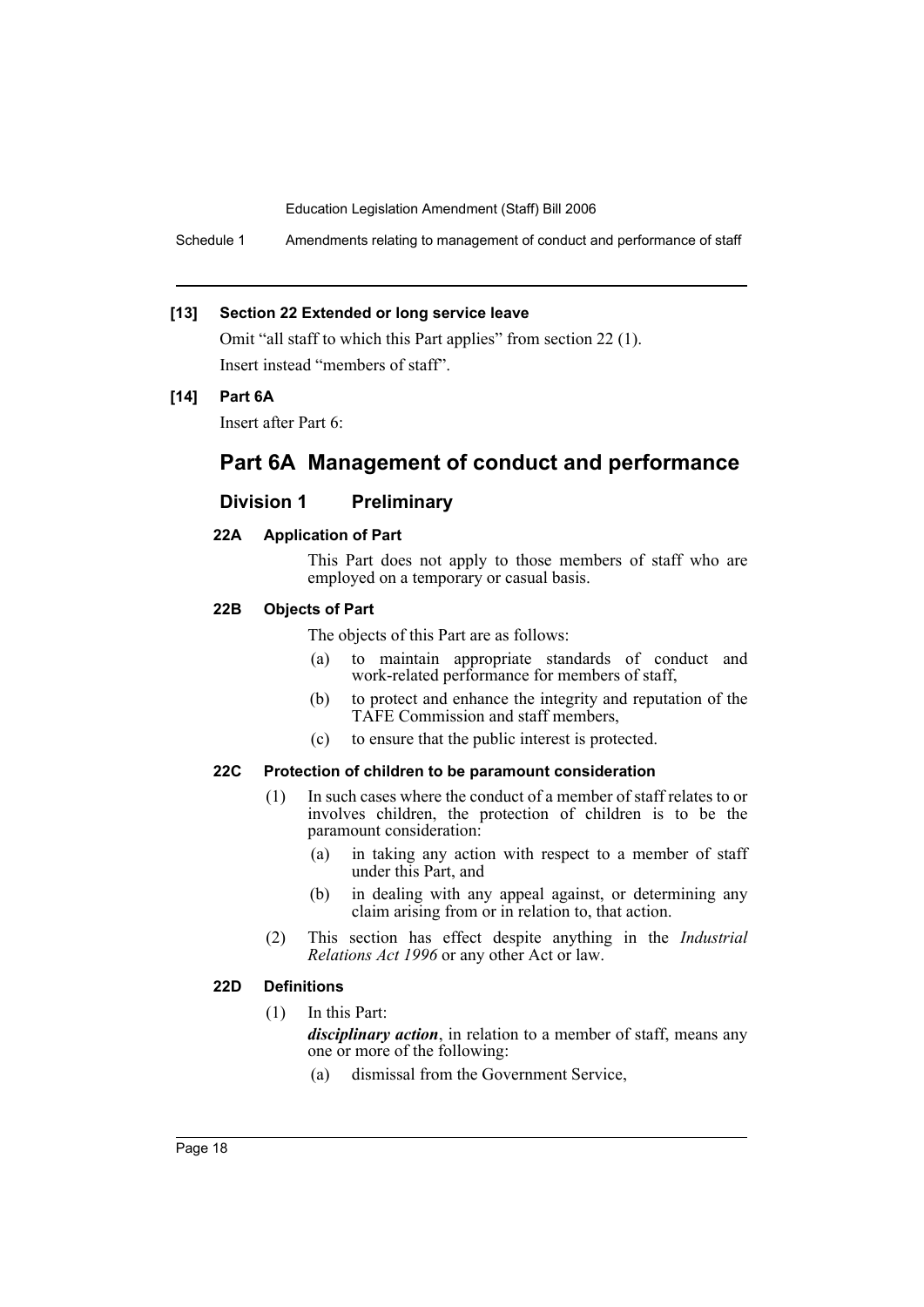Amendments relating to management of conduct and performance of staff Schedule 1

- (b) directing the member of staff to resign, or to be allowed to resign, from the Government Service within a specified time,
- (c) except in the case of a senior executive officer—reduction of the member of staff's salary or demotion to a lower position in the Government Service,
- (d) the imposition of a fine,
- (e) a caution or reprimand.

*misconduct*—see section 22E.

*procedural guidelines* means the guidelines in force from time to time under section 22F.

*remedial action*, in relation to a member of staff, means any one or more of the following:

- (a) counselling,
- (b) training and development,
- (c) monitoring the staff member's conduct or performance,
- (d) implementing a plan addressing unsatisfactory performance,
- (e) the issuing of a warning to the staff member that certain conduct is unacceptable or that the staff member's performance is not satisfactory,
- (f) transferring the staff member to another position in the Government Service that does not involve a reduction of salary or demotion to a lower position,
- (g) any other action of a similar nature.

*senior executive officer* has the same meaning as in the *Public Sector Employment and Management Act 2002*.

(2) In this Part, a reference to an allegation that a member of staff may have engaged in misconduct includes a reference to the appropriate Division Head being made aware, or becoming aware, by any means that the staff member may have engaged in misconduct.

# **22E Meaning of "misconduct"**

- (1) For the purposes of this Part, *misconduct* includes, but is not limited to, any of the following:
	- (a) a contravention of any provision of this Act or the regulations,
	- (b) engaging in, or having engaged in, any conduct that justifies the taking of disciplinary action,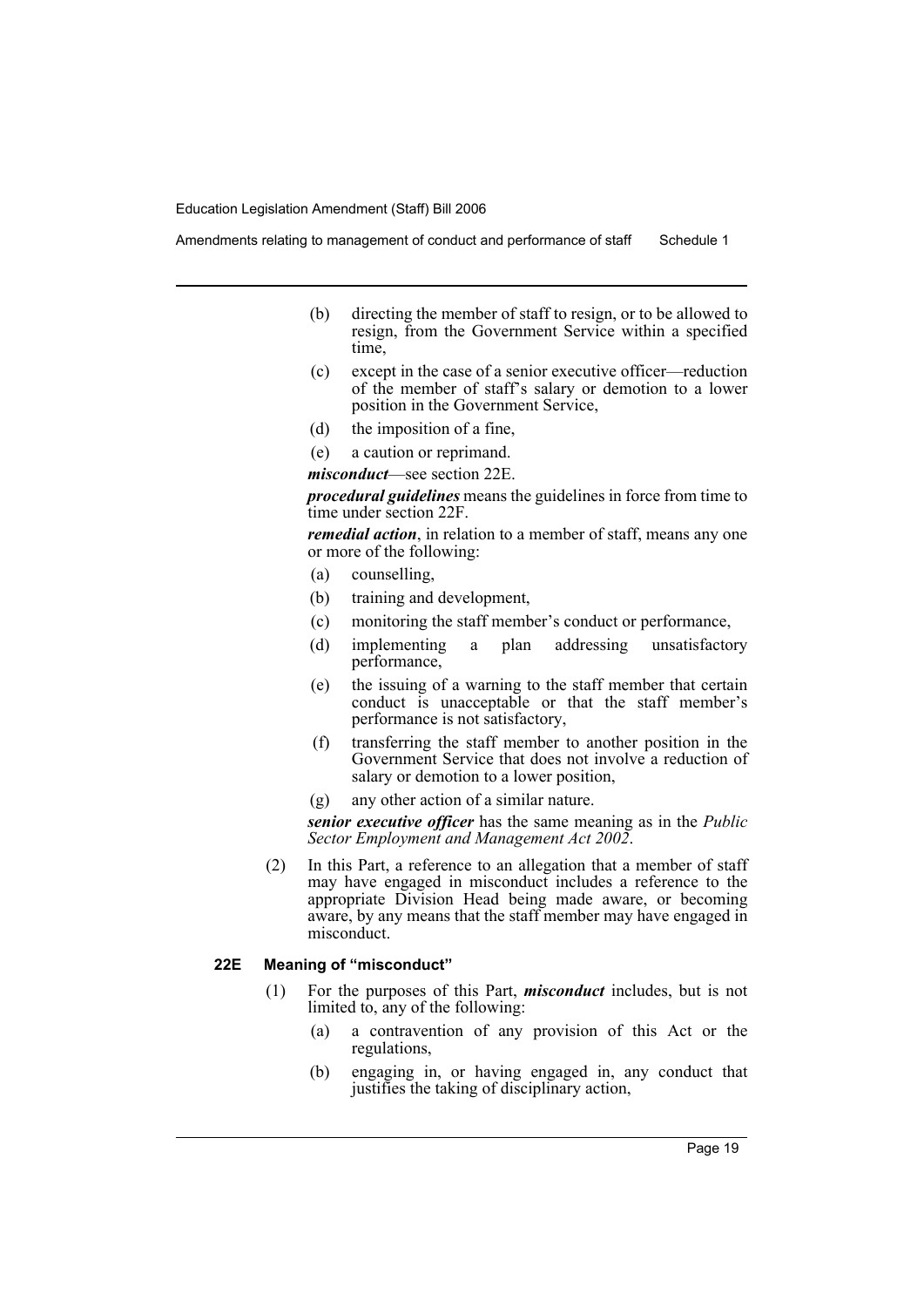Schedule 1 Amendments relating to management of conduct and performance of staff

- (c) taking any detrimental action (within the meaning of the *Protected Disclosures Act 1994*) against a person that is substantially in reprisal for the person making a protected disclosure within the meaning of that Act,
- (d) taking any action against a person that is substantially in reprisal for an internal disclosure made by that person.
- (2) For the purposes of this Part, the subject-matter of an allegation of misconduct may relate to an incident or conduct that happened:
	- (a) while the member of staff concerned was not on duty, or
	- (b) before the staff member was appointed to his or her position.
- (3) In this section, *internal disclosure* means a disclosure made in good faith by a person regarding the alleged misconduct of another person.

# **22F Issuing of procedural guidelines**

- (1) The appropriate Division Head may, from time to time, issue guidelines for the purposes of:
	- (a) dealing with allegations of misconduct against members of staff as a disciplinary matter, and
	- (b) the taking of disciplinary action with respect to members of staff under this Part, including disciplinary action in relation to unsatisfactory performance, and
	- (c) any other matter referred to in this Part.
- (2) The procedural guidelines must be consistent with the rules of procedural fairness.
- (3) Without limiting subsection (2), the procedural guidelines are to ensure that:
	- (a) a member of staff to whom an allegation of misconduct relates:
		- (i) is advised in writing of the alleged misconduct and that the allegation may lead to disciplinary action being taken with respect to the staff member, and
		- (ii) is given an opportunity to respond to the allegation, and
	- (b) a member of staff against whom the appropriate Division Head is proposing to take disciplinary action under Division  $\hat{3}$  is given a reasonable opportunity to make a submission in relation to that proposed action.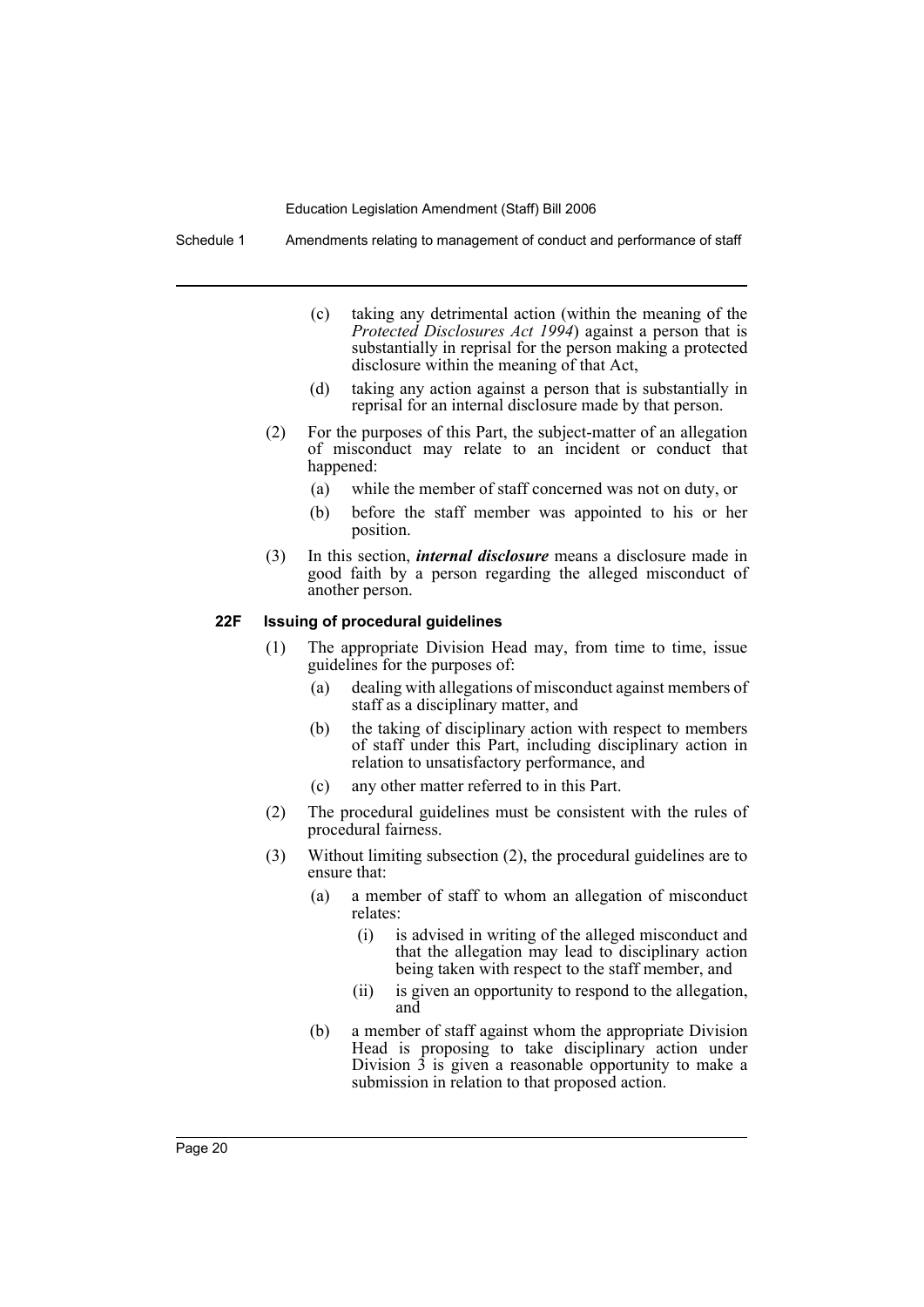- (4) The appropriate Division Head may from time to time amend, revoke or replace the procedural guidelines.
- (5) The procedural guidelines as in force from time to time must be made publicly available in such manner as the appropriate Division Head thinks appropriate.
- (6) The regulations may make provision for or with respect to any matter for which the procedural guidelines can provide. In the event of any inconsistency between a provision contained in the procedural guidelines and a provision in the regulations, the regulations prevail.
- (7) The procedural guidelines may apply, adopt or incorporate the procedural guidelines issued under Part 4A of the *Teaching Service Act 1980* with such modifications as are necessary.

#### **22G Requirements relating to disciplinary matters**

- (1) A member of staff is not entitled to cross-examine any person in relation to an allegation of misconduct or the taking of disciplinary action against the staff member.
- (2) A hearing involving the legal representation of parties and the calling of witnesses is not to be held in relation to an allegation of misconduct or the taking of disciplinary action against the member of staff.
- (3) Nothing in subsection (1) or (2) prevents the appropriate Division Head from:
	- (a) conducting investigations into an allegation of misconduct, or
	- (b) asking a member of staff a question in relation to an allegation of misconduct, or
	- (c) conducting interviews with the member of staff to whom the allegation relates or with any other person in connection with the matter concerned, or
	- (d) taking signed statements from the member of staff or any such person.

# **Division 2 Dealing with misconduct**

#### **22H Dealing with an allegation of misconduct**

(1) If an allegation is made to the appropriate Division Head that a member of staff may have engaged in any misconduct, the appropriate Division Head may do either or both of the following: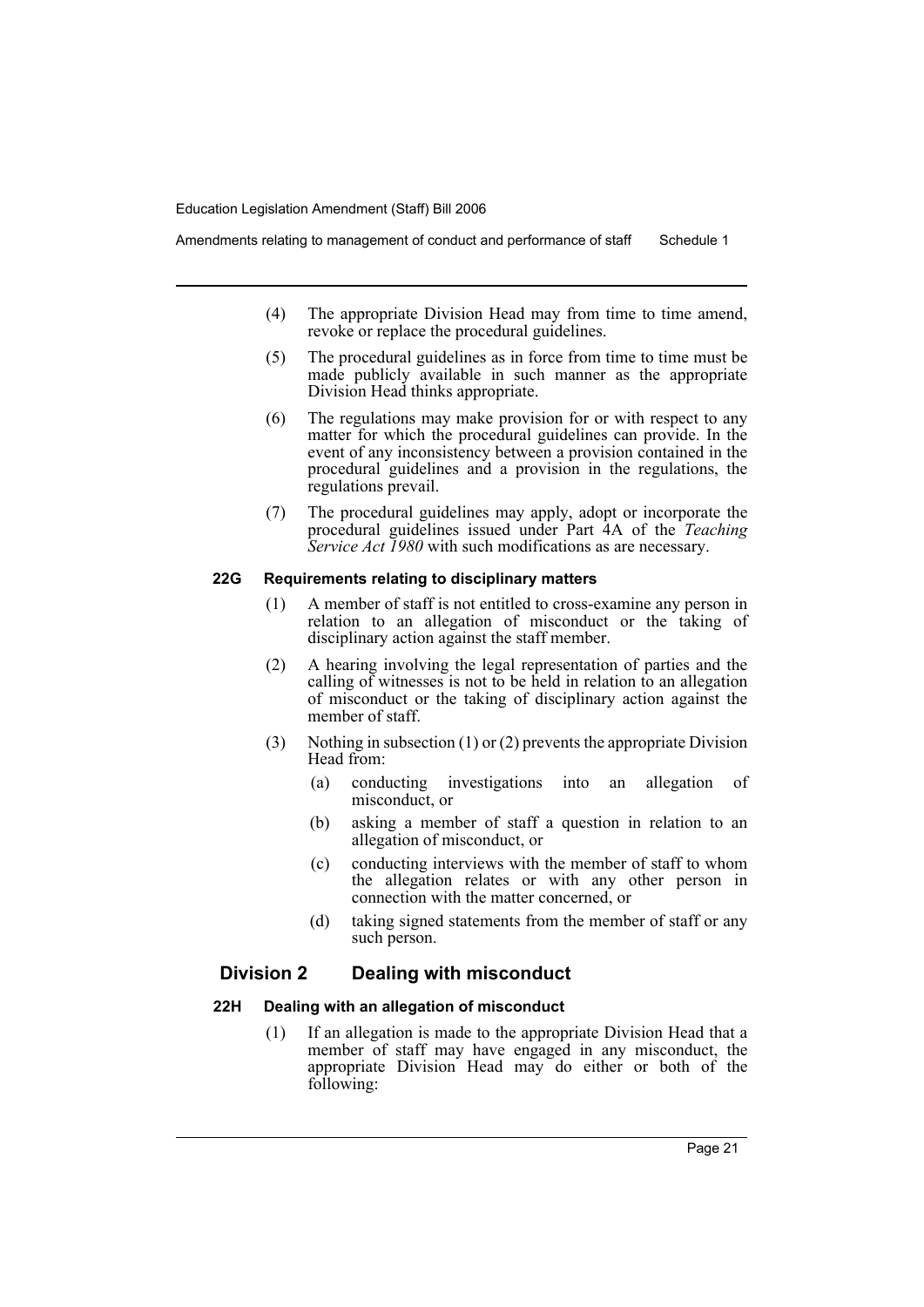- (a) deal with the allegation as a disciplinary matter in accordance with the procedural guidelines,
- (b) take remedial action with respect to the staff member.
- (2) After dealing with an allegation of misconduct as a disciplinary matter in accordance with this Part and the procedural guidelines, the appropriate Division Head may, if the Division Head is of the opinion that the member of staff has engaged in any misconduct, decide to take disciplinary action with respect to the staff member.
- (3) Before any disciplinary action is taken with respect to a member of staff under this section, the staff member must be given an opportunity to make a submission in relation to the disciplinary action that the appropriate Division Head is considering taking.
- (4) Even though the appropriate Division Head decides to deal with an allegation of misconduct as a disciplinary matter in accordance with the procedural guidelines, the Division Head may, at any stage of the process:
	- (a) decide to take remedial action with respect to the member of staff concerned as well as dealing with the allegation as a disciplinary matter, or
	- (b) decide to take remedial action with respect to the staff member instead of dealing with the allegation as a disciplinary matter, or
	- (c) decide to dismiss the allegation, or decide that no further action is to be taken in relation to the matter.
- (5) A decision under this section by the appropriate Division Head to take remedial action with respect to a member of staff does not, if it appears to the Division Head that the member of staff may have engaged in any misconduct while the remedial action is being taken, prevent the Division Head from dealing with the alleged misconduct as a disciplinary matter under this section.

# **Division 3 Performance management for members of staff**

# **22I Performance reviews for members of staff**

(1) A staff member's performance must be reviewed periodically by the appropriate Division Head.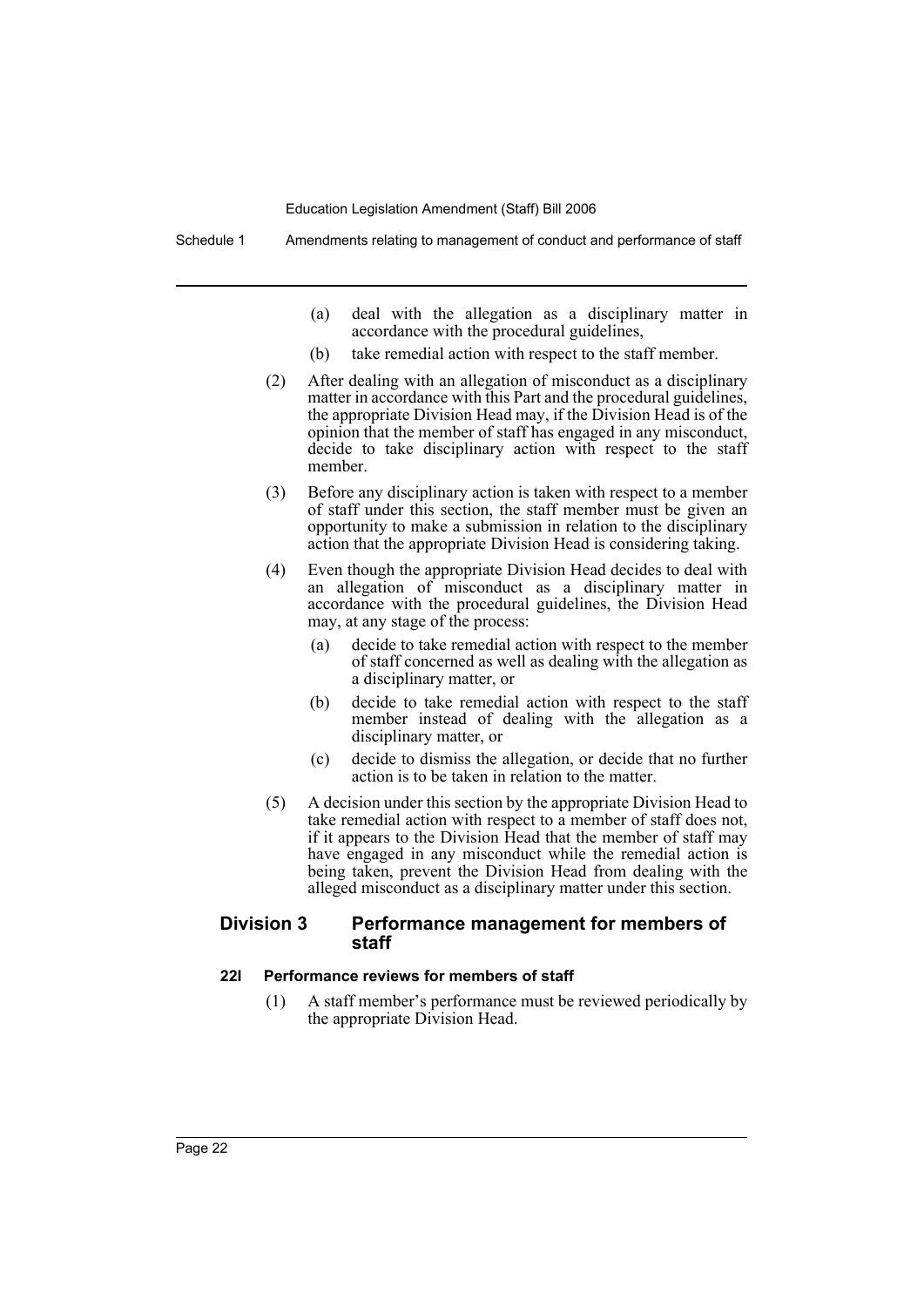Amendments relating to management of conduct and performance of staff Schedule 1

(2) The review of a staff member's performance is to have regard to any performance criteria determined by the appropriate Division Head and such other matters as the Division Head considers relevant.

#### **22J Dealing with unsatisfactory performance**

- (1) If the appropriate Division Head is of the opinion that a member of staff is not performing the staff member's duties in a satisfactory manner, the Division Head may decide to do either or both of the following:
	- (a) take remedial action with respect to the staff member,
	- (b) take disciplinary action with respect to the staff member.
- (2) To avoid any doubt, remedial action with respect to a member of staff is not required to be taken before disciplinary action is taken under this section with respect to the staff member.
- (3) However, the appropriate Division Head may take disciplinary action with respect to a member of staff under this section only if:
	- (a) the staff member has been placed on a performance improvement plan in accordance with the procedural guidelines and been given a reasonable opportunity to improve his or her performance, and
	- (b) the Division Head is of the opinion that the staff member's performance is still unsatisfactory.

# **Division 4 Miscellaneous provisions**

#### **22K Disciplinary action may be taken if staff member is convicted of serious offence**

- (1) If a member of staff is convicted in New South Wales of an offence that is punishable by imprisonment for 12 months or more, or is convicted elsewhere than in New South Wales of an offence that, if it were committed in New South Wales, would be an offence so punishable, the appropriate Division Head may decide to do either or both of the following:
	- (a) take disciplinary action with respect to the staff member,
	- (b) take remedial action with respect to the staff member.
- (2) Before any disciplinary action is taken with respect to a member of staff under this section, the staff member must be given an opportunity to make a submission in relation to the disciplinary action that the appropriate Division Head is considering taking.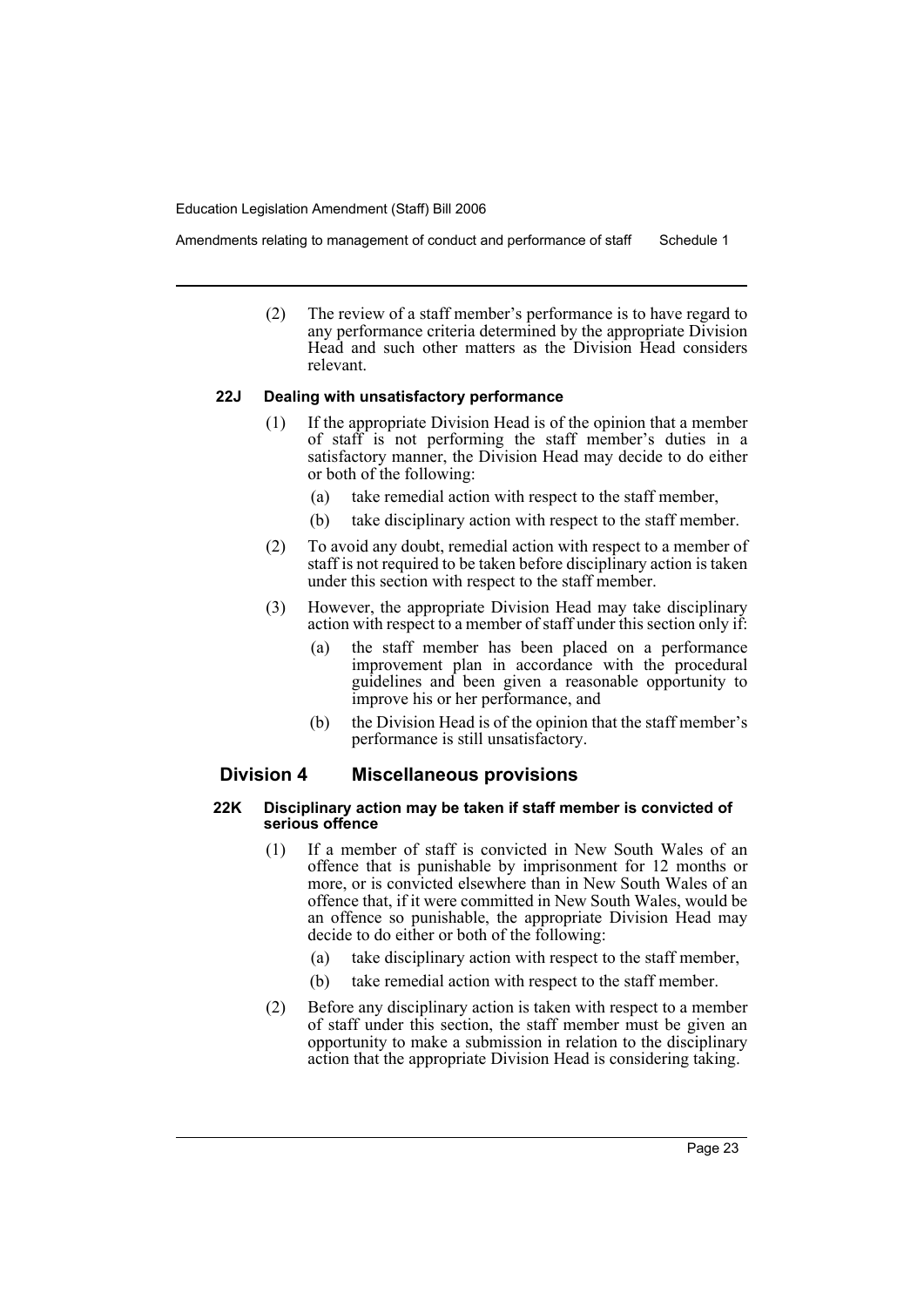Schedule 1 Amendments relating to management of conduct and performance of staff

(3) A reference in subsection (1) to the conviction of a member of staff for an offence punishable by imprisonment for 12 months or more includes a reference to the staff member having been found guilty by a court of such an offence but where no conviction is recorded.

#### **22L Suspension of staff members from duty pending decision in relation to misconduct or criminal conviction**

- (1) If an allegation that a member of staff has engaged in misconduct is being dealt with as a disciplinary matter in accordance with the procedural guidelines, the appropriate Division Head may suspend the staff member from duty until the allegation of misconduct has been dealt with.
- (2) If a member of staff is charged with:
	- (a) an offence referred to in section 22K, or
	- (b) an offence that would, on conviction, result in the member of staff being a prohibited person as referred to in Part 6B,

the appropriate Division Head may suspend the staff member from duty until the staff member is notified by the Division Head that the suspension has been lifted.

- (3) Any salary payable to a person as a member of staff while the person is suspended from duty under this section is (if the appropriate Division Head so directs) to be withheld.
- (4) The salary withheld under subsection (3) is forfeited to the State unless the appropriate Division Head otherwise directs or that salary was due to the person in respect of a period before the suspension was imposed.

# **22M Implementation of decisions under this Part**

A decision of the appropriate Division Head to take disciplinary action or remedial action under this Part with respect to a member of staff may be carried into effect at any time.

# **22N Effect of dismissal of senior executive officers**

If a senior executive officer is dismissed from the Government Service under this Part:

- (a) the term for which the staff member was appointed is to be regarded as having come to an end, and
- (b) no compensation is payable in respect of the dismissal.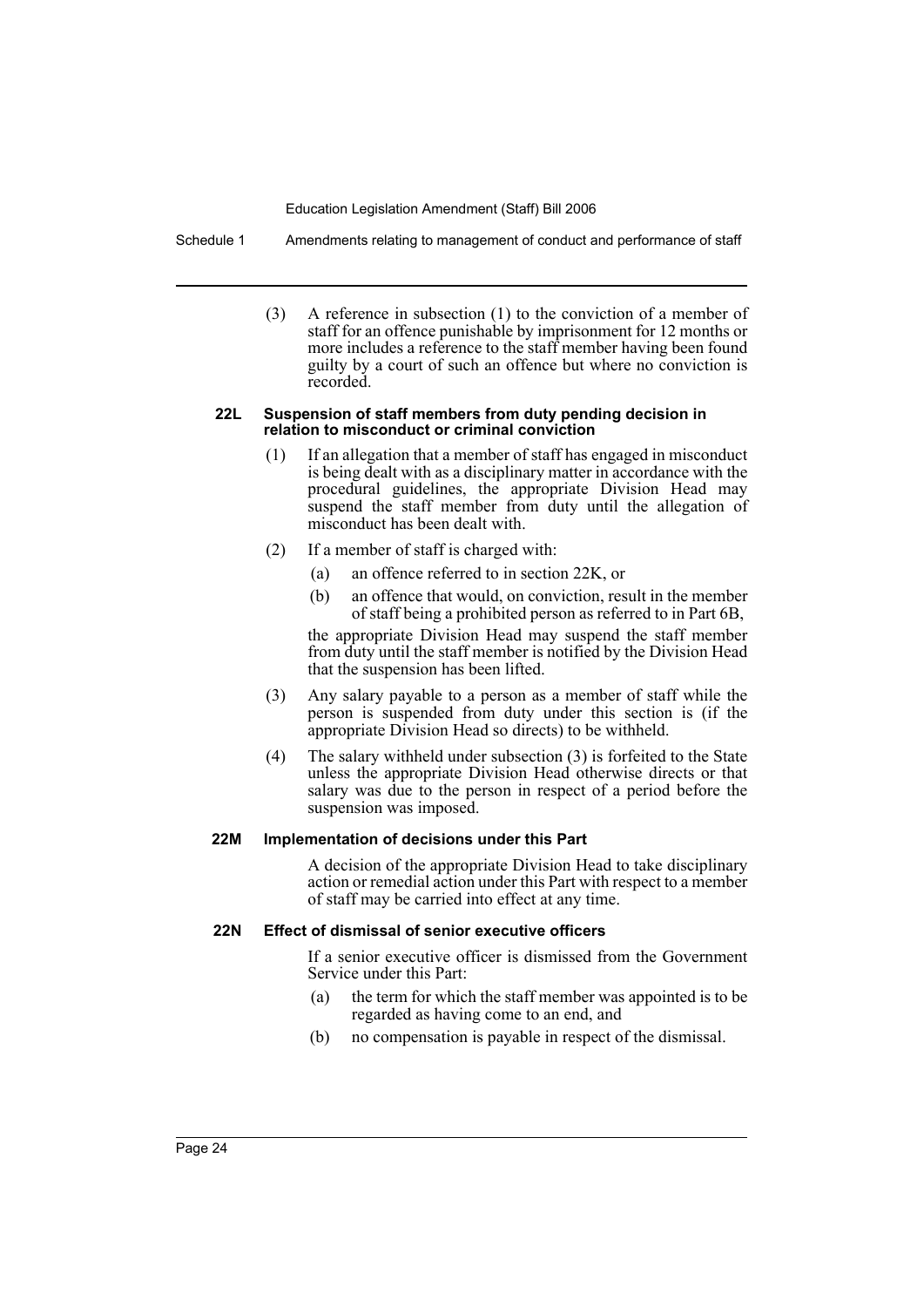Amendments relating to management of conduct and performance of staff Schedule 1

#### **22O Provisions relating to certain forms of disciplinary action**

- (1) Any appointment required as the result of the taking of disciplinary action comprising demotion to a lower position in a Division of the Government Service is to be made by the Division Head for that Division.
- (2) If a fine is imposed under this Part on a member of staff, the person responsible for paying the staff member's salary is, on receiving notice of the imposition of the fine, to deduct the amount of the fine from the salary payable (including any termination payment) to the staff member in such manner as the appropriate Division Head directs.

#### **22P Staff members retiring or resigning before disciplinary action is taken**

- (1) An allegation that a member of staff has engaged in misconduct may be dealt with under this Part, and disciplinary action may be taken with respect to the member of staff, even though the staff member has retired or resigned.
- (2) The taking of disciplinary action (other than a fine) with respect to the former staff member does not affect the former staff member's retirement or resignation or the benefits, rights and liabilities arising from the retirement or resignation.
- (3) A fine imposed under any such disciplinary action may be recovered from the former staff member as a debt due to the Crown in any court of competent jurisdiction, or out of any money payable to or in respect of the former staff member by the Crown, or both.
- (4) A reference in this section to the resignation of a member of staff is a reference to a resignation that has been accepted by the appropriate Division Head.

# **22Q Staff member whose address is unknown**

If the address for the time being of a member of staff is unknown to the appropriate Division Head, any notice required to be given to the member under this Part may be posted to the address of the member last known to the Division Head.

#### **[15] Schedule 4 Savings, transitional and other provisions**

Insert at the end of clause 1 (1):

*Education Legislation Amendment (Staff) Act 2006*, but only to the extent that it amends this Act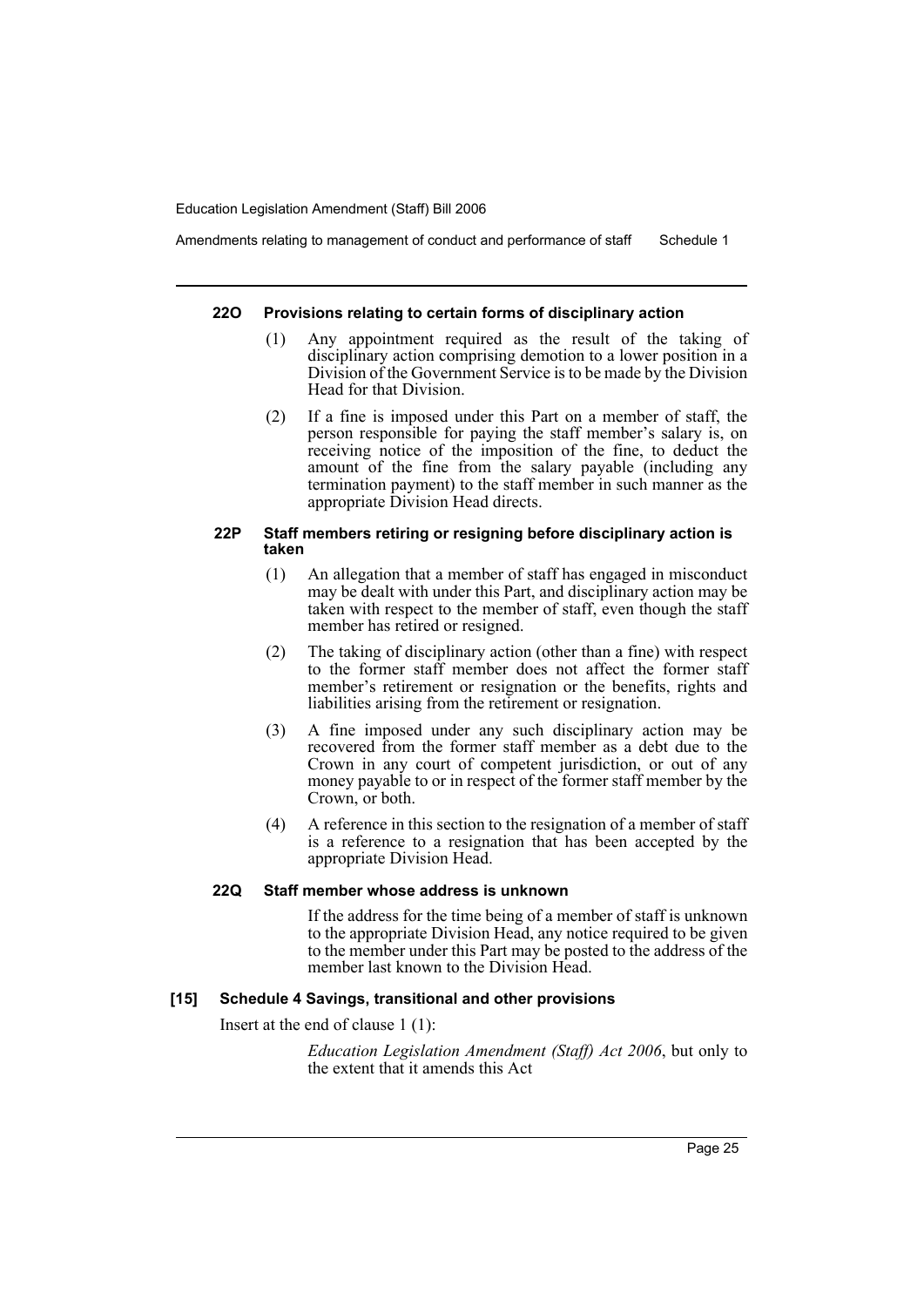Schedule 1 Amendments relating to management of conduct and performance of staff

# **[16] Schedule 4, Part 4**

Insert after Part 3:

# **Part 4 Provisions consequent on enactment of Education Legislation Amendment (Staff) Act 2006**

# **11 Prior conduct**

Part 6A of this Act extends to conduct occurring before the commencement of that Part.

# **12 Existing disciplinary matters**

- (1) Any breach of discipline by a member of staff to whom Part 6A applies that was, immediately before the commencement of that Part, being dealt with under any disciplinary determination that applied to that member, is to continue to be dealt with as if that Part had not been enacted.
- (2) In this clause:

*disciplinary determination* means a determination made under section 16 of this Act (as in force before its repeal by the *Public Sector Employment Legislation Amendment Act 2006*) in relation to the discipline of members of staff and continued by the operation of clause 19 of Schedule 4 to the *Public Sector Employment and Management Act 2002*.

# **1.3 Education (School Administrative and Support Staff) Act 1987 No 240**

# **[1] Section 4 School administrative and support staff**

Omit section 4 (2). Insert instead:

(2) Chapter 1A of the *Public Sector Employment and Management Act 2002* does not apply to or in respect of the appointment or employment of a member of the school administrative and support staff.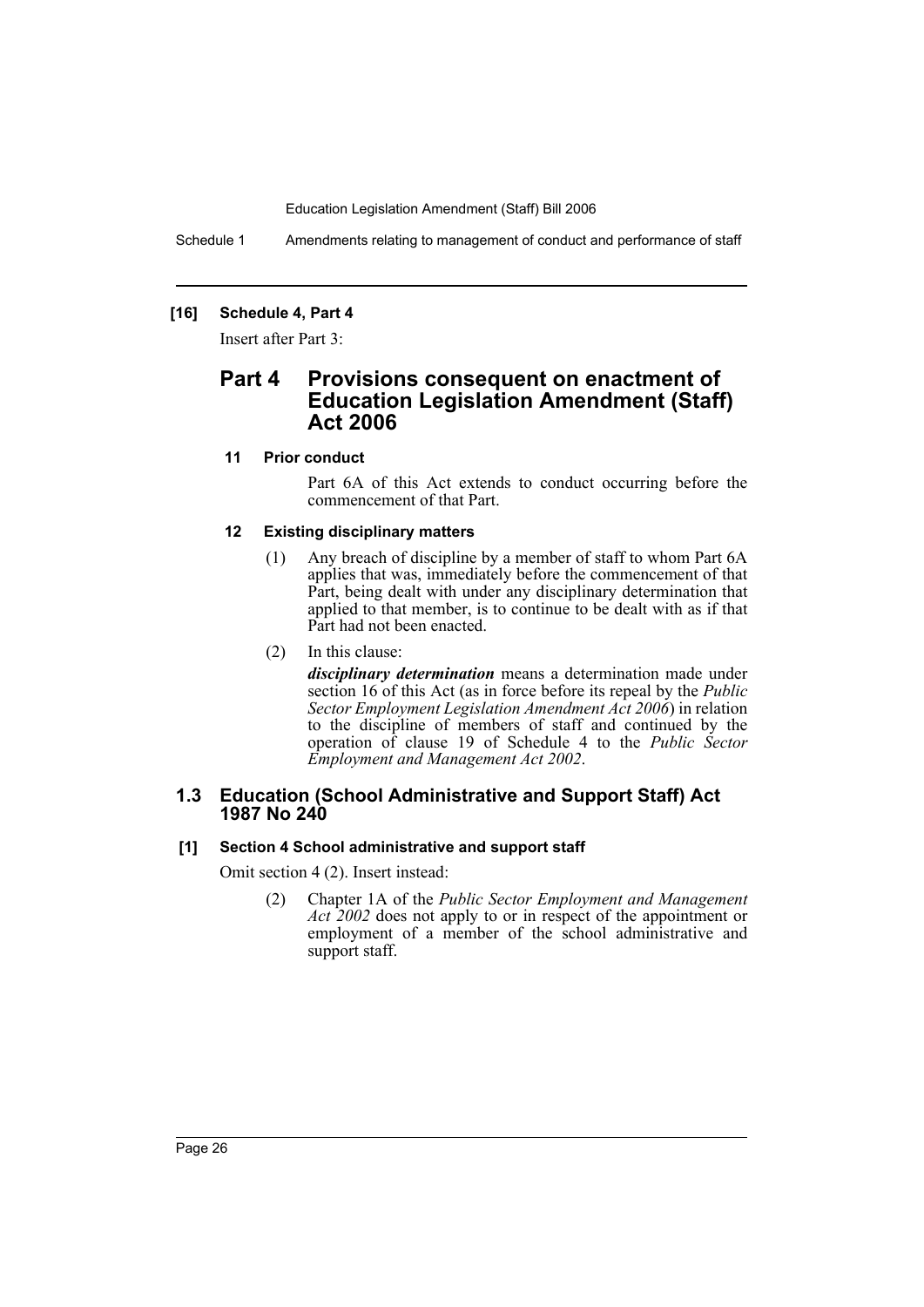Amendments relating to management of conduct and performance of staff Schedule 1

# **[2] Sections 7A–7E**

Insert after section 7:

#### **7A Protection of children to be paramount consideration**

- (1) The protection of children is to be the paramount consideration:
	- (a) in taking any action with respect to a member of the school administrative and support staff under this Act, and
	- (b) in dealing with any appeal against, or determining any claim arising from or in relation to, that action.
- (2) This section has effect despite anything in the *Industrial Relations Act 1996* or any other Act or law.

# **7B School administrative and support staff to report bankruptcy etc**

If a member of the school administrative and support staff becomes bankrupt or makes a composition, arrangement or assignment for the benefit of the member's creditors, the member must:

- (a) immediately give to the Director-General notice of the bankruptcy, composition, arrangement or assignment, and
- (b) within such period as the Director-General specifies, provide the Director-General with such further information with respect to the cause of the bankruptcy or of the making of the composition, arrangement or assignment as the Director-General requires.

#### **7C School administrative and support staff not to undertake other paid work without permission**

- (1) A member of the school administrative and support staff is not to undertake any other paid work without the permission of the Director-General.
- (2) The Director-General may prepare guidelines with respect to the type of work that constitutes paid work for the purposes of this section.
- (3) Any such guidelines must be made available to members of the school administrative and support staff in such manner as the Director-General thinks appropriate.
- (4) This section does not apply to a temporary employee employed for less than 10 weeks.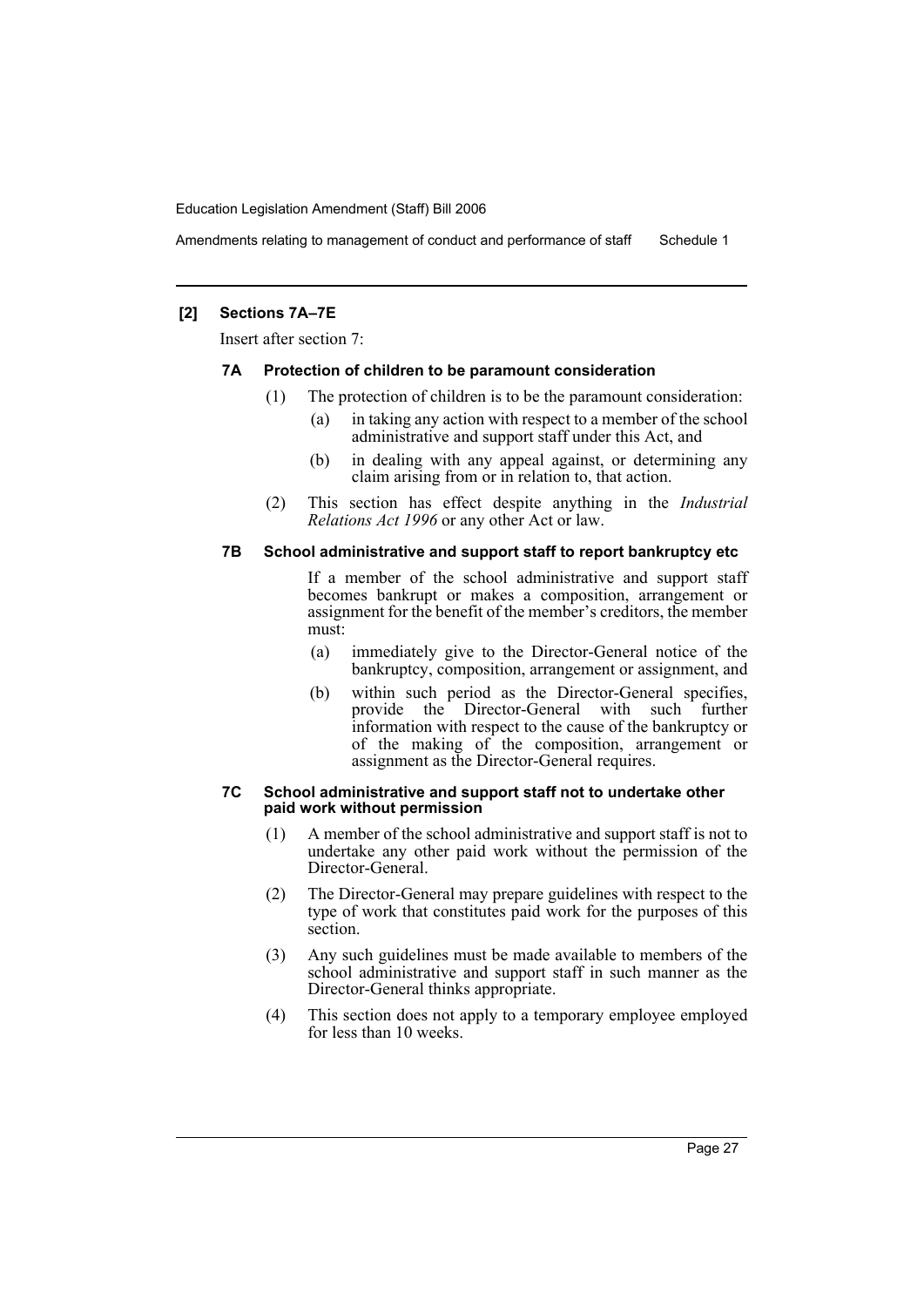Schedule 1 Amendments relating to management of conduct and performance of staff

#### **7D Director-General to be notified of serious offences committed by school administrative and support staff**

- (1) A member of the school administrative and support staff who:
	- (a) is charged with, or who is found guilty of, an offence that is punishable by imprisonment for 12 months or more, or
	- (b) is charged with, or who is found guilty elsewhere than in New South Wales of an offence that, if it were committed in New South Wales, would be an offence so punishable,

must immediately report that fact to the Director-General.

- (2) On becoming aware of the fact that a member of the school administrative and support staff has been charged with, or has been found guilty of, an offence referred to in subsection (1), the person in charge of the school or place of work in which the member is employed must also immediately report that fact to the Director-General.
- (3) The requirement to report to the Director-General under this section does not apply if the matter has already been reported to the Director-General under section 32L.

#### **7E List of persons not to be employed as school administrative and support staff**

The Director-General may prepare and maintain a list of persons who the Director-General determines are not to be employed as members of the school administrative and support staff.

#### **[3] Section 12 Confirmation or annulment of appointments on probation**

Omit section 12 (3). Insert instead:

(3) Action is not required to be taken under Part 6 in order to annul an appointment under subsection (1).

# **[4] Section 20 Other employment**

Omit the section.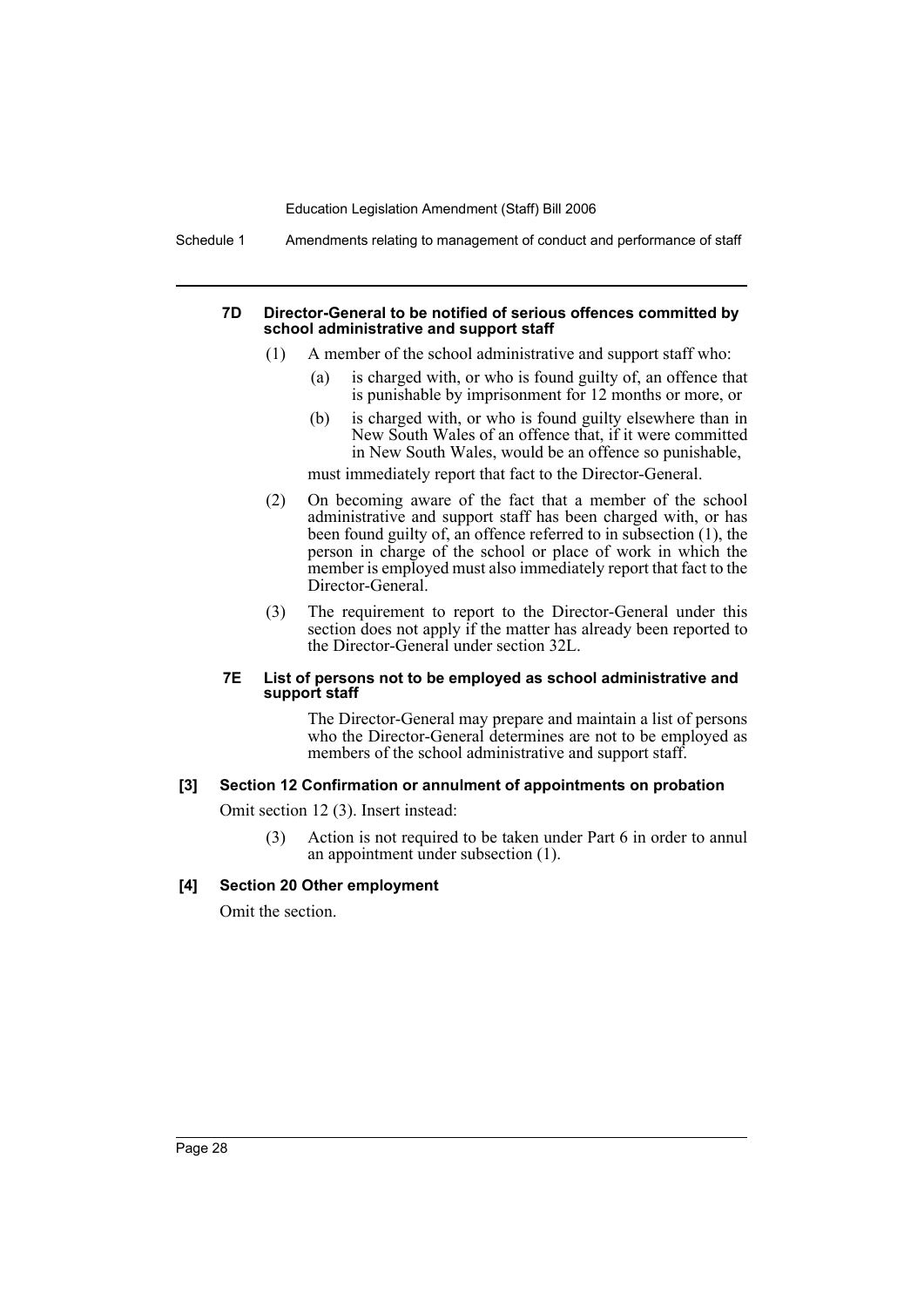Amendments relating to management of conduct and performance of staff Schedule 1

#### **[5] Part 6**

Omit the Part. Insert instead:

# **Part 6 Management of conduct and performance**

# **Division 1 Preliminary**

# **27 Objects of Part**

The objects of this Part are as follows:

- (a) to maintain appropriate standards of conduct and work-related performance for permanent employees,
- (b) to protect and enhance the integrity and reputation of the school administrative and support staff of the Department,
- (c) to ensure that the public interest is protected.

#### **28 Definitions**

(1) In this Part:

*disciplinary action*, in relation to a permanent employee, means any one or more of the following:

- (a) dismissing the employee,
- (b) directing the employee to resign, or to be allowed to resign, within a specified time,
- (c) reduction of the employee's salary or demotion to a lower position,
- (d) the imposition of a fine,
- (e) a caution or reprimand.

*misconduct*—see section 29.

*procedural guidelines* means the guidelines in force from time to time under section 30.

*remedial action*, in relation to a permanent employee, means any one or more of the following:

- (a) counselling,
- (b) training and development,
- (c) monitoring the employee's conduct or performance,
- (d) implementing a plan addressing unsatisfactory performance,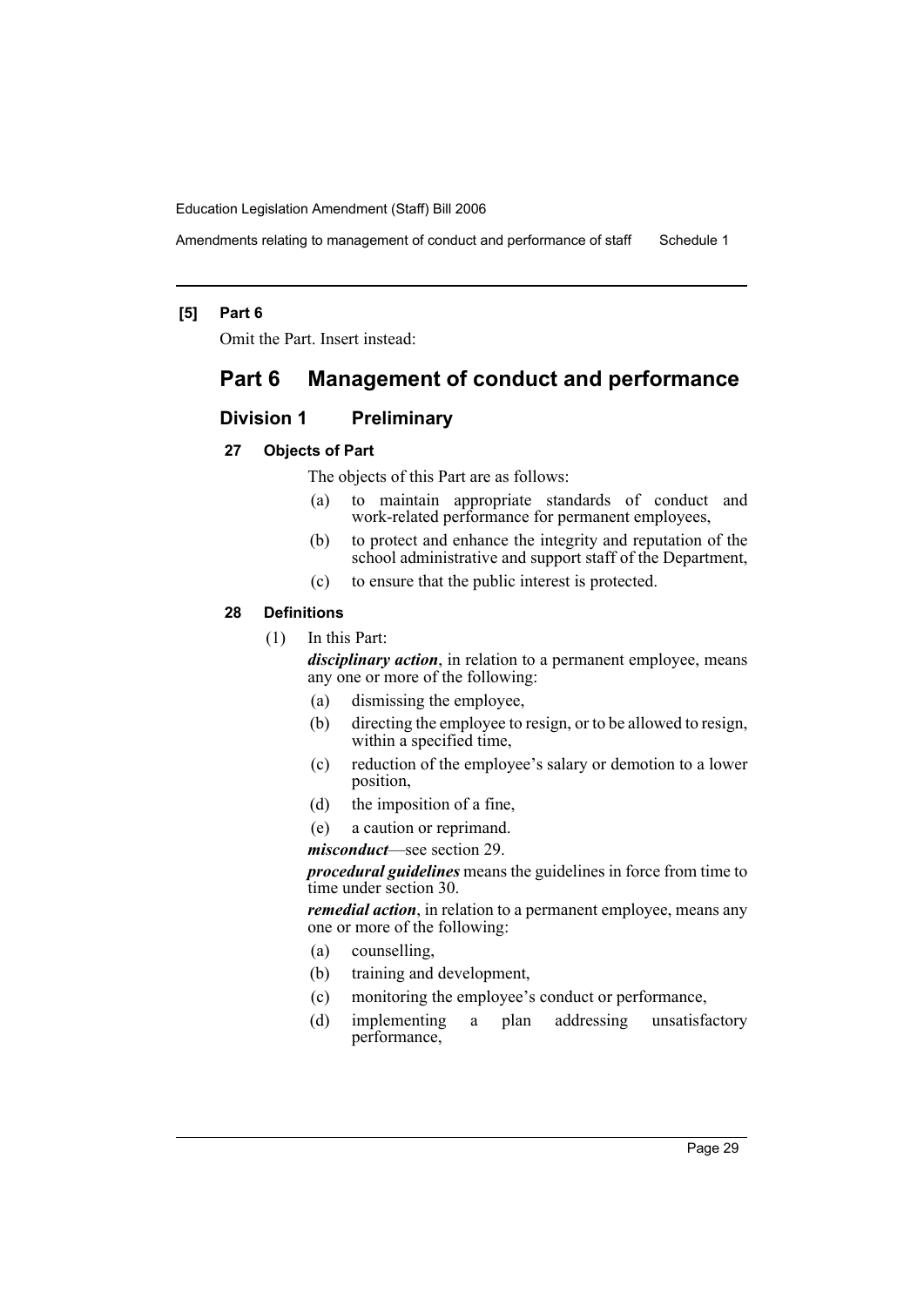Schedule 1 Amendments relating to management of conduct and performance of staff

- (e) the issuing of a warning to the employee that certain conduct is unacceptable or that the employee's performance is not satisfactory,
- (f) transferring the employee to another position that does not involve a reduction of salary or demotion to a lower position,
- (g) any other action of a similar nature.
- (2) In this Part, a reference to an allegation that a permanent employee may have engaged in misconduct includes a reference to the Director-General being made aware, or becoming aware, by any means that the permanent employee may have engaged in misconduct.

# **29 Meaning of "misconduct"**

- (1) For the purposes of this Part, *misconduct* includes, but is not limited to, any of the following:
	- (a) a contravention of any provision of this Act or the regulations,
	- (b) engaging in, or having engaged in, any conduct that justifies the taking of disciplinary action,
	- (c) taking any detrimental action (within the meaning of the *Protected Disclosures Act 1994*) against a person that is substantially in reprisal for the person making a protected disclosure within the meaning of that Act,
	- (d) taking any action against a person that is substantially in reprisal for an internal disclosure made by that person.
- (2) For the purposes of this Part, the subject-matter of an allegation of misconduct may relate to an incident or conduct that happened:
	- (a) while the permanent employee concerned was not on duty, or
	- (b) before the permanent employee was appointed to his or her position.
- (3) In this section, *internal disclosure* means a disclosure made in good faith by a person regarding the alleged misconduct of another person.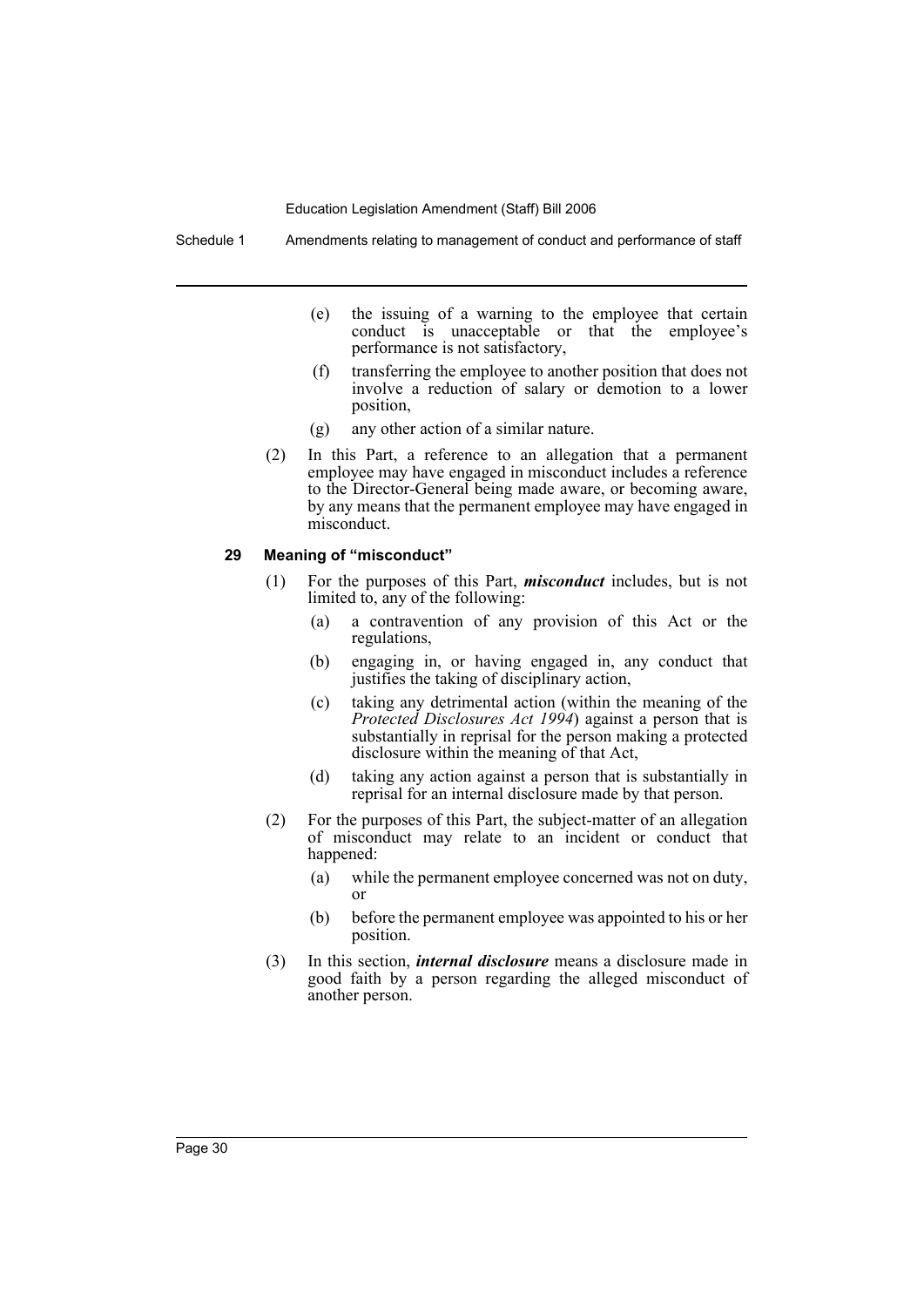Amendments relating to management of conduct and performance of staff Schedule 1

#### **30 Issuing of procedural guidelines**

- (1) The Director-General may, from time to time, issue guidelines for the purposes of:
	- (a) dealing with allegations of misconduct against permanent employees as a disciplinary matter, and
	- (b) the taking of disciplinary action with respect to permanent employees under this Part, including disciplinary action in relation to unsatisfactory performance, and
	- (c) any other matter referred to in this Part.
- (2) The procedural guidelines must be consistent with the rules of procedural fairness.
- (3) Without limiting subsection (2), the procedural guidelines are to ensure that:
	- (a) a permanent employee to whom an allegation of misconduct relates:
		- (i) is advised in writing of the alleged misconduct and that the allegation may lead to disciplinary action being taken with respect to the permanent employee, and
		- (ii) is given an opportunity to respond to the allegation, and
	- (b) a permanent employee against whom the Director-General is proposing to take disciplinary action under Division 3 is given a reasonable opportunity to make a submission in relation to that proposed action.
- (4) The Director-General may from time to time amend, revoke or replace the procedural guidelines.
- (5) The procedural guidelines as in force from time to time must be made publicly available in such manner as the Director-General thinks appropriate.
- (6) The regulations may make provision for or with respect to any matter for which the procedural guidelines can provide. In the event of any inconsistency between a provision contained in the procedural guidelines and a provision in the regulations, the regulations prevail.
- (7) The procedural guidelines may apply, adopt or incorporate the procedural guidelines issued under Part 4A of the *Teaching Service Act 1980* with such modifications as are necessary.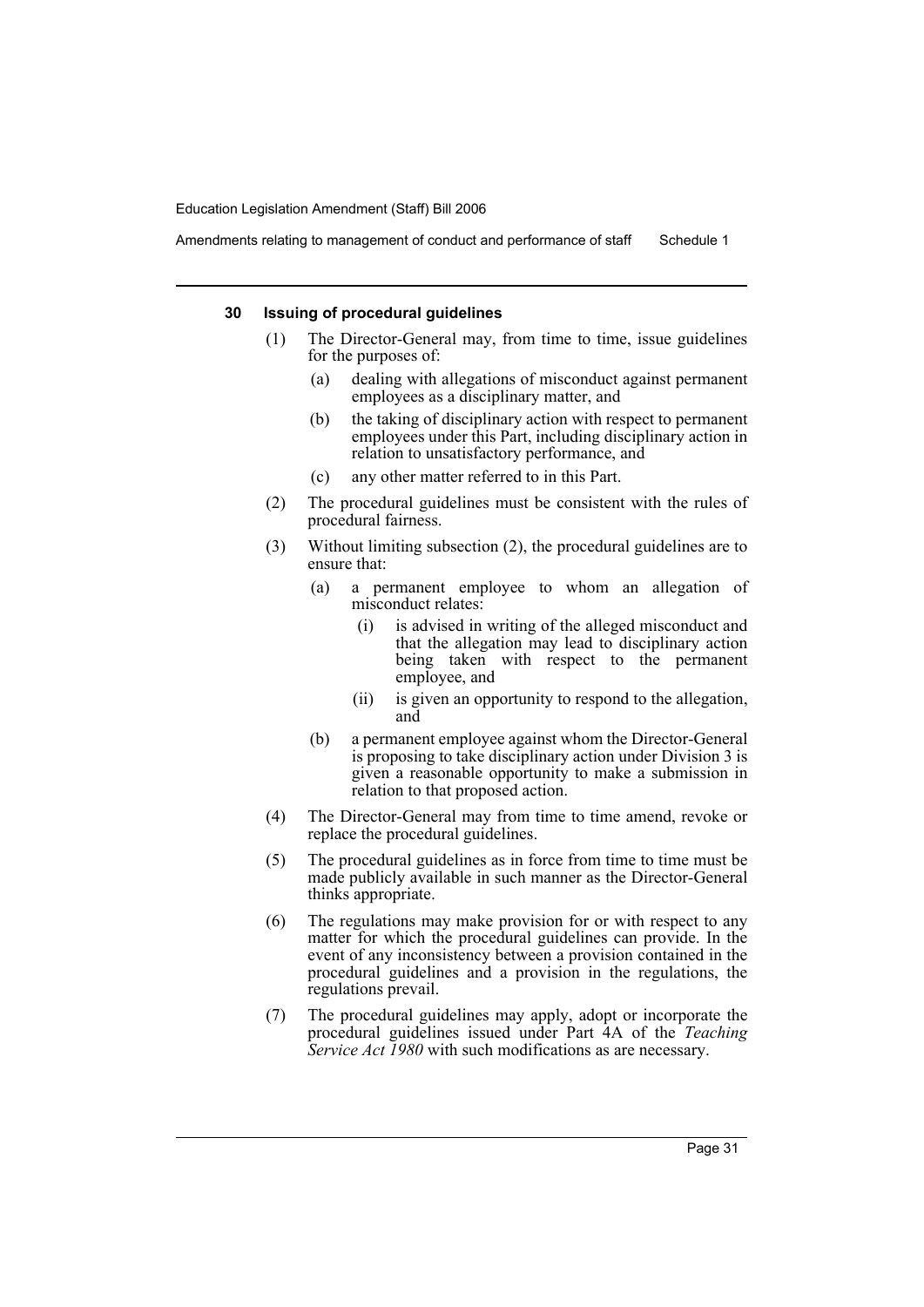Schedule 1 Amendments relating to management of conduct and performance of staff

#### **31 Requirements relating to disciplinary matters**

- (1) A permanent employee is not entitled to cross-examine any person in relation to an allegation of misconduct or the taking of disciplinary action against the permanent employee.
- (2) A hearing involving the legal representation of parties and the calling of witnesses is not to be held in relation to an allegation of misconduct or the taking of disciplinary action against a permanent employee.
- (3) Nothing in subsection (1) or (2) prevents the Director-General from:
	- (a) conducting investigations into an allegation of misconduct, or
	- (b) asking a permanent employee a question in relation to an allegation of misconduct, or
	- (c) conducting interviews with the permanent employee to whom the allegation relates or with any other person in connection with the matter concerned, or
	- (d) taking signed statements from the permanent employee or any such person.

# **Division 2 Dealing with misconduct**

#### **32 Dealing with an allegation of misconduct**

- (1) If an allegation is made to the Director-General that a permanent employee may have engaged in any misconduct, the Director-General may decide to do either or both of the following:
	- (a) deal with the allegation as a disciplinary matter in accordance with the procedural guidelines,
	- (b) take remedial action with respect to the permanent employee.
- (2) After dealing with an allegation of misconduct as a disciplinary matter in accordance with this Part and the procedural guidelines, the Director-General may, if the Director-General is of the opinion that the permanent employee has engaged in any misconduct, decide to take disciplinary action with respect to the permanent employee.
- (3) Before any disciplinary action is taken with respect to a permanent employee under this section, the permanent employee must be given an opportunity to make a submission in relation to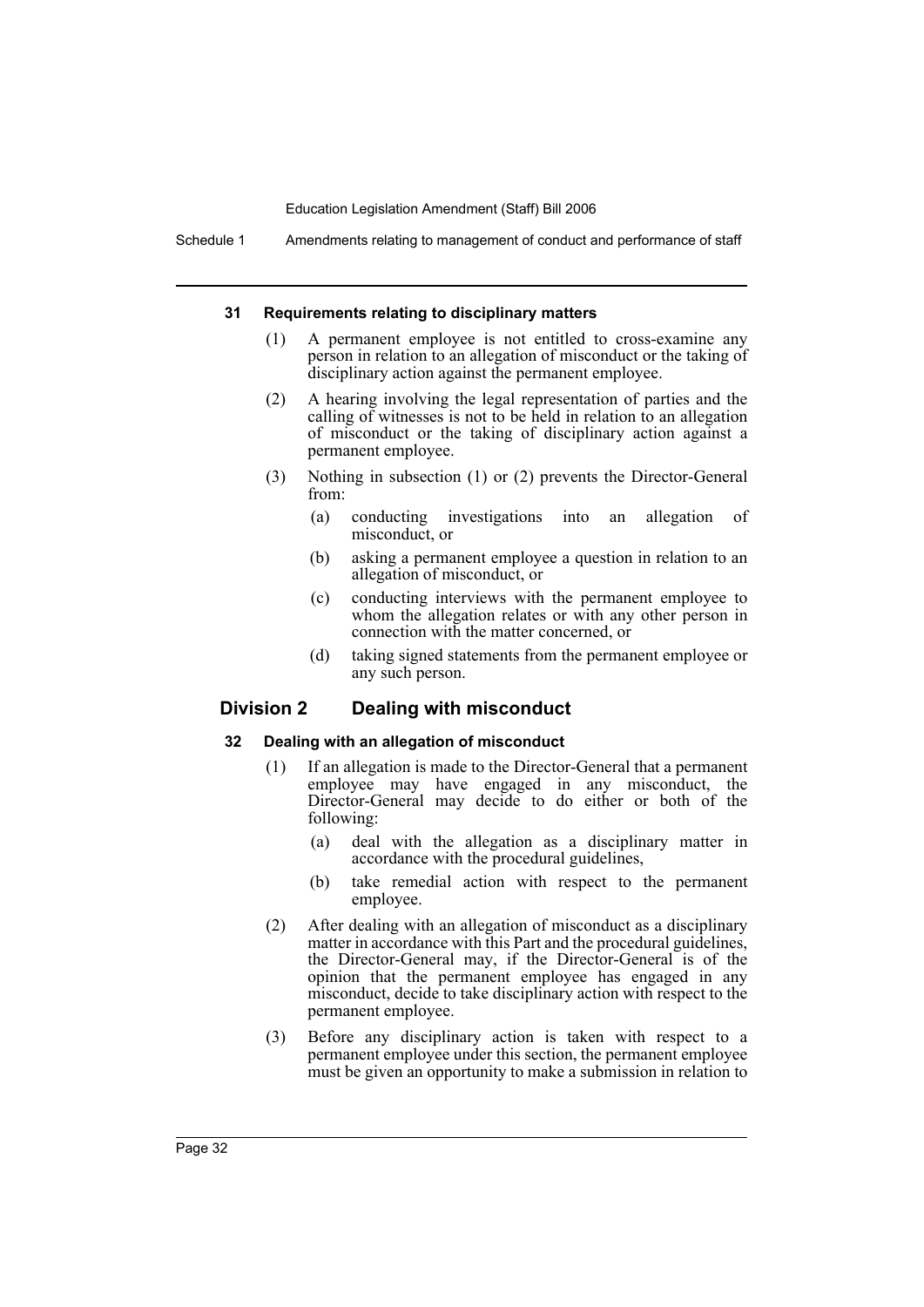Amendments relating to management of conduct and performance of staff Schedule 1

the disciplinary action that the Director-General is considering taking.

- (4) Even though the Director-General decides to deal with an allegation of misconduct as a disciplinary matter in accordance with the procedural guidelines, the Director-General may, at any stage of the process:
	- (a) decide to take remedial action with respect to the permanent employee concerned as well as dealing with the allegation as a disciplinary matter, or
	- (b) decide to take remedial action with respect to the employee instead of dealing with the allegation as a disciplinary matter, or
	- (c) decide to dismiss the allegation, or decide that no further action is to be taken in relation to the matter.
- (5) A decision under this section by the Director-General to take remedial action with respect to a permanent employee does not, if it appears to the Director-General that the employee may have engaged in any misconduct while the remedial action is being taken, prevent the Director-General from dealing with the alleged misconduct as a disciplinary matter under this section.

# **Division 3 Performance management for permanent employees**

#### **32A Performance reviews for permanent employees**

- (1) A permanent employee's performance must be reviewed periodically by the Director-General.
- (2) The review of a permanent employee's performance is to have regard to any performance criteria determined by the Director-General and such other matters as the Director-General considers relevant.

# **32B Dealing with unsatisfactory performance**

- (1) If the Director-General is of the opinion that a permanent employee is not performing the employee's duties in a satisfactory manner, the Director-General may decide to do either or both of the following:
	- (a) take remedial action with respect to the employee,
	- (b) take disciplinary action with respect to the employee.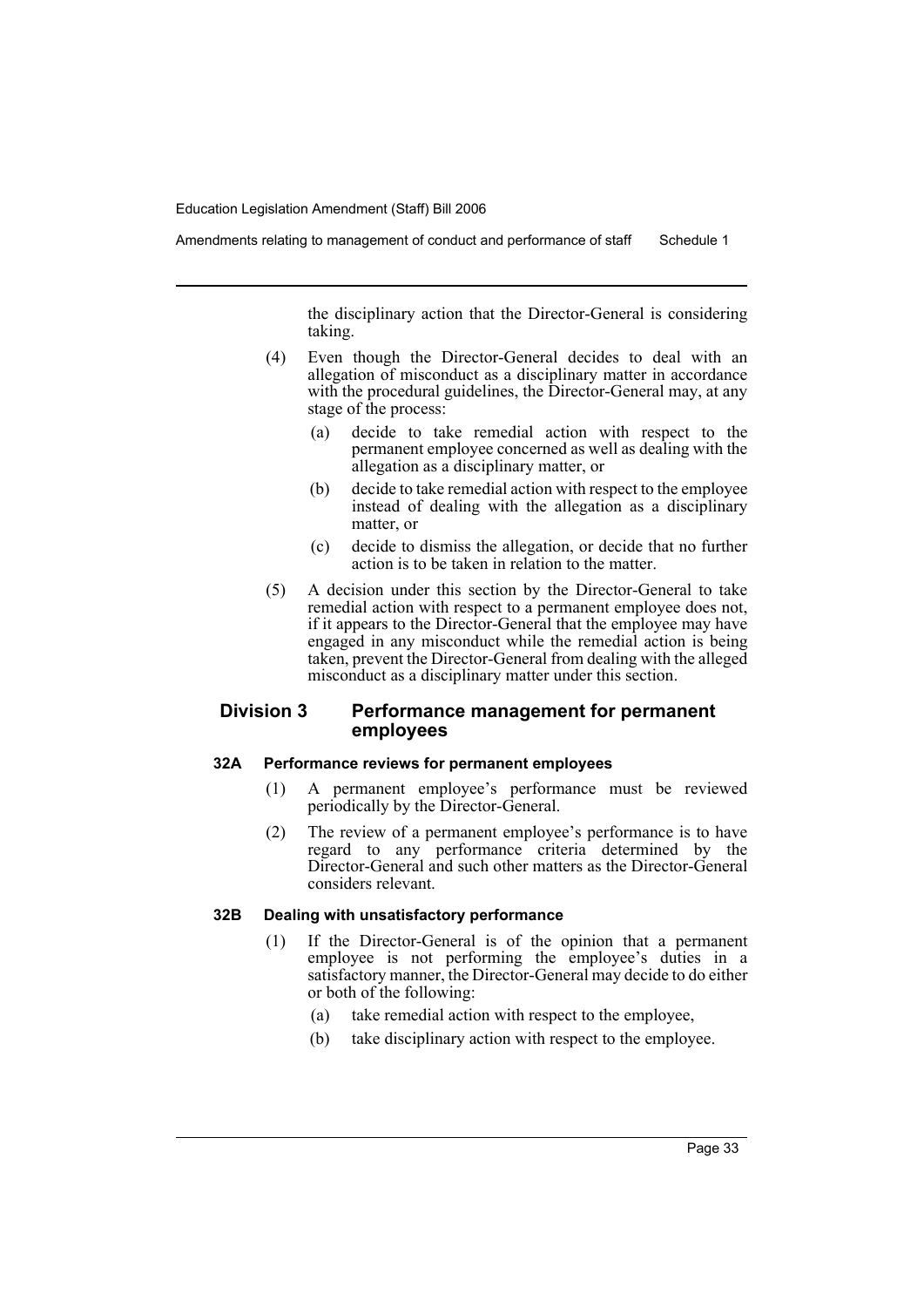Schedule 1 Amendments relating to management of conduct and performance of staff

- (2) To avoid any doubt, remedial action with respect to a permanent employee is not required to be taken before disciplinary action is taken under this section with respect to the employee.
- (3) However, the Director-General may take disciplinary action with respect to a permanent employee under this section only if:
	- (a) the employee has been placed on a performance improvement plan in accordance with the procedural guidelines and been given a reasonable opportunity to improve his or her performance, and
	- (b) the Director-General is of the opinion that the employee's performance is still unsatisfactory.

# **Division 4 Miscellaneous provisions**

#### **32C Disciplinary action may be taken if permanent employee is convicted of serious offence**

- (1) If a permanent employee is convicted in New South Wales of an offence that is punishable by imprisonment for 12 months or more, or is convicted elsewhere than in New South Wales of an offence that, if it were committed in New South Wales, would be an offence so punishable, the Director-General may decide to do either or both of the following:
	- (a) take disciplinary action with respect to the employee,
	- (b) take remedial action with respect to the employee.
- (2) Before any disciplinary action is taken with respect to a permanent employee under this section, the employee must be given an opportunity to make a submission in relation to the disciplinary action that the Director-General is considering taking.
- (3) A reference in subsection (1) to the conviction of a permanent employee for an offence punishable by imprisonment for 12 months or more includes a reference to the employee having been found guilty by a court of such an offence but where no conviction is recorded.

#### **32D Suspension of permanent employees from duty pending decision in relation to misconduct or criminal conviction**

(1) If an allegation that a permanent employee has engaged in misconduct is being dealt with as a disciplinary matter in accordance with the procedural guidelines, the Director-General may suspend the employee from duty until the allegation of misconduct has been dealt with.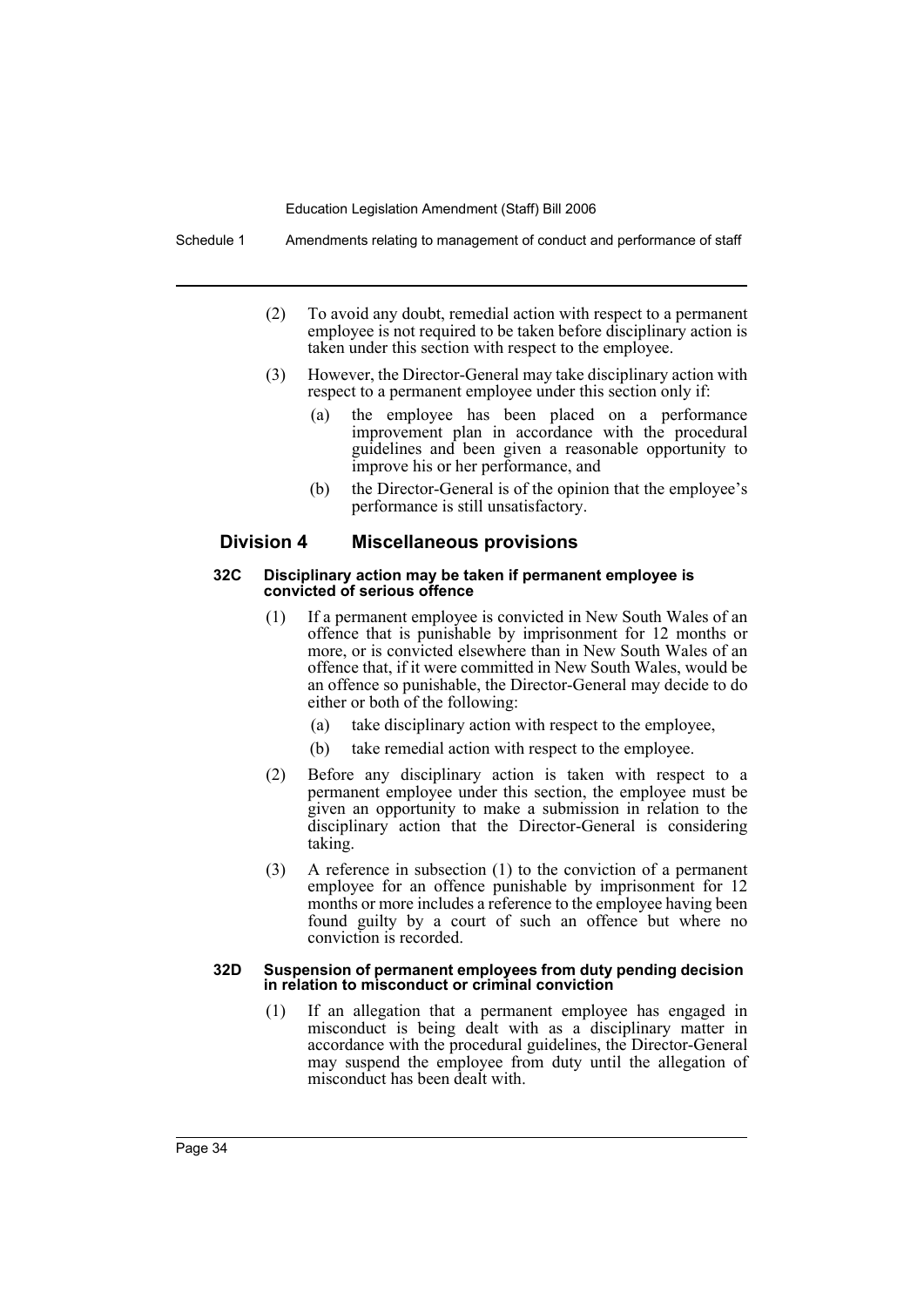- (2) If a permanent employee is charged with:
	- (a) an offence referred to in section 32C, or
	- (b) an offence that would, on conviction, result in the employee being a prohibited person as referred to in Part 6A,

the Director-General may suspend the employee from duty until the employee is notified by the Director-General that the suspension has been lifted.

- (3) Any salary payable to a person as a permanent employee while the person is suspended from duty under this section is (if the Director-General so directs) to be withheld.
- (4) The salary withheld under subsection (3) is forfeited to the State unless the Director-General otherwise directs or that salary was due to the person in respect of a period before the suspension was imposed.

# **32E Implementation of decisions under this Part**

A decision of the Director-General to take disciplinary action or remedial action under this Part with respect to a permanent employee may be carried into effect at any time.

#### **32F Provisions relating to certain forms of disciplinary action**

- (1) Any appointment required as the result of the taking of disciplinary action comprising demotion to a lower position is to be made by the Director-General.
- (2) If a fine is imposed under this Part on a permanent employee, the person responsible for paying the employee's salary is, on receiving notice of the imposition of the fine, to deduct the amount of the fine from the salary (including any termination payment) payable to the permanent employee in such manner as the Director-General directs.

#### **32G Permanent employees retiring or resigning before disciplinary action is taken**

- (1) An allegation that a permanent employee has engaged in misconduct may be dealt with under this Part, and disciplinary action may be taken with respect to the employee, even though the employee has retired or resigned.
- (2) The taking of disciplinary action (other than a fine) with respect to the former permanent employee does not affect the former employee's retirement or resignation or the benefits, rights and liabilities arising from the retirement or resignation.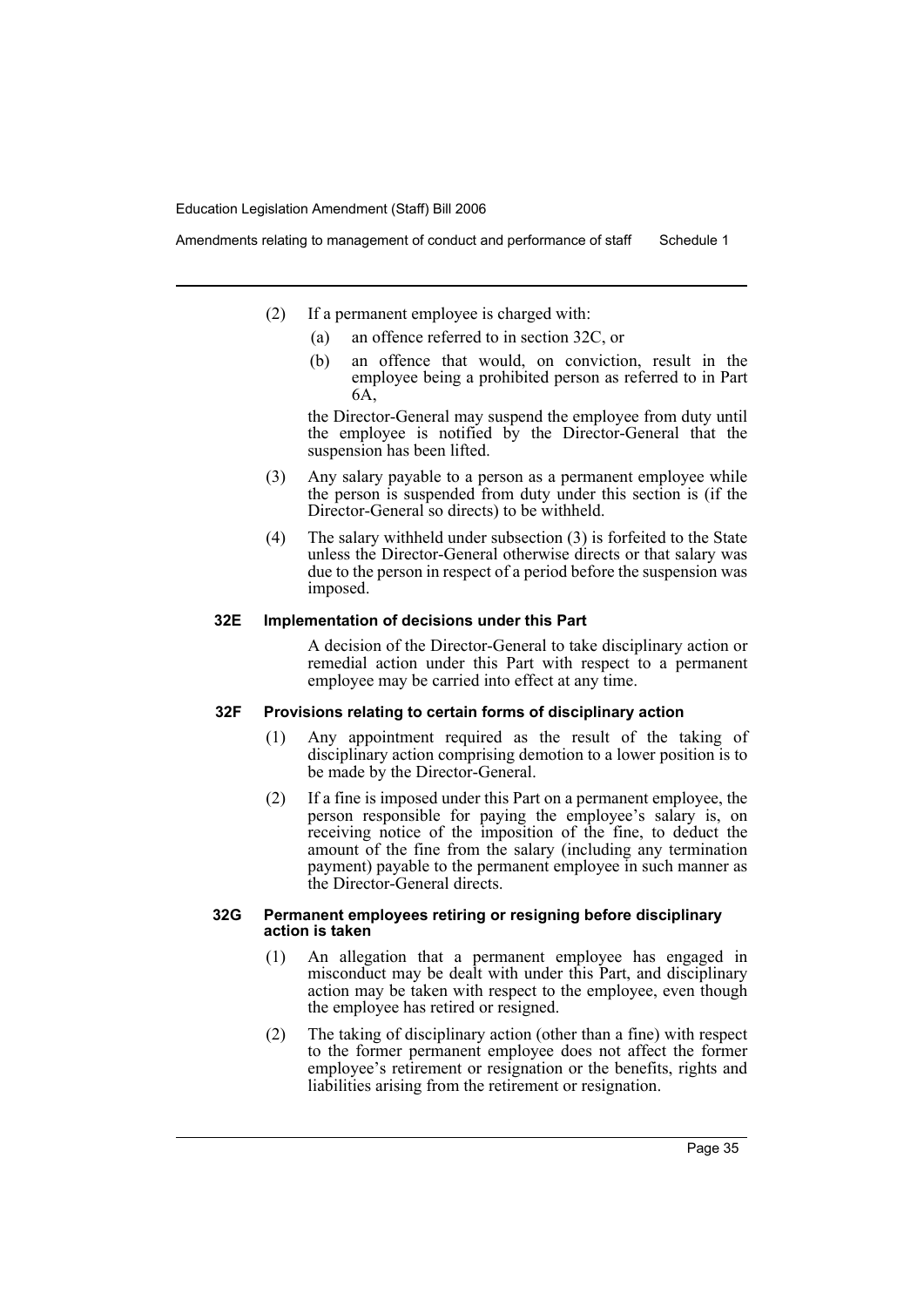Schedule 1 Amendments relating to management of conduct and performance of staff

- (3) A fine imposed under any such disciplinary action may be recovered from the former permanent employee as a debt due to the Crown in any court of competent jurisdiction, or out of any money payable to or in respect of the former employee by the Crown, or both.
- (4) A reference in this section to the resignation of a permanent employee is a reference to a resignation that has been accepted by the Director-General.

# **32H Permanent employee whose address is unknown**

If the address for the time being of a permanent employee is unknown to the Director-General, any notice required to be given to the employee under this Part may be posted to the address of the employee last known to the Director-General.

# **[6] Section 39 and Schedule 1**

Omit section 39. Insert instead:

# **39 Savings, transitional and other provisions**

Schedule 1 has effect.

# **Schedule 1 Savings, transitional and other provisions**

(Section 39)

# **Part 1 General**

# **1 Regulations**

(1) The regulations may contain provisions of a savings or transitional nature consequent on the enactment of the following Acts:

*Education Legislation Amendment (Staff) Act 2006*, but only to the extent that it amends this Act

- (2) Any such provision may, if the regulations so provide, take effect from the date of assent to the Act concerned or a later date.
- (3) To the extent to which any such provision takes effect from a date that is earlier than the date of its publication in the Gazette, the provision does not operate so as: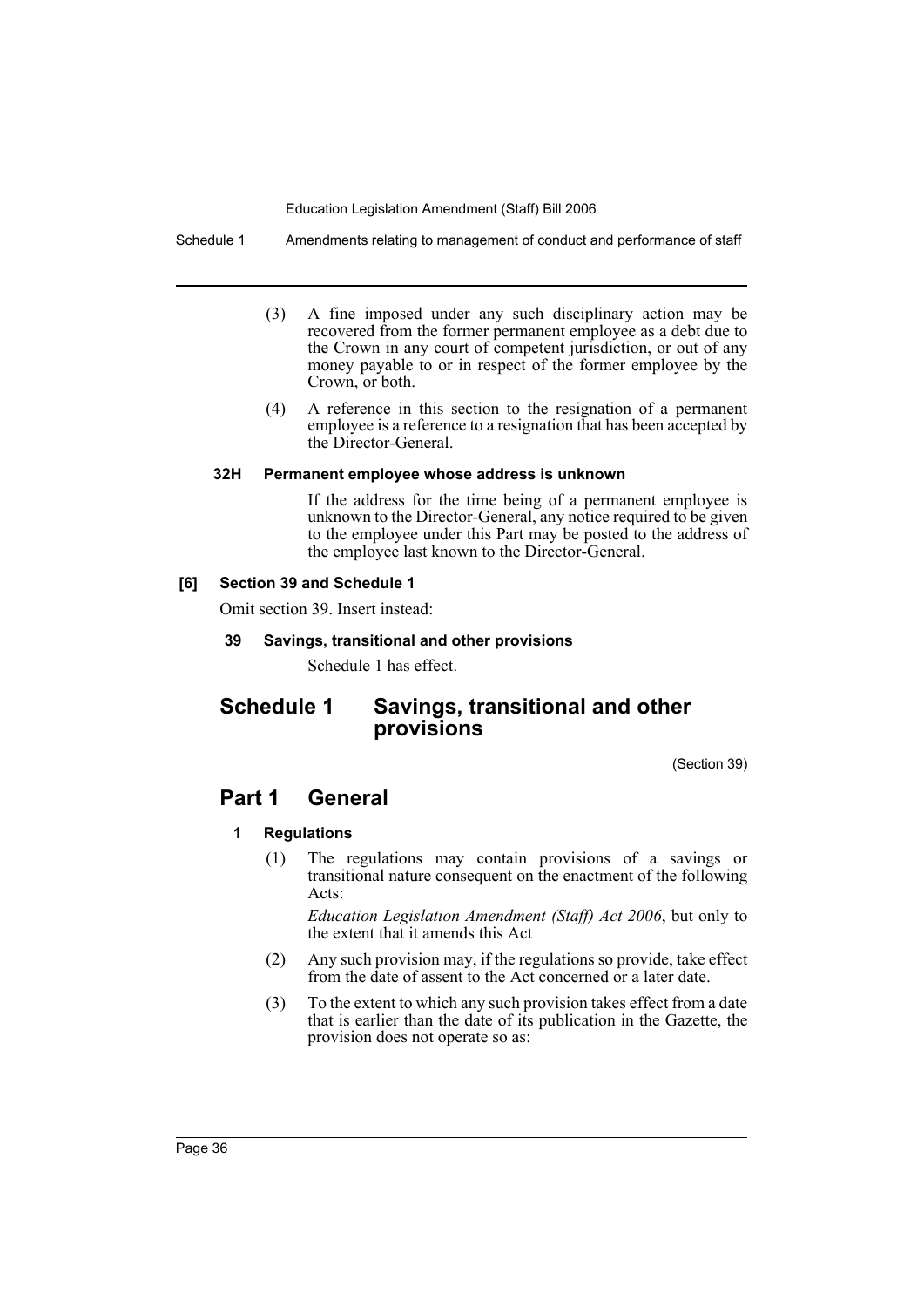Amendments relating to management of conduct and performance of staff Schedule 1

- (a) to affect, in a manner prejudicial to any person (other than the State or an authority of the State), the rights of that person existing before the date of its publication, or
- (b) to impose liabilities on any person (other than the State or an authority of the State) in respect of anything done or omitted to be done before the date of its publication.

# **Part 2 Provisions consequent on enactment of Education Legislation Amendment (Staff) Act 2006**

# **2 Definition**

In this Part:

*amending Act* means the *Education Legislation Amendment (Staff) Act 2006*.

# **3 Prior conduct**

Part 6 of this Act (as substituted by the amending Act) extends to conduct occurring before the commencement of that Part.

# **4 Existing disciplinary charges**

If a member of the school administrative and support staff has been charged with a breach of discipline under Part 6 of this Act (as in force before the substitution of that Part by the amending Act) that has not been finally determined before that substitution, the breach of discipline is to continue to be dealt with under the provisions of that Part as if it had not been substituted.

#### **5 Existing monitoring procedures**

Any breach of discipline by a member of the school administrative and support staff being dealt with in accordance with clause 14 (2) of the *Teaching Service Regulation 2001* (as applied by clause 5 of the *Education (School Administrative and Support Staff) Regulation 2003*) before the repeal of clause 14 (2) by the amending Act is to be dealt with under Part 6 of this Act (as substituted by the amending Act) as if the breach of discipline was the subject of an allegation of misconduct made under that Part.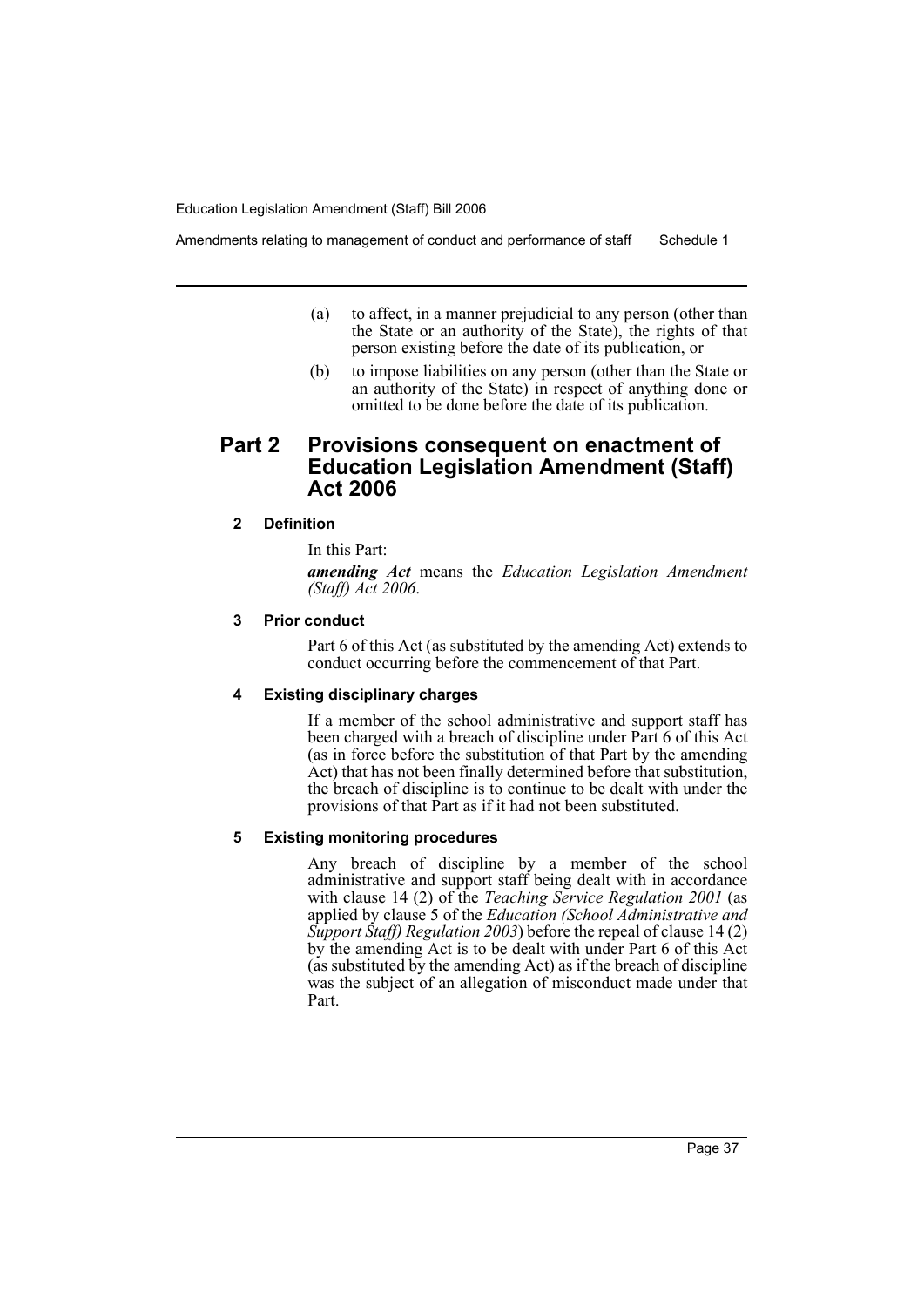Schedule 2 Amendments relating to termination of employment of prohibited persons

# **Schedule 2 Amendments relating to termination of employment of prohibited persons**

(Sections 3, 4 and 5)

# **2.1 Teaching Service Act 1980 No 23**

#### **[1] Section 79 Leave of absence after years of service**

Insert after 79 (3):

(4) An officer is not entitled to any such leave if the officer's employment is terminated by operation of Part 4B.

#### **[2] Part 4B**

Insert as Part 4B:

# **Part 4B Termination of employment of prohibited persons**

### **93R Definitions**

In this Part:

*child-related employment* means child-related employment to which Part 7 of the *Commission for Children and Young People Act 1998* applies.

*Commission* means the Commission for Children and Young People.

*prohibited person* has the same meaning as in Division 2 of Part 7 of the *Commission for Children and Young People Act 1998*.

**Note.** A "prohibited person" is a person convicted of a serious sex offence, the murder of a child or a child-related personal violence offence (as defined in section 33B of the *Commission for Children and Young People Act 1998*) or who is a registrable person under the *Child Protection (Offenders Registration) Act 2000*. It is an offence under the 1998 Act for a person who becomes a prohibited person to enter or remain in child-related employment (such as teaching) and it is also an offence for an employer to employ a prohibited person in child-related employment.

#### **93S Operation of this Part**

(1) This Part has effect despite any other provision of this Act or the provisions of any other Act or law (including the *Industrial Relations Act 1996*). Accordingly, a provision of this Part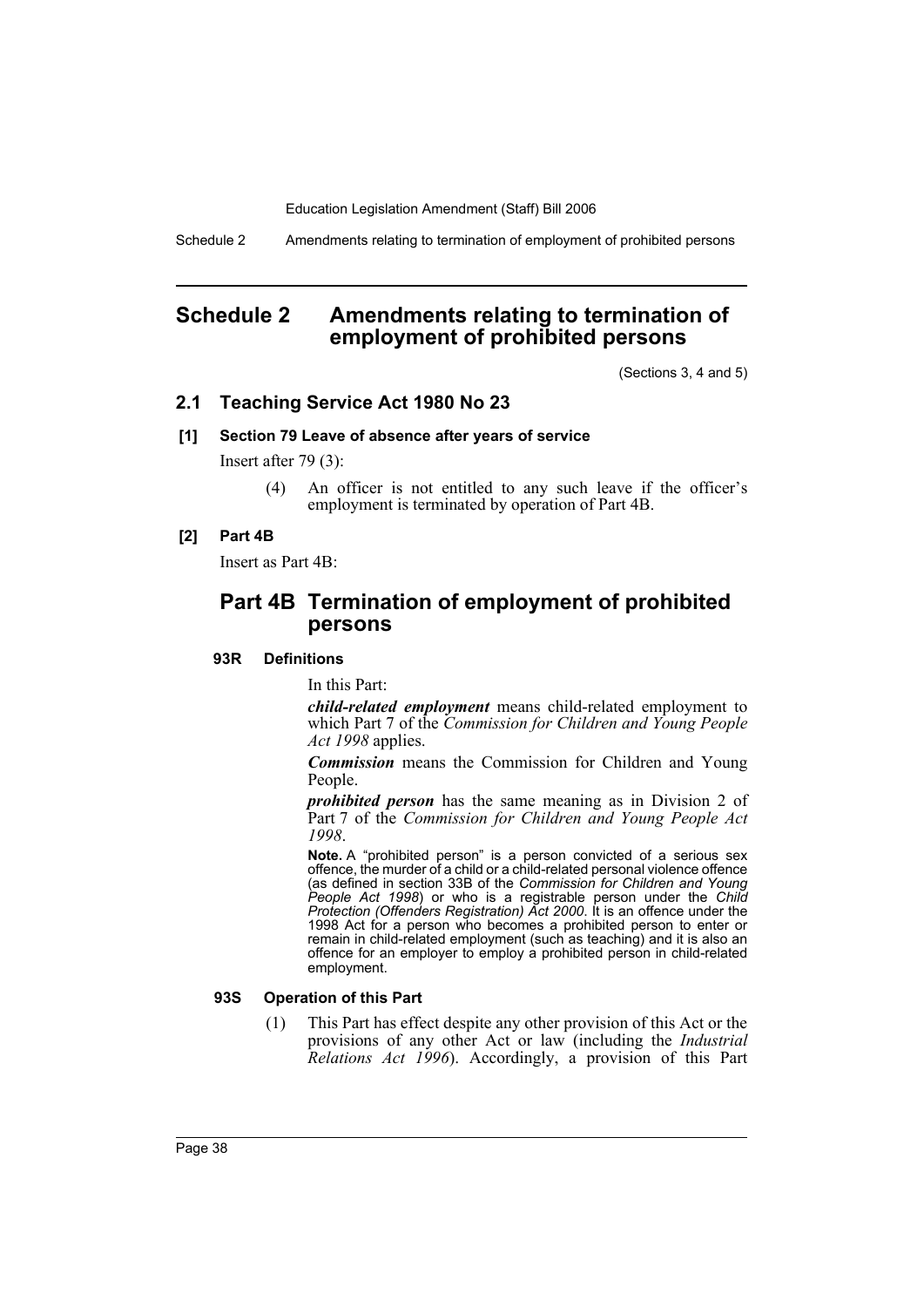prevails to the extent of any inconsistency between it and any other provision of this Act or of any other Act or law.

(2) Without limiting subsection (1), this Part operates to terminate the employment of a prohibited person without any disciplinary action having been taken in respect of the person under Part 4A or any other provision of this Act.

#### **93T Termination of employment of prohibited persons**

- (1) An officer or temporary employee who is or becomes a prohibited person and who is employed in child-related employment in the Teaching Service is, by operation of this section, dismissed from the Teaching Service.
- (2) The dismissal takes effect:
	- (a) if the person becomes a prohibited person after being appointed as an officer or temporary employee—when the person becomes a prohibited person, or
	- (b) if the person was a prohibited person immediately before<br>the commencement of this section—on the commencement of this section—on the commencement of this section, or
	- (c) if the person became a prohibited person after the commencement of this section and before being appointed as an officer or temporary employee—when the Director-General becomes aware that the person is a prohibited person.
- (3) The dismissal takes effect immediately without any right to a hearing or any requirement to comply with the rules of procedural fairness.
- (4) A reference in this section to a prohibited person who is employed in child-related employment in the Teaching Service includes a reference to a prohibited person whose substantive position in the Teaching Service involves child-related employment but who is, for the time being, performing other duties that do not involve child-related employment.
- (5) The regulations may make provision for or with respect to the entitlements of a person whose employment is terminated by operation of this section and who has received any payment in respect of a leave, superannuation or other employment-related entitlement in respect of a period following the date of the termination.
- (6) Any regulation made under subsection (5) has effect despite any other Act or law.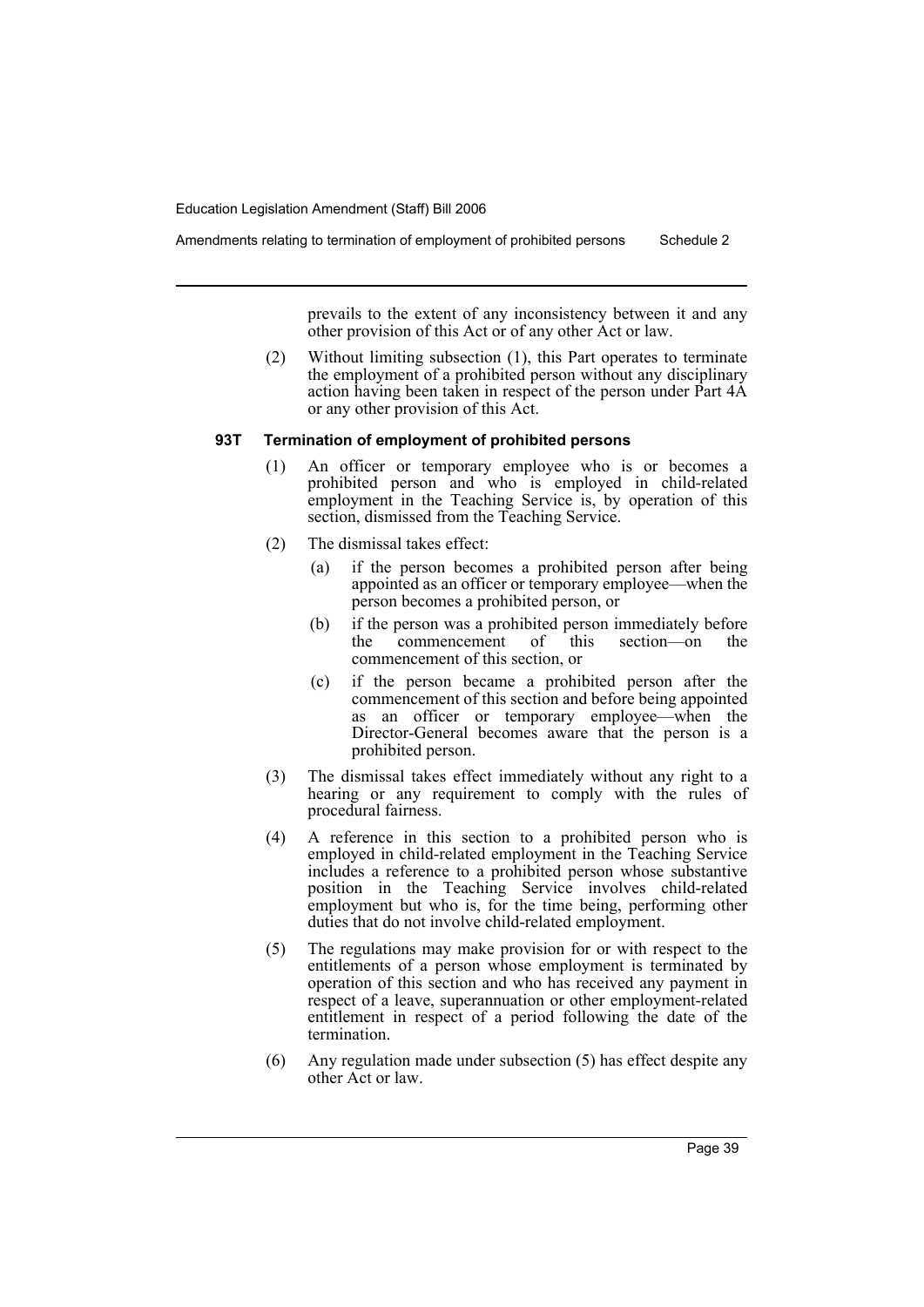Schedule 2 Amendments relating to termination of employment of prohibited persons

#### **93U Offences and prohibited person status to be notified to Director-General**

- (1) An officer or temporary employee who:
	- (a) is charged with a serious sex offence, the murder of a child or a child-related personal violence offence, or
	- (b) who becomes a prohibited person,

must immediately report that fact to the Director-General.

- (2) On becoming aware of the fact that an officer or temporary employee has been charged with an offence referred to in subsection (1), or is a prohibited person, the person in charge of the school or place of work in which the officer or temporary employee is employed must also immediately report that fact to the Director-General.
- (3) The requirement to report to the Director-General under this section does not apply if the matter has already been reported to the Director-General under section 92C.
- (4) In this section, *serious sex offence* and *child-related personal violence offence* have the same meanings as in Division 2 of Part 7 of the *Commission for Children and Young People Act 1998*.

# **93V Review of prohibited person status**

- (1) If a review application is made by a prohibited person under section 33H or 33I of the *Commission for Children and Young People Act 1998*, the Commission or relevant tribunal to which the application is made is to notify the Director-General of the application if it appears to the Commission or relevant tribunal that the prohibited person is an officer or temporary employee or former officer or temporary employee.
- (2) The Director-General is entitled:
	- (a) to appear and be represented at any proceedings arising out of an application under section 33I of the *Commission for Children and Young People Act 1998*, and
	- (b) in the case of an application under section 33H of the *Commission for Children and Young People Act 1998*—to make written submissions to the Commission.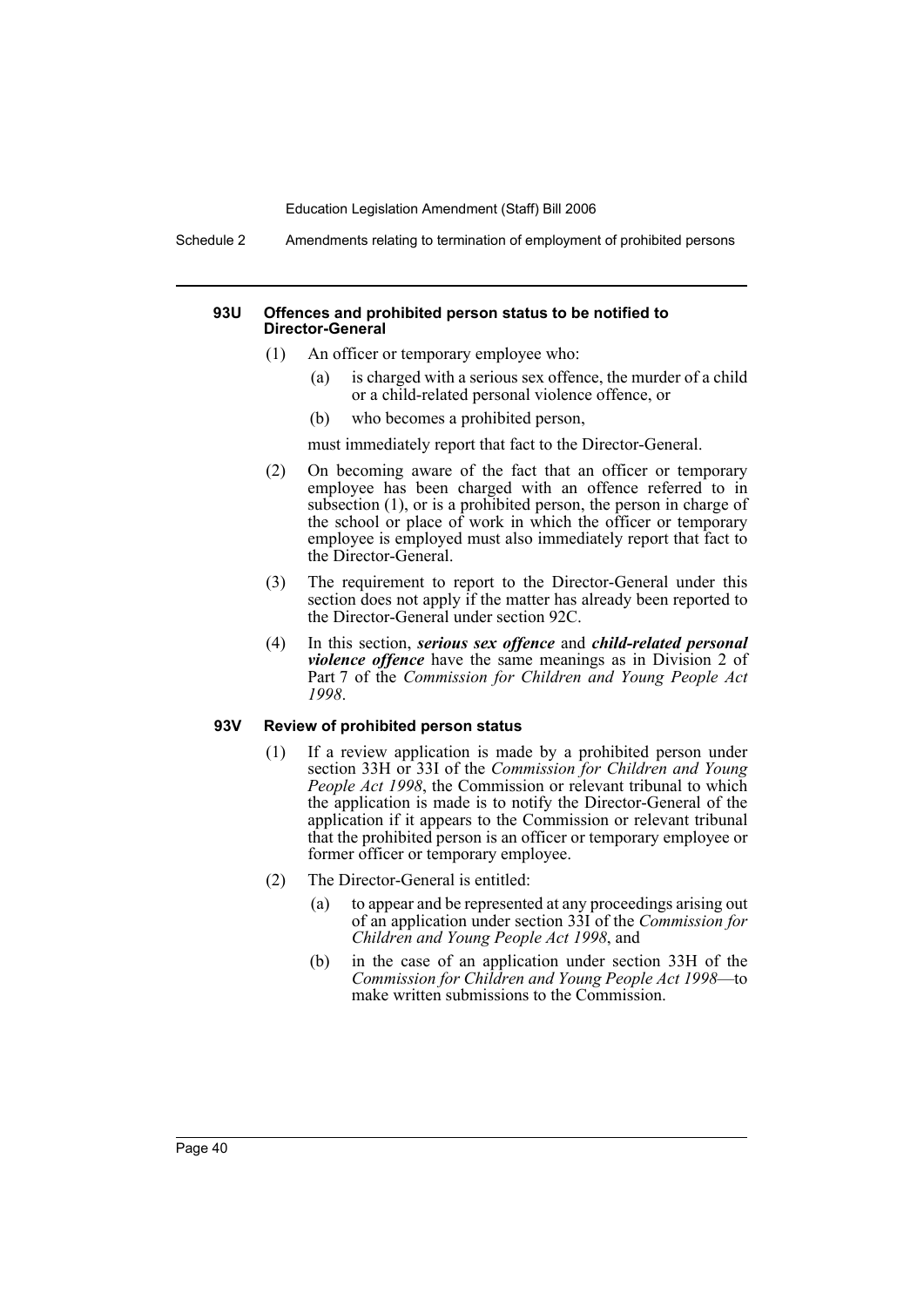Amendments relating to termination of employment of prohibited persons Schedule 2

#### **93W Effect of person ceasing to be prohibited person**

(1) This section applies to a person who is dismissed under section 93T and who subsequently ceases to be a prohibited person.

**Note.** A person ceases to be a prohibited person in relation to an offence if an order is made under the *Commission for Children and Young People Act 1998* that the relevant provisions of that Act do not apply in respect of the offence or if the relevant conviction is overturned on appeal.

- (2) If the person ceases to be a prohibited person because the conviction for the offence in respect of which the person is a prohibited person is overturned by a court on appeal, the person is entitled to be reinstated to, or re-employed in, a position in the Teaching Service that is similar to the position that the person held when the person's employment was terminated under section 93T.
- (3) If:
	- (a) the person ceases to be a prohibited person because of an order under Subdivision 2 of Division 2 of Part 7 of the *Commission for Children and Young People Act 1998*, and
	- (b) a period of not more than 12 months has elapsed since the date on which the person's employment was terminated under section 93T,

the person is entitled to be reinstated to, or re-employed in, a position in the Teaching Service that is similar to the position that the person held when his or her employment was terminated.

- (4) A person, on being reinstated or re-employed under this section, is taken:
	- (a) to have never been dismissed from the Teaching Service, and
	- (b) to have been on leave without pay during the period between dismissal and reinstatement or re-employment.
- (5) The regulations may make provision for or with respect to the entitlements of a person who is reinstated or re-employed under this section after the person's employment is terminated by operation of this Part and who has received any payment in respect of a leave, superannuation or other employment-related entitlement as a result of the termination.
- (6) Any regulation made under subsection (5) has effect despite any other Act or law.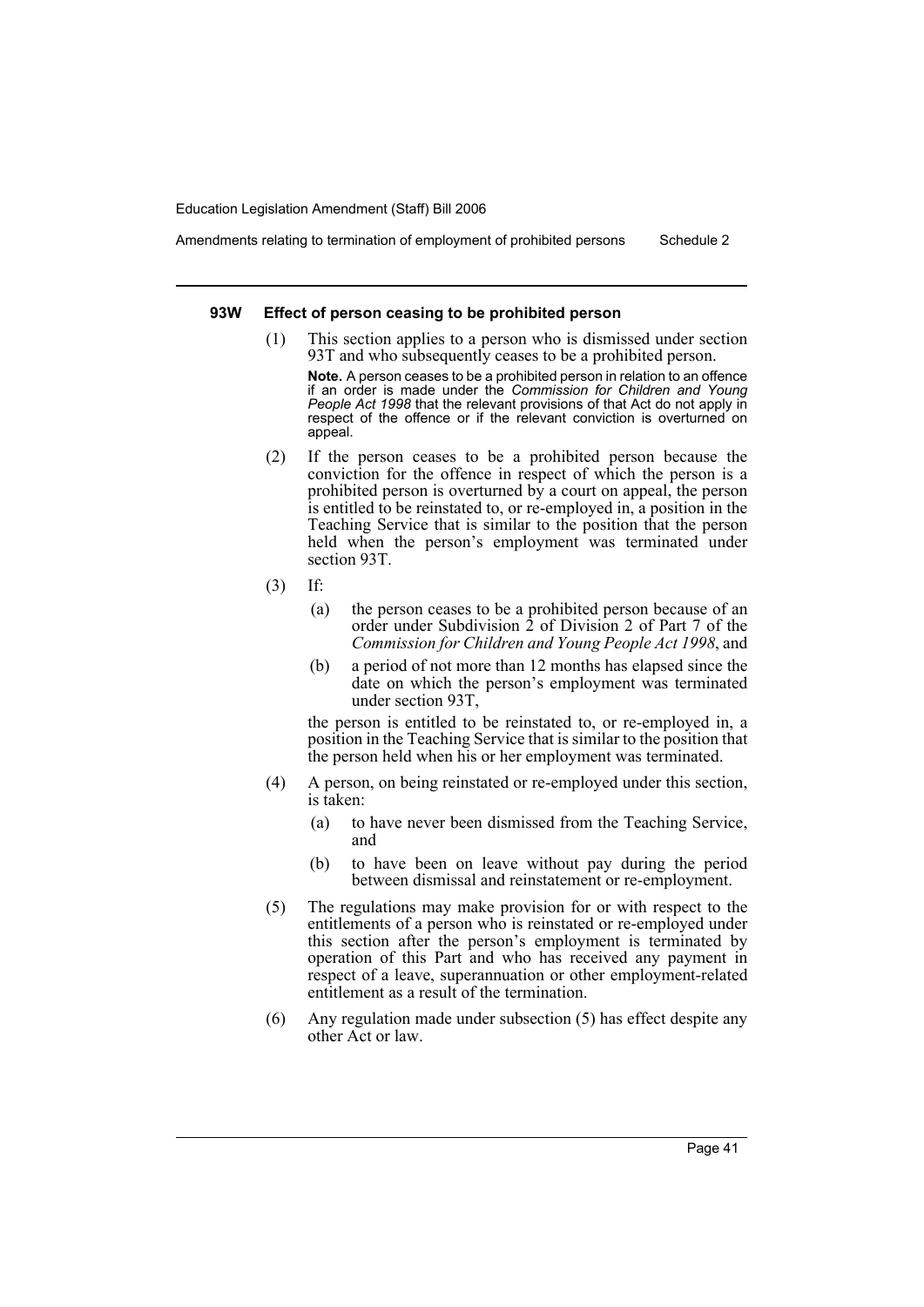Schedule 2 Amendments relating to termination of employment of prohibited persons

(7) For the purposes of this section, a person does not cease to be a prohibited person if a stay of the operation of the prohibition is granted under section 33K of the *Commission for Children and Young People Act 1998*.

#### **93X Disciplinary action may be taken against person who ceases to be prohibited person**

Nothing in this Part prevents a person who ceases to be a prohibited person, and who is reinstated or re-employed under this Part, from being dealt with under any other provision of this Act in relation to any matter related to the reasons why the person was a prohibited person.

### **93Y Protection of persons relating to this Part**

Anything done or omitted by the Director-General or any other person in good faith and with reasonable care for the purposes of this Part does not subject the Director-General or other person to any action, liability, claim or demand.

# **93Z No compensation or other industrial remedies**

The Industrial Relations Commission or any other court or tribunal does not have jurisdiction under any Act or law to order the reinstatement or re-employment of a person contrary to a termination of employment by this Part or order the payment of damages or compensation (on any ground) for any such termination or other related matter done or omitted in accordance with this Part.

# **93ZA Protection for exercise of functions in connection with this Part**

- (1) This section applies to a function exercised by the Director-General, or a person authorised by the Director-General, in connection with the termination of employment of a person, or the reinstatement or re-employment of a person, under this Part (a *protected function*).
- (2) Without limiting the functions that are protected functions under this Part, a decision by the Director-General not to accept the resignation of a person or not to permit the retirement of a person is a protected function.
- (3) Except as provided by this section, the exercise by a person of a protected function may not be:
	- (a) challenged, reviewed, quashed or called into question before any court of law or administrative review body in any proceedings, or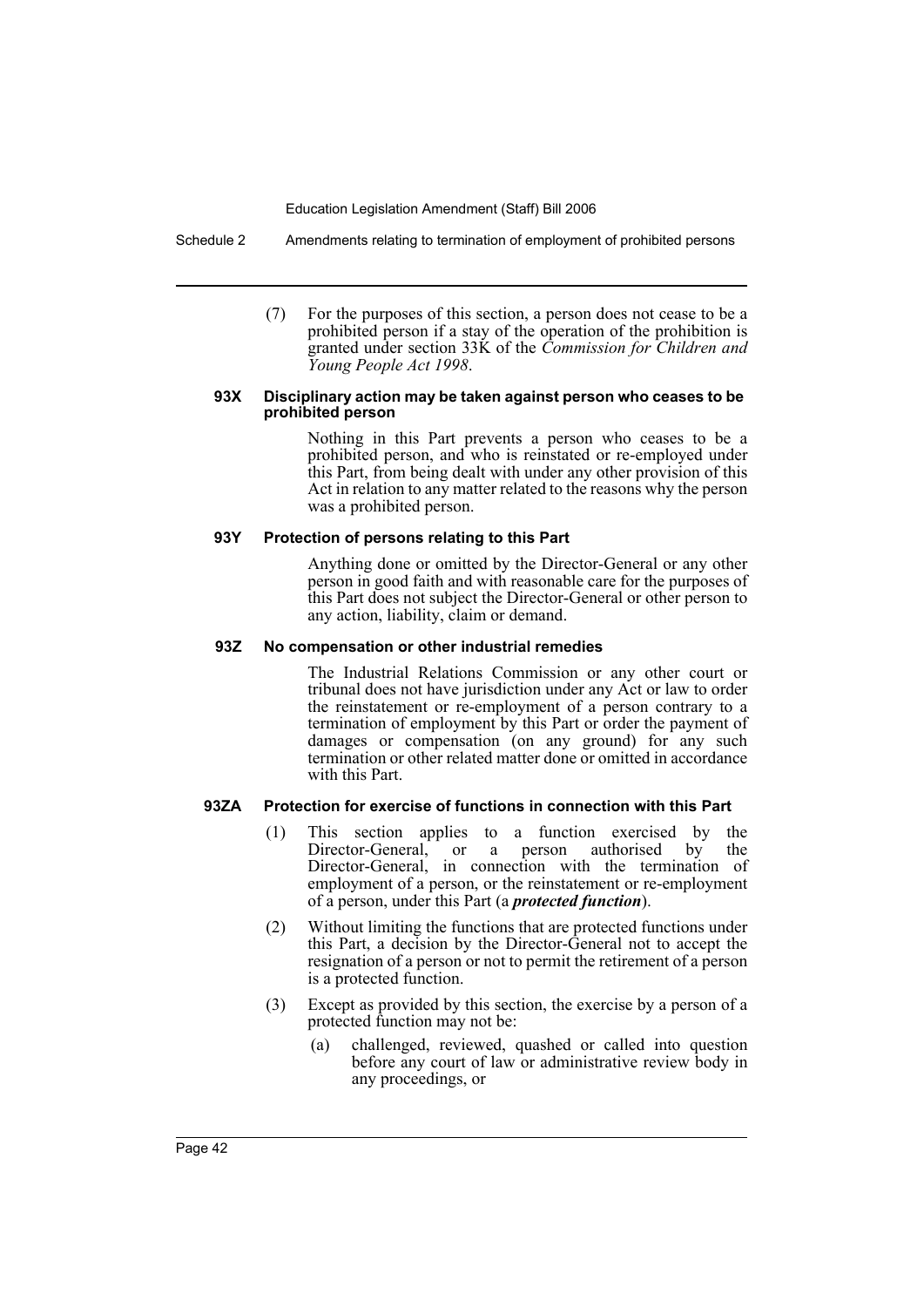- (b) restrained, removed or otherwise affected by any proceedings.
- (4) Without limiting subsection (3):
	- (a) that subsection applies whether or not the proceedings relate to any question involving compliance or non-compliance, by any such person, with the provisions of this Part or the rules of procedural fairness, and
	- (b) the exercise of a protected function is not an industrial matter for the purposes of the *Industrial Relations Act 1996*.
- (5) Accordingly (and except as provided by this section), no court of law or administrative review body has jurisdiction or power to consider any question involving compliance or non-compliance, by any such person, with those provisions or those rules so far as they apply to the exercise of any protected function.
- (6) However, nothing in this section prevents any person who is expressly authorised or permitted by a provision of the *Commission for Children and Young People Act 1998* to bring proceedings from bringing such proceedings or being granted such relief in those proceedings as may be authorised or permitted by this Part.
- (7) In this section:

*exercise* of functions includes:

- (a) the purported exercise of functions, and
- (b) the non-exercise or improper exercise of functions, and
- (c) the proposed, apprehended or threatened exercise of functions.

*proceedings* includes:

- (a) proceedings for an order in the nature of prohibition, certiorari or mandamus or for a declaration or injunction or for any other relief, and
- (b) without limiting paragraph (a), proceedings in the exercise of the inherent jurisdiction of the Supreme Court or the jurisdiction conferred by section 23 of the *Supreme Court Act 1970*.

### **93ZB Transitional provision**

A reference in this Part to a provision of the *Commission for Children and Young People Act 1998* is, until such time as Schedule 1 [31] to the *Commission for Children and Young*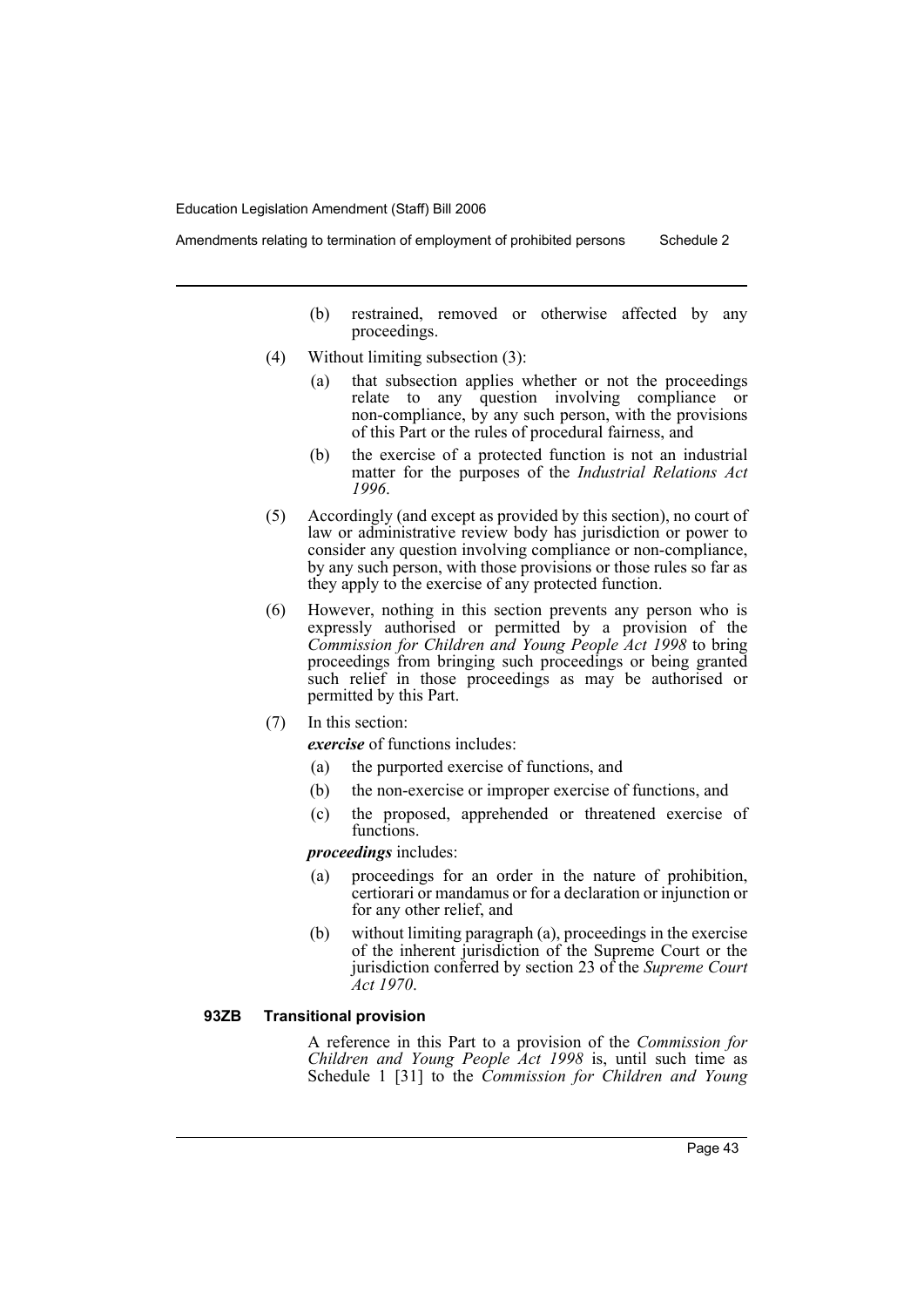Schedule 2 Amendments relating to termination of employment of prohibited persons

*People Amendment Act 2005* commences, to be construed as a reference to the corresponding provision of the *Child Protection (Prohibited Employment) Act 1998*.

**Note.** The *Commission for Children and Young People Amendment Act 2005* repeals the *Child Protection (Prohibited Employment) Act 1998* and re-enacts its provisions in the *Commission for Children and Young People Act 1998*.

# **2.2 Technical and Further Education Commission Act 1990 No 118**

#### **[1] Section 22 Extended or long service leave**

Insert after 22 (3):

(4) However, a member of staff is not entitled to any leave under clause 3 of that Schedule if the member's employment is terminated by operation of Part 6B.

#### **[2] Part 6B**

Insert as Part 6B:

# **Part 6B Termination of employment of prohibited persons**

#### **22R Definitions**

In this Part:

*child-related employment* means child-related employment to which Part 7 of the *Commission for Children and Young People Act 1998* applies.

*Commission* means the Commission for Children and Young People.

*prohibited person* has the same meaning as in Division 2 of Part 7 of the *Commission for Children and Young People Act 1998*.

**Note.** A "prohibited person" is a person convicted of a serious sex offence, the murder of a child or a child-related personal violence offence (as defined in section 33B of the *Commission for Children and Young People Act 1998*) or who is a registrable person under the *Child Protection (Offenders Registration) Act 2000*. It is an offence under the 1998 Act for a person who becomes a prohibited person to enter or remain in child-related employment (such as teaching) and it is also an offence for an employer to employ a prohibited person in child-related employment.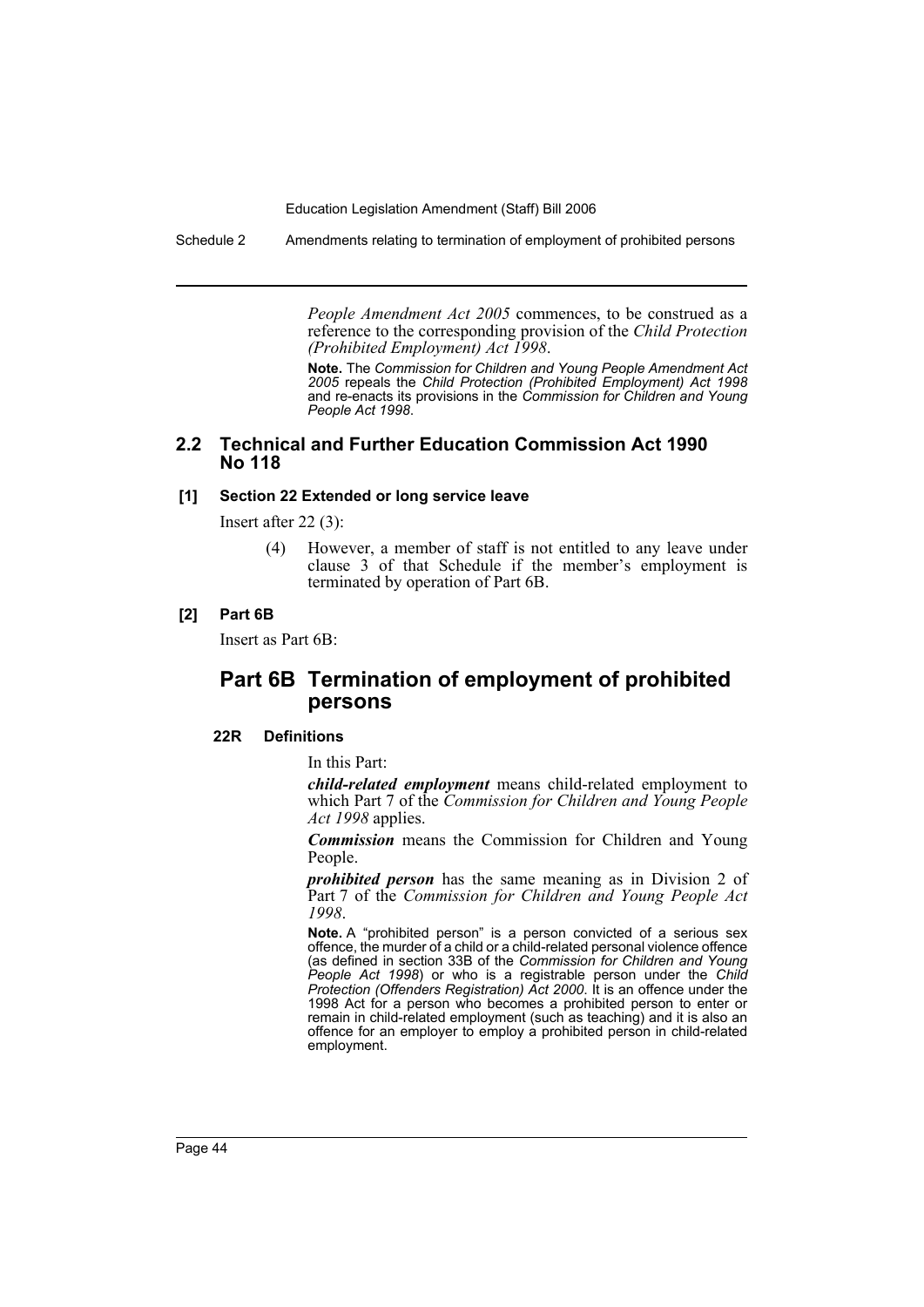# Amendments relating to termination of employment of prohibited persons Schedule 2

#### **22S Operation of this Part**

- (1) This Part has effect despite any other provision of this Act or the provisions of any other Act or law (including the *Industrial Relations Act 1996*). Accordingly, a provision of this Part prevails to the extent of any inconsistency between it and any other provision of this Act or of any other Act or law.
- (2) Without limiting subsection (1), this Part operates to terminate the employment of a prohibited person without any disciplinary action having been taken in respect of the person under Part 6A or any other law.

#### **22T Termination of employment of prohibited persons**

- (1) A member of staff who is or becomes a prohibited person and who is employed in child-related employment at a TAFE establishment is, by operation of this section, dismissed from the Government Service.
- (2) The dismissal takes effect:
	- (a) if the person becomes a prohibited person after being appointed as a member of staff—when the person becomes such a prohibited person, or
	- (b) if the person was a prohibited person immediately before the commencement of this section—on the commencement of this section, or
	- (c) if the person became a prohibited person after the commencement of this section and before being appointed as a member of staff—when the appropriate Division Head becomes aware that the person is such a prohibited person.
- (3) The dismissal takes effect immediately without any right to a hearing or any requirement to comply with the rules of procedural fairness.
- (4) A reference in this section to a prohibited person who is employed in child-related employment at a TAFE establishment includes a reference to a prohibited person whose substantive position as a member of staff involves child-related employment but who is, for the time being, performing other duties that do not involve child-related employment.
- (5) The regulations may make provision for or with respect to the entitlements of a person whose employment is terminated by operation of this section and who has received any payment in respect of a leave, superannuation or other employment-related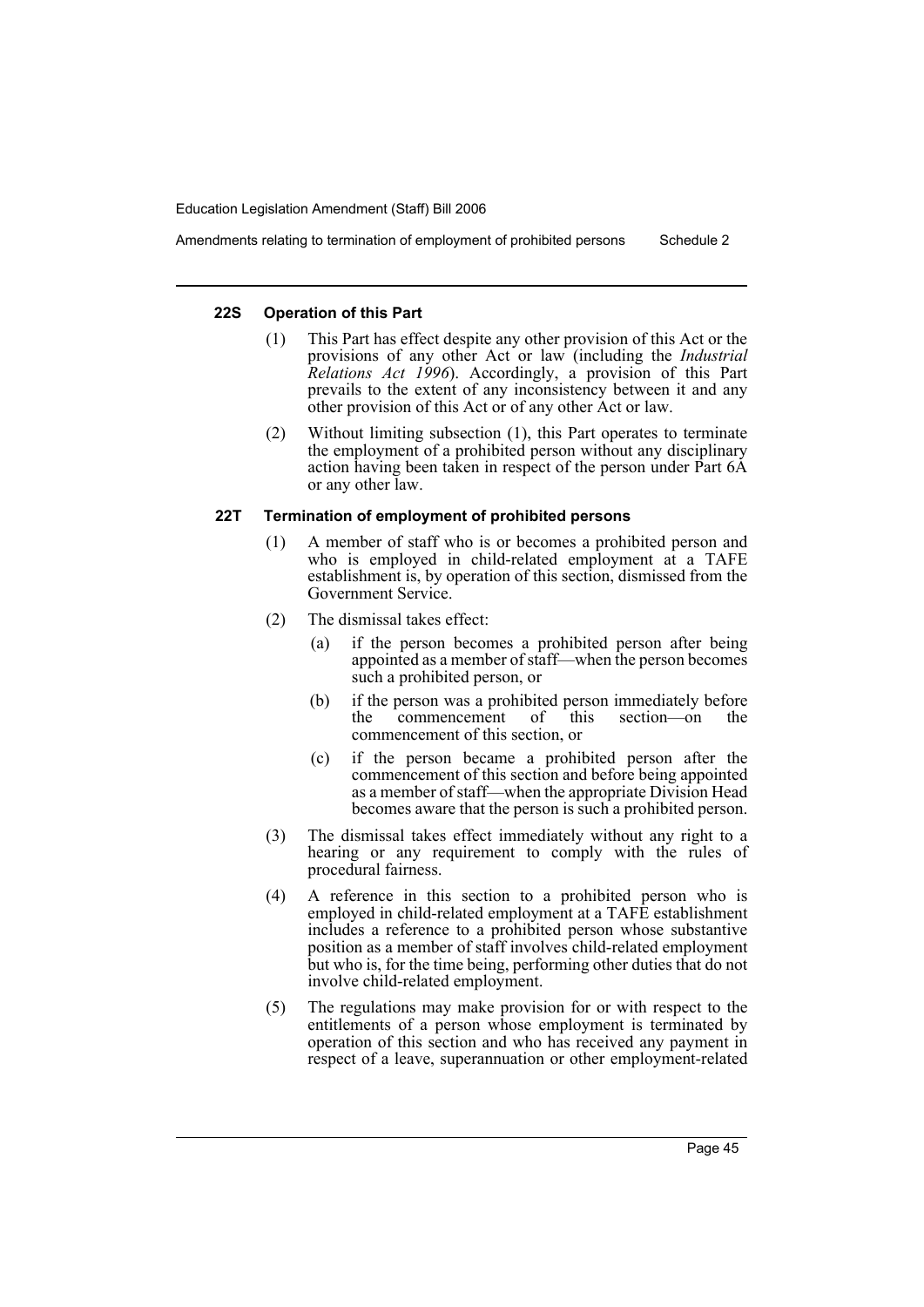Schedule 2 Amendments relating to termination of employment of prohibited persons

entitlement in respect of a period following the date of the termination.

(6) Any regulation made under subsection (5) has effect despite any other Act or law.

#### **22U Offences and prohibited person status to be notified to appropriate Division Head**

- (1) A member of staff who:
	- (a) is charged with a serious sex offence, the murder of a child or a child-related personal violence offence, or
	- (b) who becomes a prohibited person,

must immediately report that fact to the appropriate Division Head.

- (2) On becoming aware of the fact that a member of staff has been charged with an offence referred to in subsection (1), or is a prohibited person, the person in charge of the TAFE establishment at which the member is employed must also immediately report that fact to the appropriate Division Head.
- (3) The requirement to report to the appropriate Division Head under this section does not apply if the matter has already been reported under section 21B.
- (4) In this section, *child-related personal violence offence* and *serious sex offence* have the same meanings as in Division 2 of Part 7 of the *Commission for Children and Young People Act 1998*.

#### **22V Review of prohibited person status**

- (1) If a review application is made by a prohibited person under section 33H or 33I of the *Commission for Children and Young People Act 1998*, the Commission or relevant tribunal to which the application is made is to notify the appropriate Division Head of the application if it appears to the Commission or relevant tribunal that the prohibited person is a member of staff or former member of staff.
- (2) The appropriate Division Head is entitled:
	- (a) to appear and be represented at any proceedings arising out of an application under section 33I of the *Commission for Children and Young People Act 1998*, and
	- (b) in the case of an application under section 33H of the *Commission for Children and Young People Act 1998*—to make written submissions to the Commission.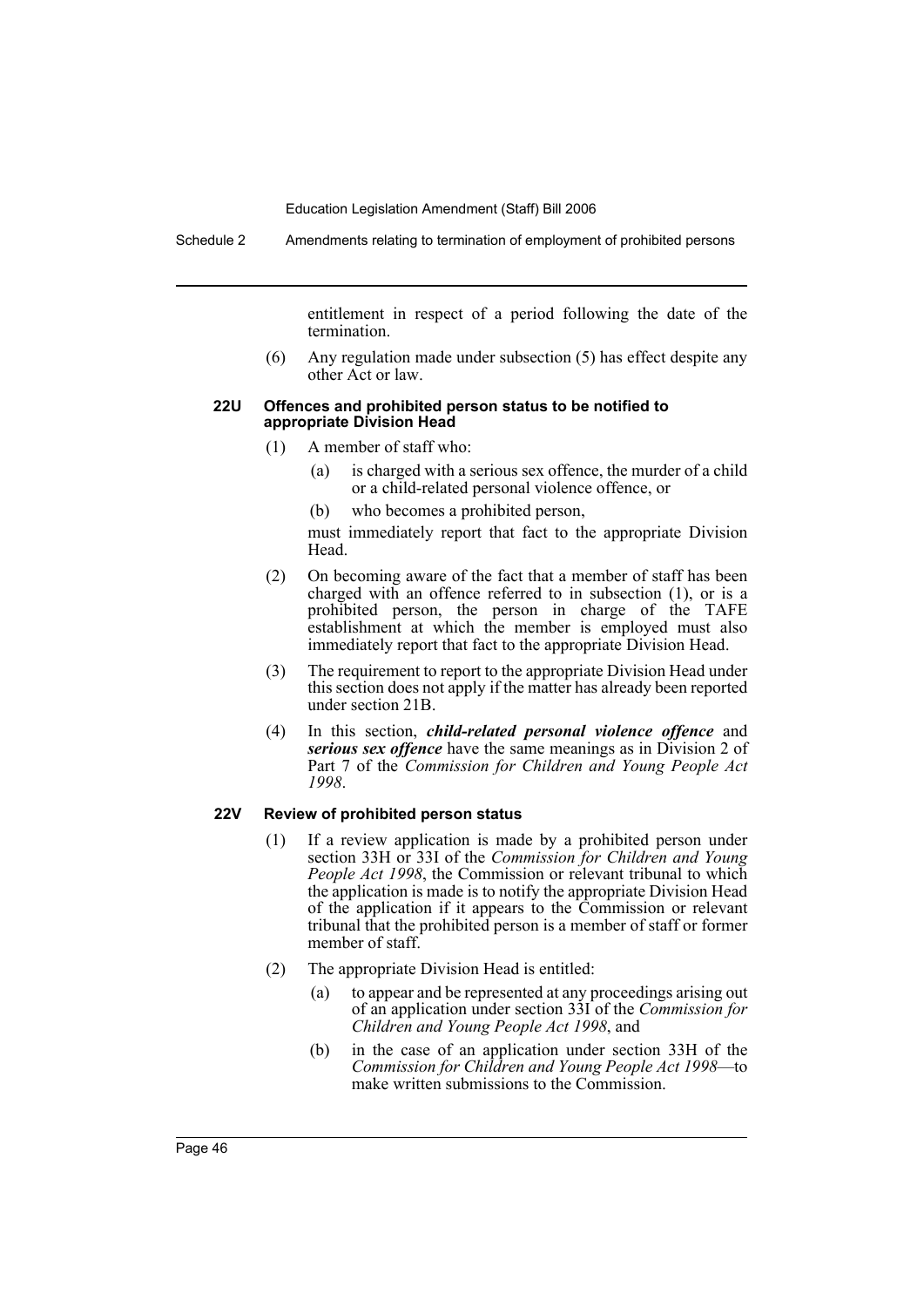Amendments relating to termination of employment of prohibited persons Schedule 2

#### **22W Effect of person ceasing to be prohibited person**

(1) This section applies to a person who is dismissed under section 22T and who subsequently ceases to be a prohibited person.

**Note.** A person ceases to be a prohibited person in relation to an offence if an order is made under the *Commission for Children and Young People Act 1998* that the relevant provisions of that Act do not apply in respect of the offence or if the relevant conviction is overturned on appeal.

- (2) If the person ceases to be a prohibited person because the conviction for the offence in respect of which the person is a prohibited person is overturned by a court on appeal, the person is entitled to be reinstated to, or re-employed in, a position in the TAFE Commission Division of the Government Service that is similar to the position that the person held when the person's employment was terminated under section 22T.
- (3) If:
	- (a) the person ceases to be a prohibited person because of an order under Subdivision 2 of Division 2 of Part 7 of the *Commission for Children and Young People Act 1998*, and
	- (b) a period of not more than 12 months has elapsed since the date on which the person's employment was terminated under section 22T,

the person is entitled to be reinstated to, or re-employed in, a position in the TAFE Commission Division of the Government Service that is similar to the position that the person held when his or her employment was terminated.

- (4) A person, on being reinstated or re-employed under this section, is taken:
	- (a) to have never been dismissed from the Government Service, and
	- (b) to have been on leave without pay during the period between dismissal and reinstatement or re-employment.
- (5) The regulations may make provision for or with respect to the entitlements of a person who is reinstated or re-employed under this section after the person's employment is terminated by operation of this Part and who has received any payment in respect of a leave, superannuation or other employment-related entitlement as a result of the termination.
- (6) Any regulation made under subsection (5) has effect despite any other Act or law.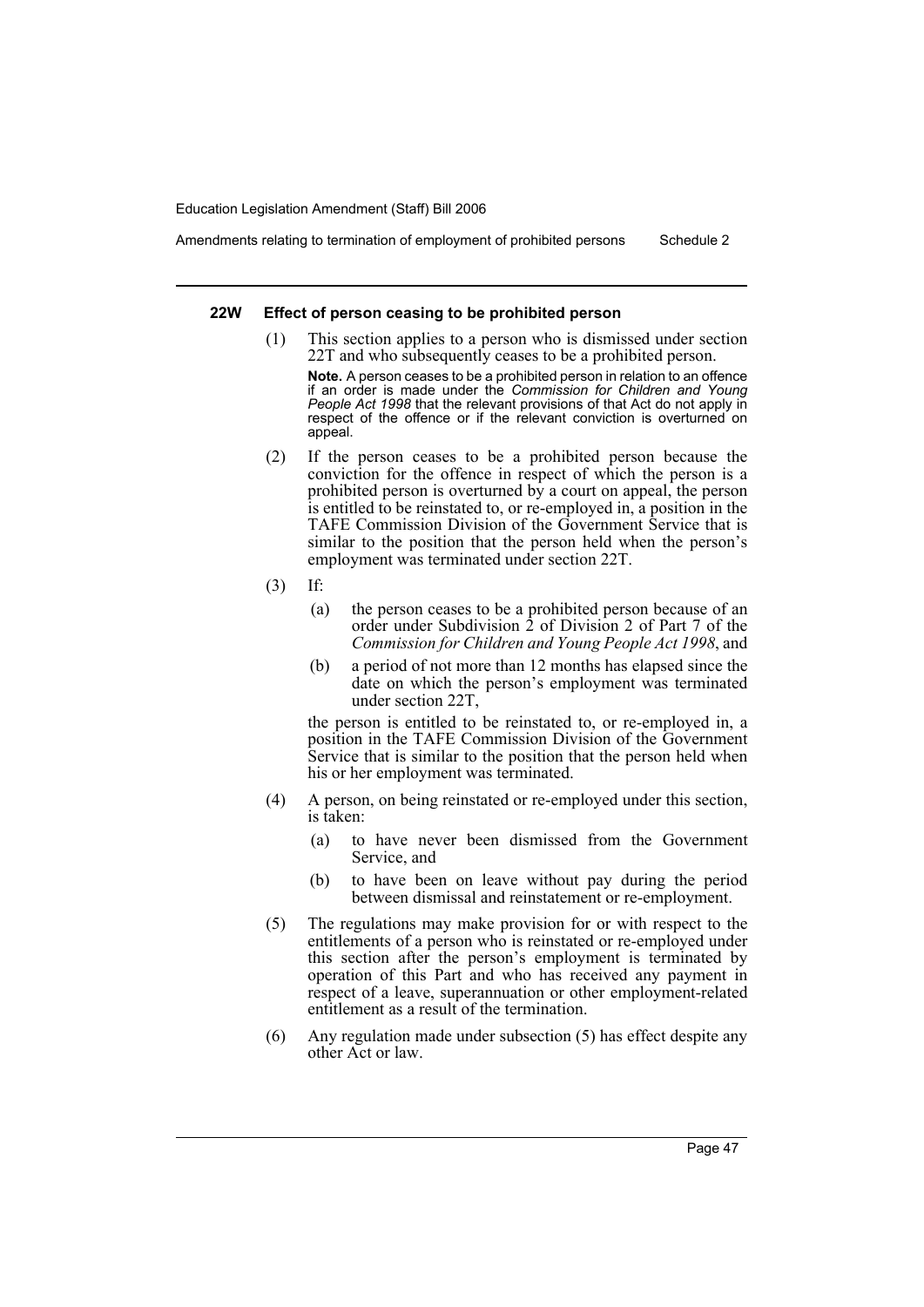Schedule 2 Amendments relating to termination of employment of prohibited persons

(7) For the purposes of this section, a person does not cease to be a prohibited person if a stay of the operation of the prohibition is granted under section 33K of the *Commission for Children and Young People Act 1998*.

#### **22X Disciplinary action may be taken against person who ceases to be prohibited person**

Nothing in this Part prevents a person who ceases to be a prohibited person, and who is reinstated or re-employed under this Part, from being dealt with under any other provision of this Act in relation to any matter related to the reasons why the person was a prohibited person.

### **22Y Protection of persons relating to this Part**

Anything done or omitted by the appropriate Division Head or any other person in good faith and with reasonable care for the purposes of this Part does not subject the Division Head or other person to any action, liability, claim or demand.

#### **22Z No compensation or other industrial remedies**

The Industrial Relations Commission or any other court or tribunal does not have jurisdiction under any Act or law to order the reinstatement or re-employment of a person contrary to a termination of employment by this Part or order the payment of damages or compensation (on any ground) for any such termination or other related matter done or omitted in accordance with this Part.

# **22ZA Protection for exercise of functions in connection with this Part**

- (1) This section applies to a function exercised by the appropriate Division Head, or a person authorised by the appropriate Division Head, in connection with the termination of employment of a person, or the reinstatement or re-employment of a person, under this Part (a *protected function*).
- (2) Without limiting the functions that are protected functions under this Part, a decision by the appropriate Division Head not to accept the resignation of a person or not to permit the retirement of a person is a protected function.
- (3) Except as provided by this section, the exercise by a person of a protected function may not be:
	- (a) challenged, reviewed, quashed or called into question before any court of law or administrative review body in any proceedings, or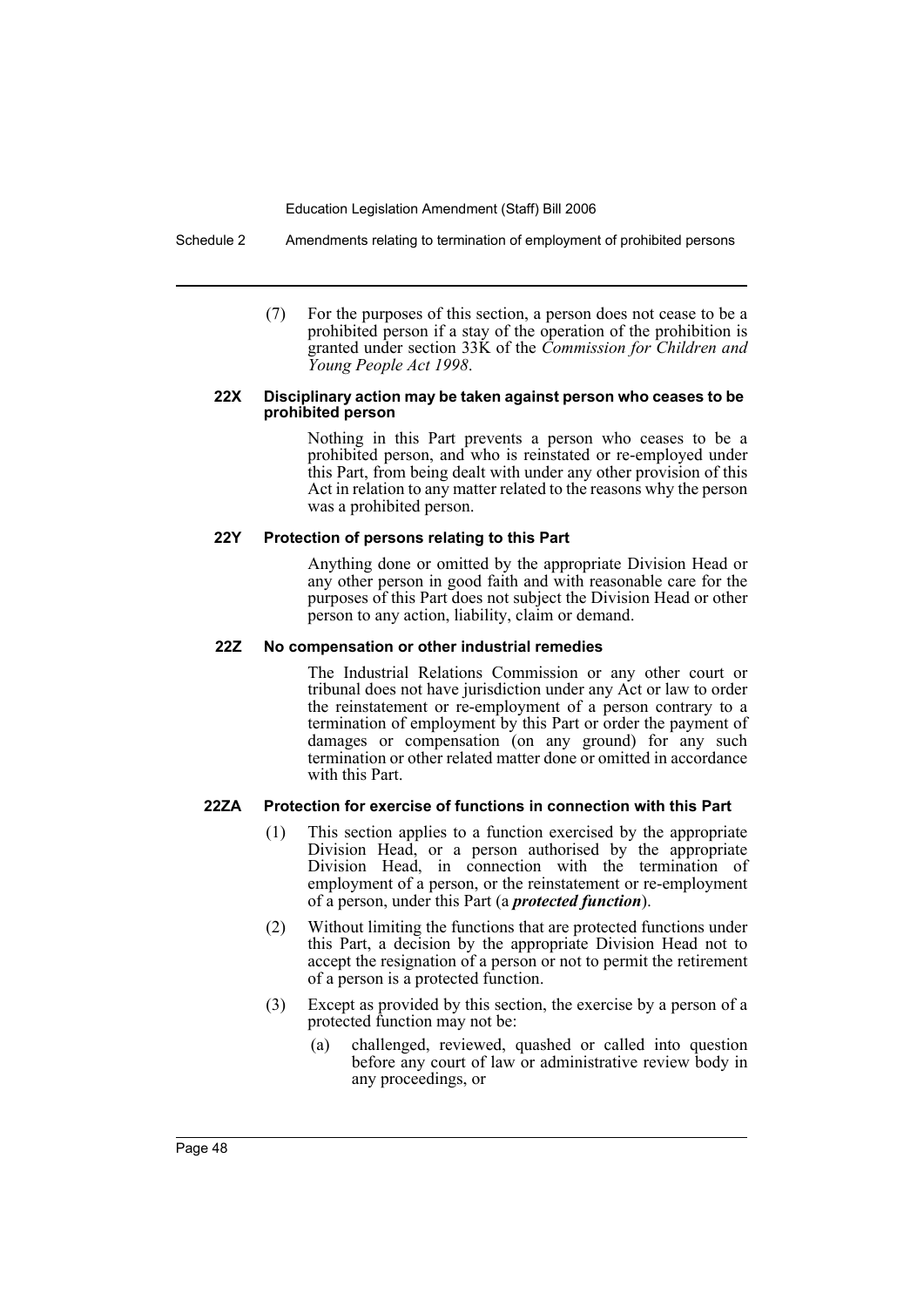- (b) restrained, removed or otherwise affected by any proceedings.
- (4) Without limiting subsection (3):
	- (a) that subsection applies whether or not the proceedings relate to any question involving compliance or non-compliance, by any such person, with the provisions of this Part or the rules of procedural fairness, and
	- (b) the exercise of a protected function is not an industrial matter for the purposes of the *Industrial Relations Act 1996*.
- (5) Accordingly (and except as provided by this section), no court of law or administrative review body has jurisdiction or power to consider any question involving compliance or non-compliance, by any such person, with those provisions or those rules so far as they apply to the exercise of any protected function.
- (6) However, nothing in this section prevents any person who is expressly authorised or permitted by a provision of the *Commission for Children and Young People Act 1998* to bring proceedings from bringing such proceedings or being granted such relief in those proceedings as may be authorised or permitted by this Part.
- (7) In this section:

*exercise* of functions includes:

- (a) the purported exercise of functions, and
- (b) the non-exercise or improper exercise of functions, and
- (c) the proposed, apprehended or threatened exercise of functions.

*proceedings* includes:

- (a) proceedings for an order in the nature of prohibition, certiorari or mandamus or for a declaration or injunction or for any other relief, and
- (b) without limiting paragraph (a), proceedings in the exercise of the inherent jurisdiction of the Supreme Court or the jurisdiction conferred by section 23 of the *Supreme Court Act 1970*.

#### **22ZB Transitional provision**

A reference in this Part to a provision of the *Commission for Children and Young People Act 1998* is, until such time as Schedule 1 [31] to the *Commission for Children and Young*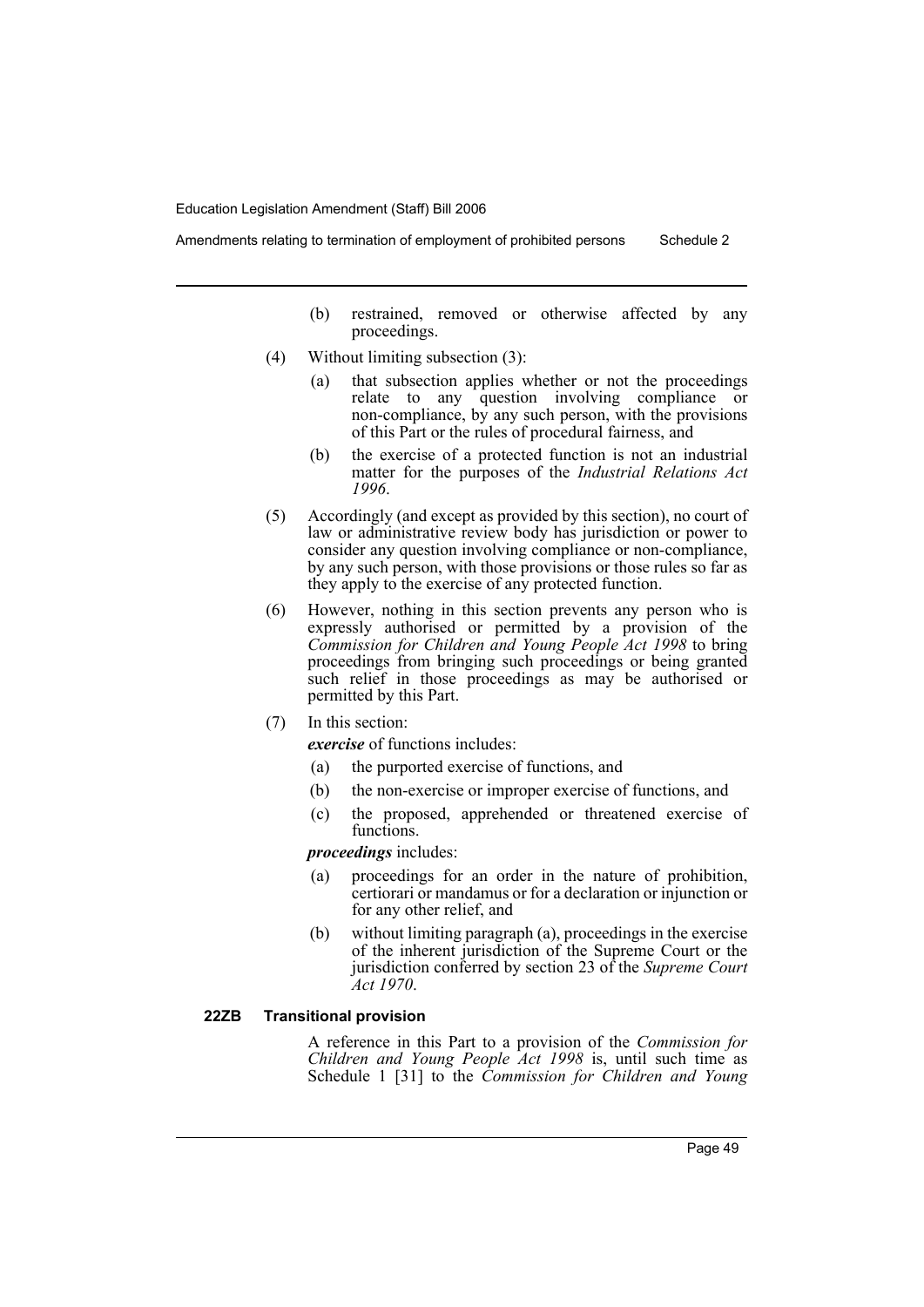Schedule 2 Amendments relating to termination of employment of prohibited persons

*People Amendment Act 2005* commences, to be construed as a reference to the corresponding provision of the *Child Protection (Prohibited Employment) Act 1998*.

**Note.** The *Commission for Children and Young People Amendment Act 2005* repeals the *Child Protection (Prohibited Employment) Act 1998* and re-enacts its provisions in the *Commission for Children and Young People Act 1998*.

# **2.3 Education (School Administrative and Support Staff) Act 1987 No 240**

#### **[1] Section 3 Definitions**

Insert after section 3 (2):

(3) Notes included in this Act do not form part of this Act.

# **[2] Part 6A**

Insert after Part 6:

# **Part 6A Termination of employment of prohibited persons**

#### **32I Definitions**

In this Part:

*child-related employment* means child-related employment to which Part 7 of the *Commission for Children and Young People Act 1998* applies.

*Commission* means the Commission for Children and Young People.

*prohibited person* has the same meaning as in Division 2 of Part 7 of the *Commission for Children and Young People Act 1998*.

**Note.** A "prohibited person" is a person convicted of a serious sex offence, the murder of a child or a child-related personal violence offence (as defined in section 33B of the *Commission for Children and Young People Act 1998*) or who is a registrable person under the *Child Protection (Offenders Registration) Act 2000*. It is an offence under the 1998 Act for a person who becomes a prohibited person to enter or remain in child-related employment (such as teaching) and it is also an offence for an employer to employ a prohibited person in child-related employment.

#### **32J Operation of this Part**

(1) This Part has effect despite any other provision of this Act or the provisions of any other Act or law (including the *Industrial*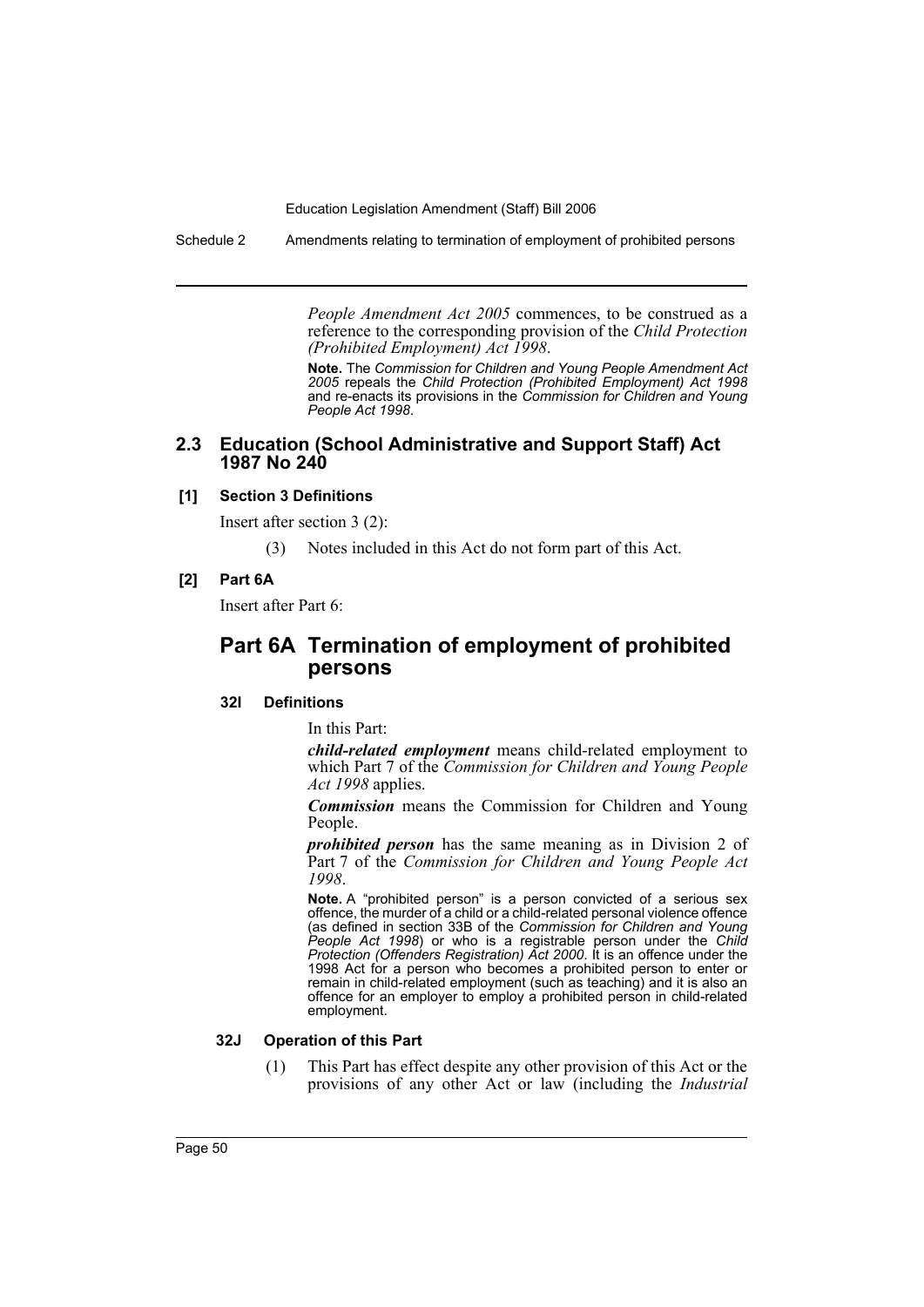*Relations Act 1996*). Accordingly, a provision of this Part prevails to the extent of any inconsistency between it and any

(2) Without limiting subsection (1), this Part operates to terminate the employment of a prohibited person without any disciplinary action having been taken in respect of the person under Part 6 of this Act.

other provision of this Act or of any other Act or law.

#### **32K Termination of employment of prohibited persons**

- (1) A permanent or temporary employee who is or becomes a prohibited person and who is employed in child-related employment is, by operation of this section, dismissed as a member of the school administrative and support staff.
- (2) The dismissal takes effect:
	- (a) if the person becomes a prohibited person after being appointed as a member of the school administrative and support staff—when the person becomes such a prohibited person, or
	- (b) if the person was a prohibited person immediately before the commencement of this section—on the commencement of this section, or
	- (c) if the person became a prohibited person after the commencement of this section and before being appointed as a member of the school administrative and support staff—when the Director-General becomes aware that the person is such a prohibited person.
- (3) The dismissal takes effect immediately without any right to a hearing or any requirement to comply with the rules of procedural fairness.
- (4) A reference in this section to a prohibited person who is employed in child-related employment as a member of the school administrative and support staff includes a reference to a prohibited person whose substantive position as such a member involves child-related employment but who is, for the time being, performing other duties that do not involve child-related employment.
- (5) The regulations may make provision for or with respect to the entitlements of a person whose employment is terminated by operation of this section and who has received any payment in respect of a leave, superannuation or other employment-related entitlement in respect of a period following the date of the termination.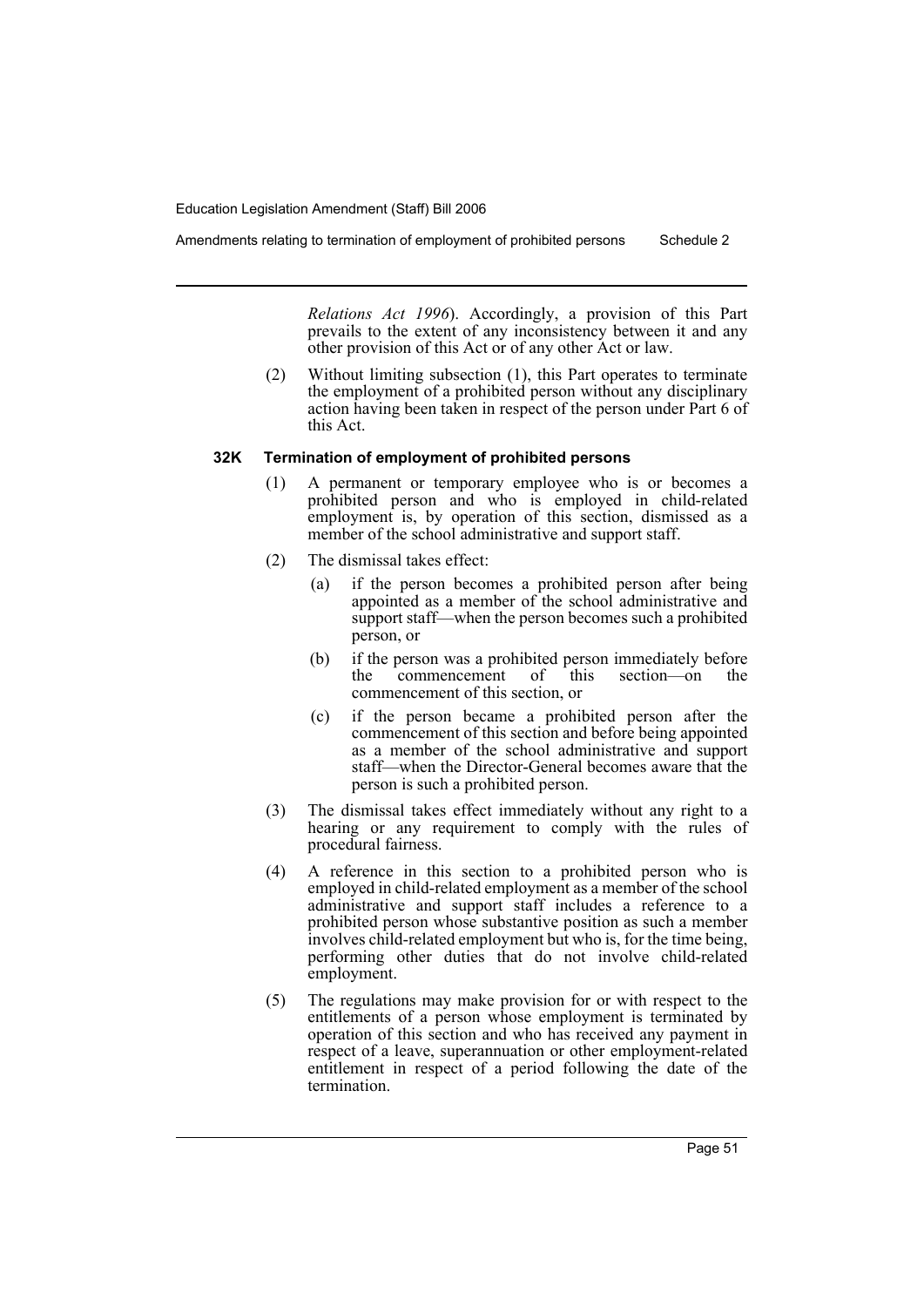Schedule 2 Amendments relating to termination of employment of prohibited persons

(6) Any regulation made under subsection (5) has effect despite any other Act or law.

#### **32L Offences and prohibited person status to be notified to Director-General**

- (1) A permanent or temporary employee who:
	- (a) is charged with a serious sex offence, the murder of a child or a child-related personal violence offence, or
	- (b) who becomes a prohibited person,

must immediately report that fact to the Director-General.

- (2) On becoming aware of the fact that a permanent or temporary employee has been charged with an offence referred to in subsection (1), or is a prohibited person, the person in charge of the school or place of work in which the permanent or temporary employee is employed must also immediately report that fact to the Director-General.
- (3) The requirement to report to the Director-General under this section does not apply if the matter has already been reported to the Director-General under section 7D.
- (4) In this section, *serious sex offence* and *child-related personal violence offence* have the same meanings as in Division 2 of Part 7 of the *Commission for Children and Young People Act 1998*.

#### **32M Review of prohibited person status**

- (1) If a review application is made by a prohibited person under section 33H or 33I of the *Commission for Children and Young People Act 1998*, the Commission or relevant tribunal to which the application is made is to notify the Director-General of the application if it appears to the Commission or relevant tribunal that the prohibited person is a member (or former member) of the school administrative and support staff.
- (2) The Director-General is entitled:
	- (a) to appear and be represented at any proceedings arising out of an application under section 33I of the *Commission for Children and Young People Act 1998*, and
	- (b) in the case of an application under section 33H of the *Commission for Children and Young People Act 1998*—to make written submissions to the Commission.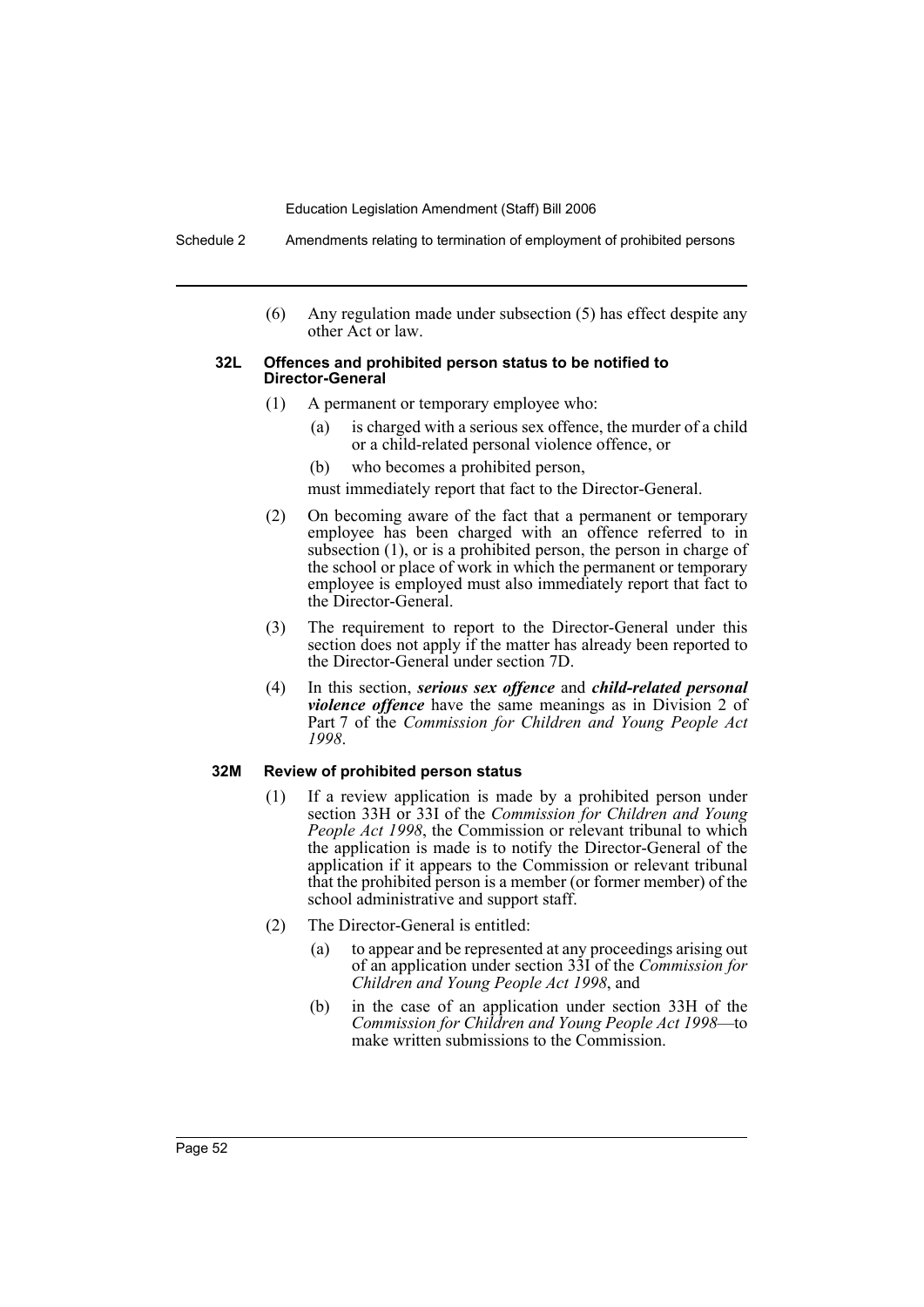Amendments relating to termination of employment of prohibited persons Schedule 2

#### **32N Effect of person ceasing to be prohibited person**

(1) This section applies to a person who is dismissed under section 32K and who subsequently ceases to be a prohibited person.

**Note.** A person ceases to be a prohibited person in relation to an offence if an order is made under the *Commission for Children and Young People Act 1998* that the relevant provisions of that Act do not apply in respect of the offence or if the relevant conviction is overturned on appeal.

- (2) If the person ceases to be a prohibited person because the conviction for the offence in respect of which the person is a prohibited person is overturned by a court on appeal, the person is entitled to be reinstated to, or re-employed in, a staff position that is similar to the position that the person held when the person's employment was terminated under section 32K.
- (3) If:
	- (a) the person ceases to be a prohibited person because of an order under Subdivision 2 of Division 2 of Part 7 of the *Commission for Children and Young People Act 1998*, and
	- (b) a period of not more than 12 months has elapsed since the date on which the person's employment was terminated under section 32K,

the person is entitled to be reinstated to, or re-employed in, a staff position that is similar to the position that the person held when his or her employment was terminated.

- (4) A person, on being reinstated or re-employed under this section, is taken:
	- (a) to have never been dismissed as a member of the school administrative and support staff, and
	- (b) to have been on leave without pay during the period between dismissal and reinstatement or re-employment.
- (5) The regulations may make provision for or with respect to the entitlements of a person who is reinstated or re-employed under this section after the person's employment is terminated by operation of this Part and who has received any payment in respect of a leave, superannuation or other employment-related entitlement as a result of the termination.
- (6) Any regulation made under subsection (5) has effect despite any other Act or law.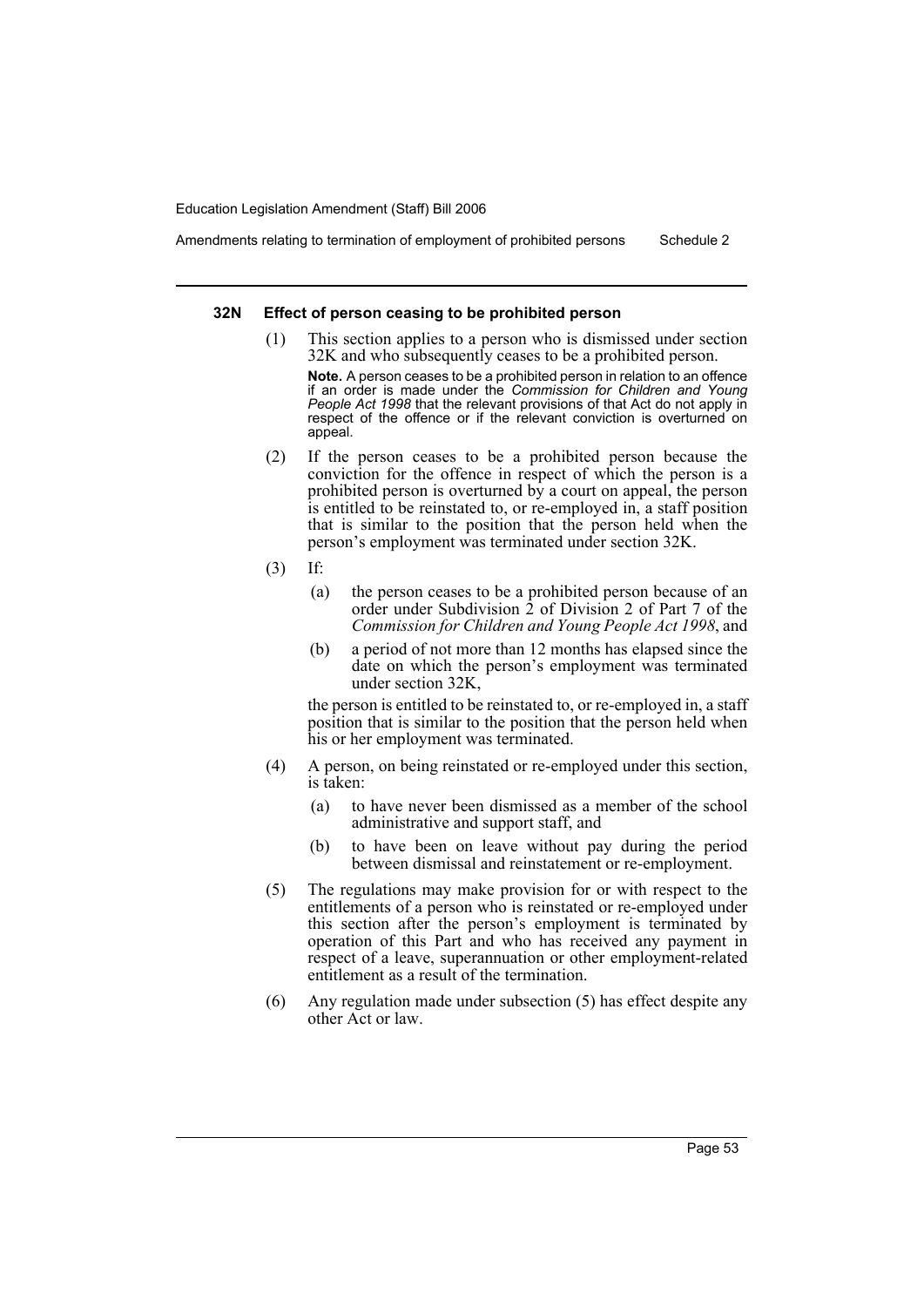Schedule 2 Amendments relating to termination of employment of prohibited persons

(7) For the purposes of this section, a person does not cease to be a prohibited person if a stay of the operation of the prohibition is granted under section 33K of the *Commission for Children and Young People Act 1998*.

#### **32O Disciplinary action may be taken against person who ceases to be prohibited person**

Nothing in this Part prevents a person who ceases to be a prohibited person, and who is reinstated or re-employed under this Part, from being dealt with under any other provision of this Act in relation to any matter related to the reasons why the person was a prohibited person.

### **32P Protection of persons relating to this Part**

Anything done or omitted by the Director-General or any other person in good faith and with reasonable care for the purposes of this Part does not subject the Director-General or other person to any action, liability, claim or demand.

# **32Q No compensation or other industrial remedies**

The Industrial Relations Commission or any other court or tribunal does not have jurisdiction under any Act or law to order the reinstatement or re-employment of a person contrary to a termination of employment by this Part or order the payment of damages or compensation (on any ground) for any such termination or other related matter done or omitted in accordance with this Part.

# **32R Protection for exercise of functions in connection with this Part**

- (1) This section applies to a function exercised by the Director-General, or a person authorised by the Director-General, in connection with the termination of employment of a person, or the reinstatement or re-employment of a person, under this Part (a *protected function*).
- (2) Without limiting the functions that are protected functions under this Part, a decision by the Director-General not to accept the resignation of a person or not to permit the retirement of a person is a protected function.
- (3) Except as provided by this section, the exercise by a person of a protected function may not be:
	- (a) challenged, reviewed, quashed or called into question before any court of law or administrative review body in any proceedings, or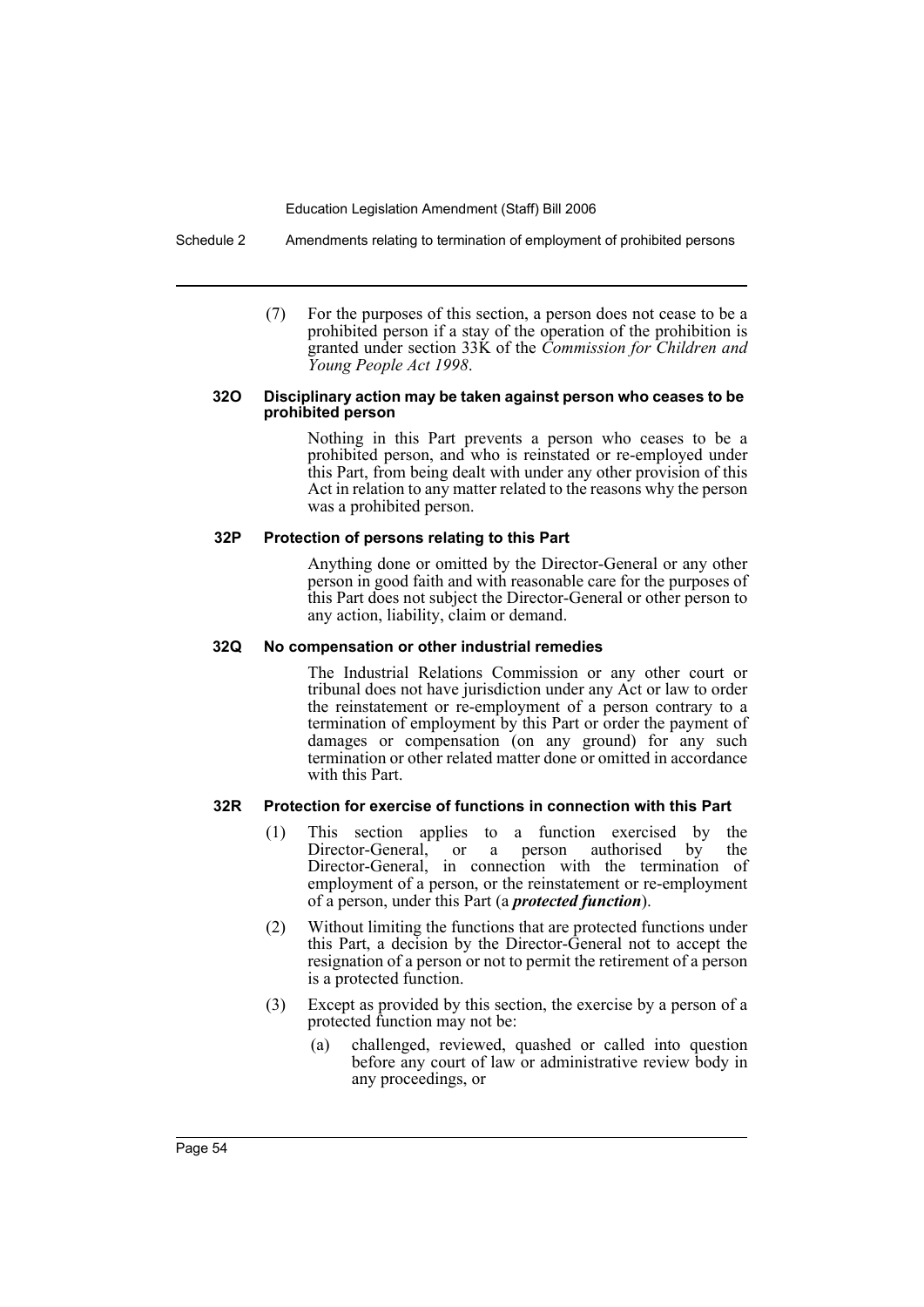- (b) restrained, removed or otherwise affected by any proceedings.
- (4) Without limiting subsection (3):
	- (a) that subsection applies whether or not the proceedings relate to any question involving compliance or non-compliance, by any such person, with the provisions of this Part or the rules of procedural fairness, and
	- (b) the exercise of a protected function is not an industrial matter for the purposes of the *Industrial Relations Act 1996*.
- (5) Accordingly (and except as provided by this section), no court of law or administrative review body has jurisdiction or power to consider any question involving compliance or non-compliance, by any such person, with those provisions or those rules so far as they apply to the exercise of any protected function.
- (6) However, nothing in this section prevents any person who is expressly authorised or permitted by a provision of the *Commission for Children and Young People Act 1998* to bring proceedings from bringing such proceedings or being granted such relief in those proceedings as may be authorised or permitted by this Part.
- (7) In this section:

*exercise* of functions includes:

- (a) the purported exercise of functions, and
- (b) the non-exercise or improper exercise of functions, and
- (c) the proposed, apprehended or threatened exercise of functions.

*proceedings* includes:

- (a) proceedings for an order in the nature of prohibition, certiorari or mandamus or for a declaration or injunction or for any other relief, and
- (b) without limiting paragraph (a), proceedings in the exercise of the inherent jurisdiction of the Supreme Court or the jurisdiction conferred by section 23 of the *Supreme Court Act 1970*.

### **32S Transitional provision**

A reference in this Part to a provision of the *Commission for Children and Young People Act 1998* is, until such time as Schedule 1 [31] to the *Commission for Children and Young*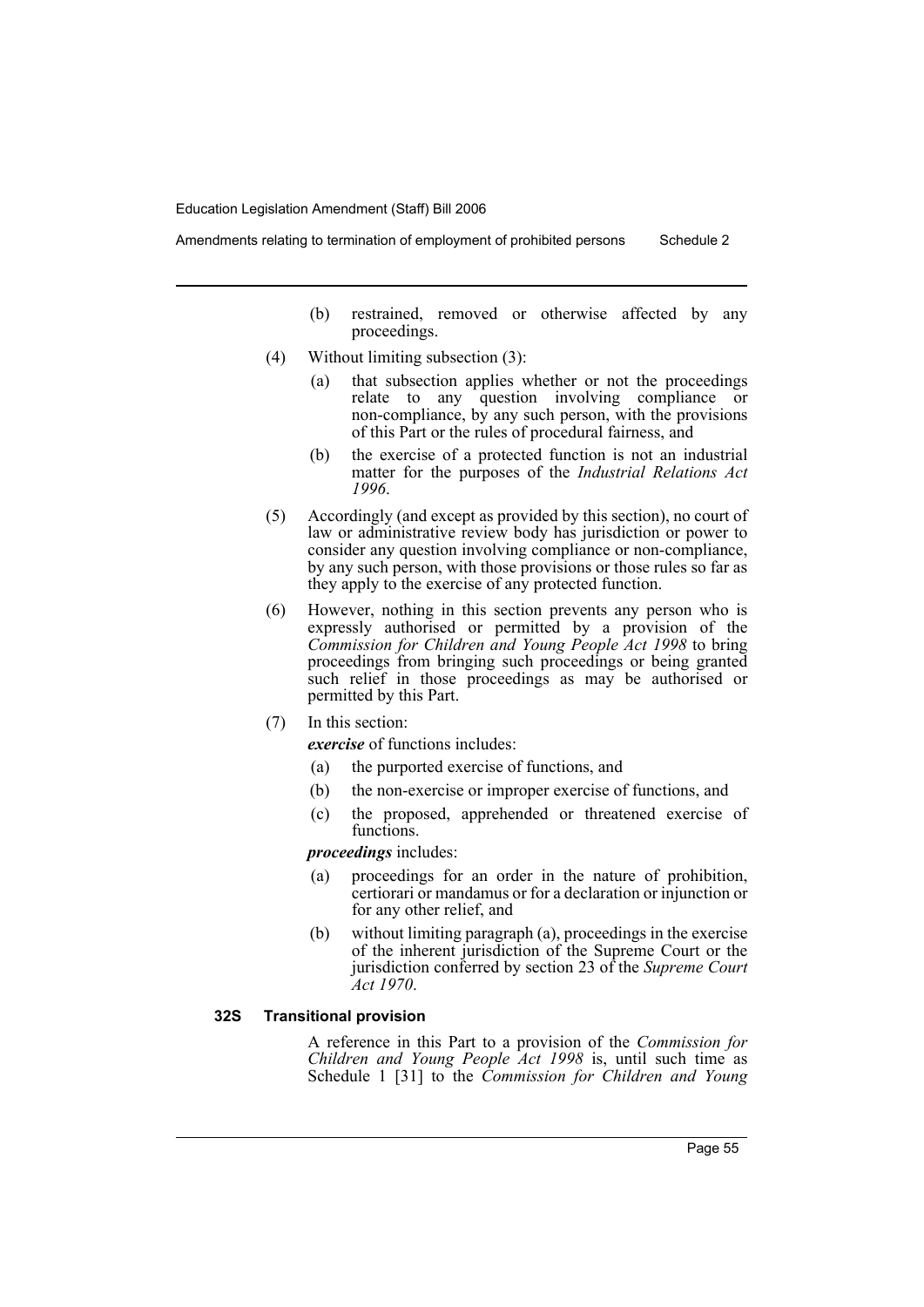Schedule 2 Amendments relating to termination of employment of prohibited persons

*People Amendment Act 2005* commences, to be construed as a reference to the corresponding provision of the *Child Protection (Prohibited Employment) Act 1998*.

**Note.** The *Commission for Children and Young People Amendment Act 2005* repeals the *Child Protection (Prohibited Employment) Act 1998* and re-enacts its provisions in the *Commission for Children and Young People Act 1998*.